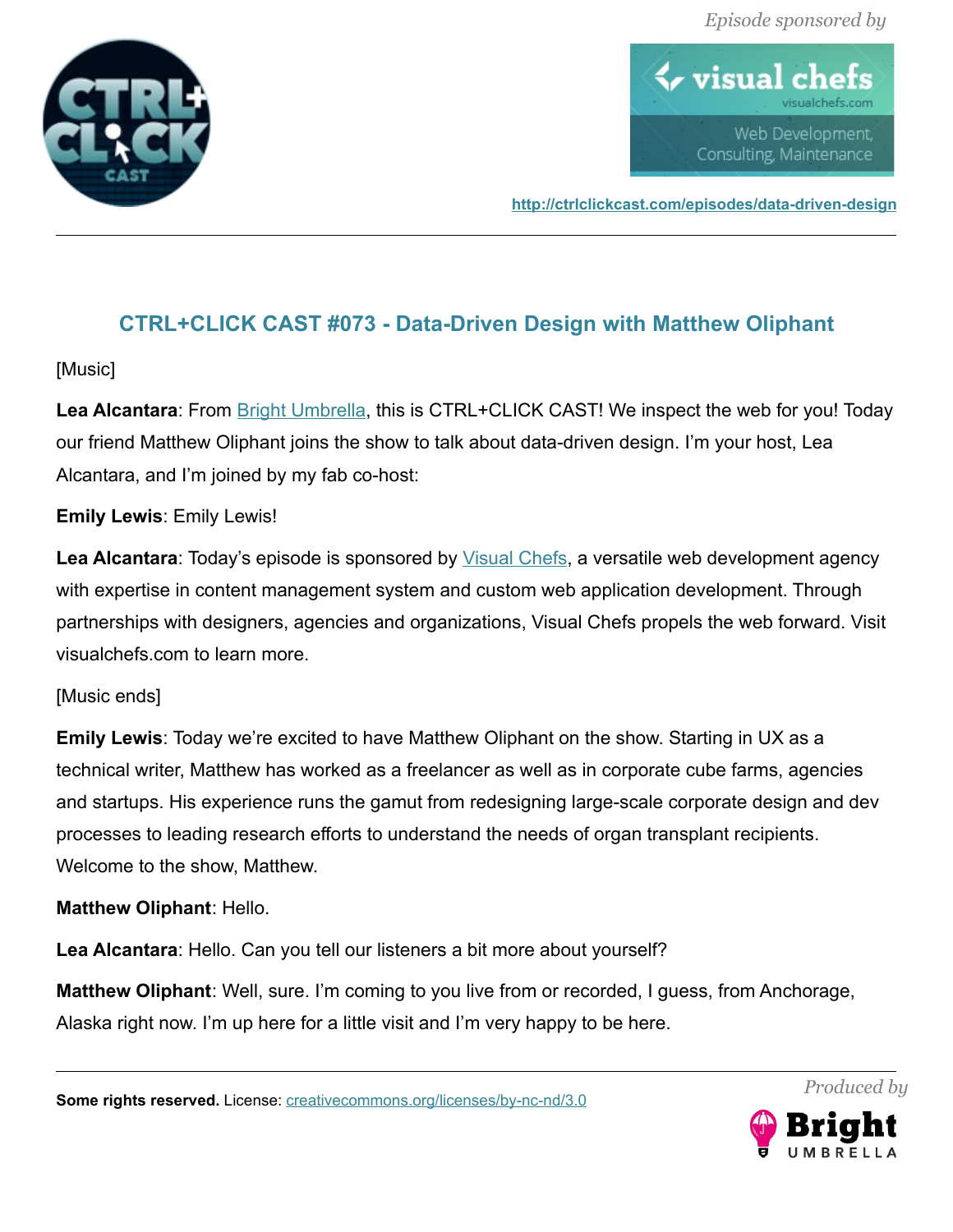

 $\blacklozenge$  visual ch Web Development, Consulting, Maintenance

**<http://ctrlclickcast.com/episodes/data-driven-design>**

**Emily Lewis**: And you took a road trip, is that right?

**Matthew Oliphant**: Yeah. We drove. My daughter and I drove up and spent about six days getting here.

**Emily Lewis**: Oh wow.

**Matthew Oliphant**: And she is flying back tonight and then I'll be spending anywhere from six to ten days going back.

**Emily Lewis**: When I moved from the East Coast to the Southwest, my drive across the country, like there were parts that weren't great, but for the most part, it was amazing and I wish I had had more time instead of trying to get one place as fast as I could because I didn't want my stuff to get there before me. [Laughs]

**Matthew Oliphant**: [Agrees]

**Lea Alcantara**: [Laughs]

**Emily Lewis**: Was it beautiful?

**Matthew Oliphant**: It was really gorgeous, and thankfully, I think just a little few miles after we crossed into Alaska from Yukon territory, there was this torrential rain pour and it got all the bugs guts off the windshield.

**Emily Lewis**: [Laughs]

**Lea Alcantara**: [Laughs] Yeah, convenient.

**Matthew Oliphant**: So that was like, "Hey, this is Alaska."

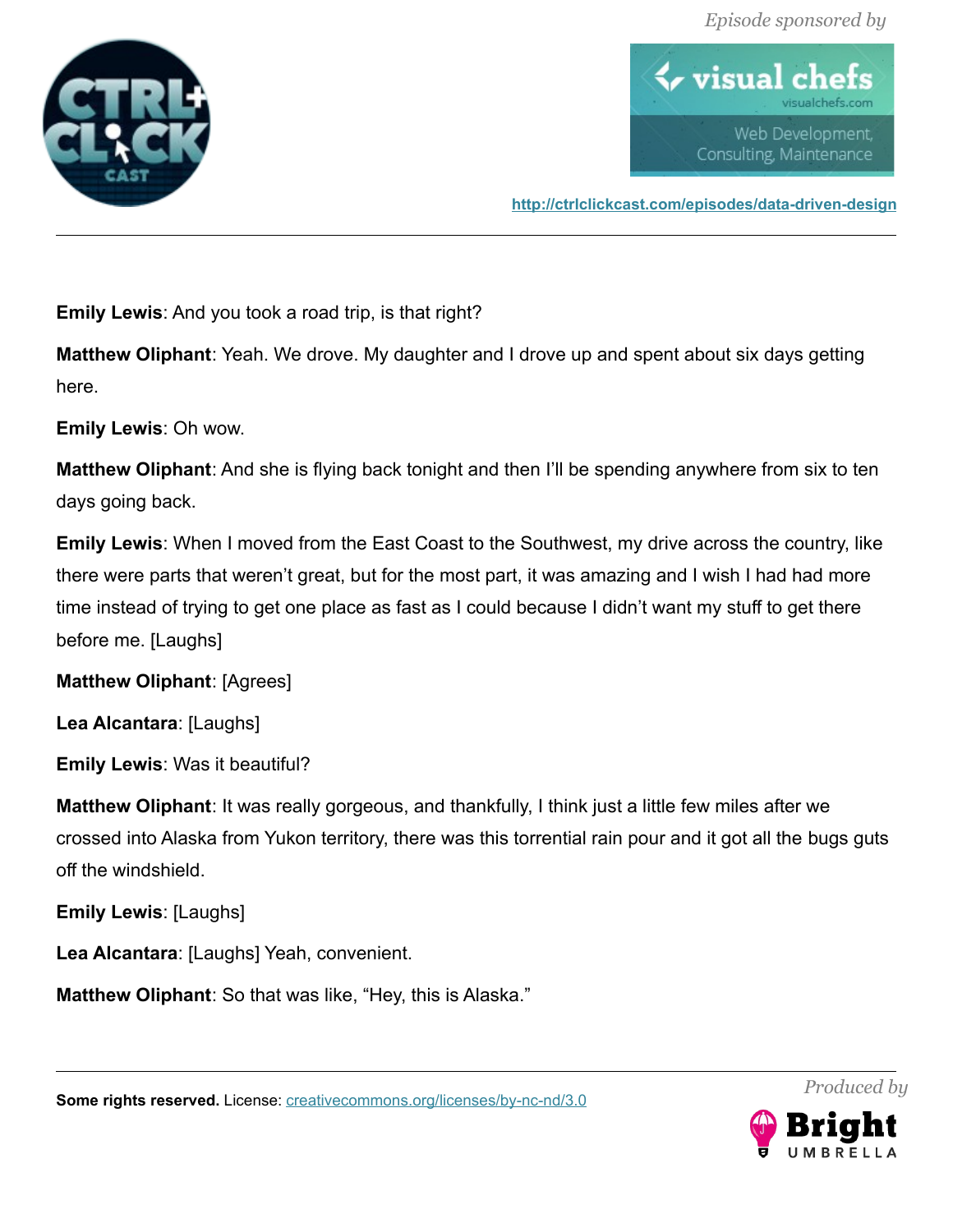

 $\blacklozenge$  visual ch Web Development, Consulting, Maintenance

**<http://ctrlclickcast.com/episodes/data-driven-design>**

**Emily Lewis**: [Laughs]

**Lea Alcantara**: Nice welcome.

**Matthew Oliphant**: Yeah.

**Emily Lewis**: All right, so let's get into today's topic. Let's start with the basics, what is data-driven design, and is it any different between data-informed design?

**Matthew Oliphant**: So I'm going to be a total UX jerk, I guess.

**Emily Lewis**: [Laughs]

**Lea Alcantara**: [Laughs]

**Matthew Oliphant**: And say, "What is data-driven design mean to you?"

**Emily Lewis**: [Laughs]

**Matthew Oliphant**: Because, I mean, I looked over some of the questions that you sent, and I wanted to make sure that I was giving you an answer that sort of resonated.

**Emily Lewis**: [Agrees]

**Matthew Oliphant**: So what do you think of data-driven design?

**Emily Lewis**: I mean, I'll let Lea speak for herself, but what comes to me, not really being a designer, but it's that you make something and then you see how people use it and then you adjust the design based on how people use it.

**Matthew Oliphant**: [Agrees]

**Emily Lewis**: I don't know, Lea, what is your perception?

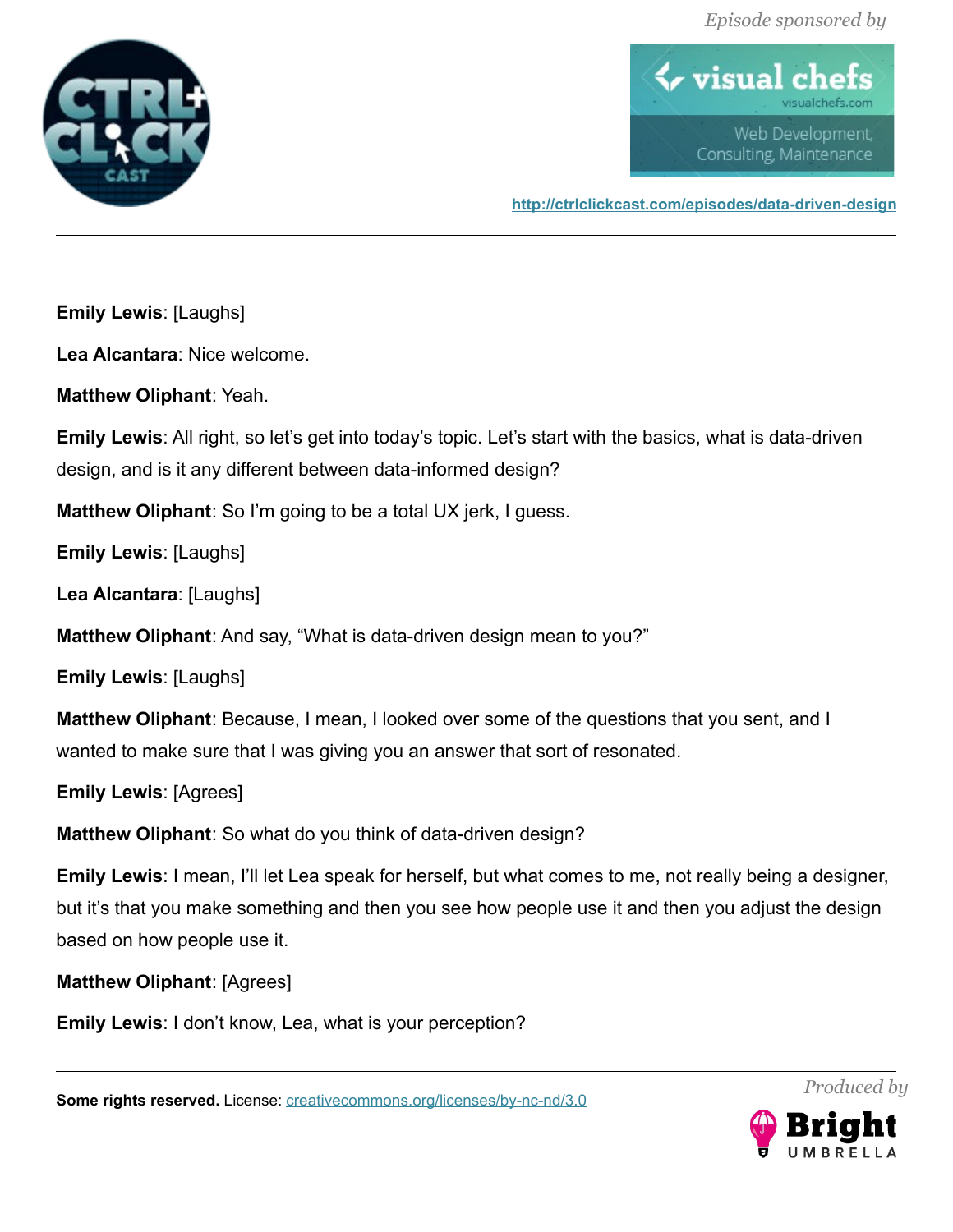

 $\blacklozenge$  visual ch Web Development, Consulting, Maintenance

**<http://ctrlclickcast.com/episodes/data-driven-design>**

**Lea Alcantara**: That's more or less it. Essentially, it's basically once you review how people interact with something and then you align it. While you're reviewing, you're trying to see how that fulfill certain goals or not fulfill certain goals, and then you make adjustments and tweaks to the particular design. But I don't know, like I'm curious to see if that actually is something that's a misconception about it because can data inform design before it even begins?

**Matthew Oliphant**: [Agrees]

**Emily Lewis**: [Agrees]

**Lea Alcantara**: Because all our discussions right now, it's kind of saying like, "Well, we make some professional judgment calls and then we send it off to be tested." But can you test before you even make those professional judgment calls?

**Matthew Oliphant**: Well, basically, so I wanted to make sure in answering your question that there wasn't like an invisible ™ after data-driven design.

## **Lea Alcantara**: Right.

**Matthew Oliphant**: Because one of the things that I've seen over the past – I don't know – maybe ten years or so is someone says, "Here's this new method. I've given it a new name," and everyone goes, "Oh, that's so wonderful. What a great idea," and I think, "But isn't it just UX design?"

**Emily Lewis**: [Laughs]

**Lea Alcantara**: Right.

**Matthew Oliphant**: Or, "Isn't that just this?"

**Lea Alcantara**: Right.

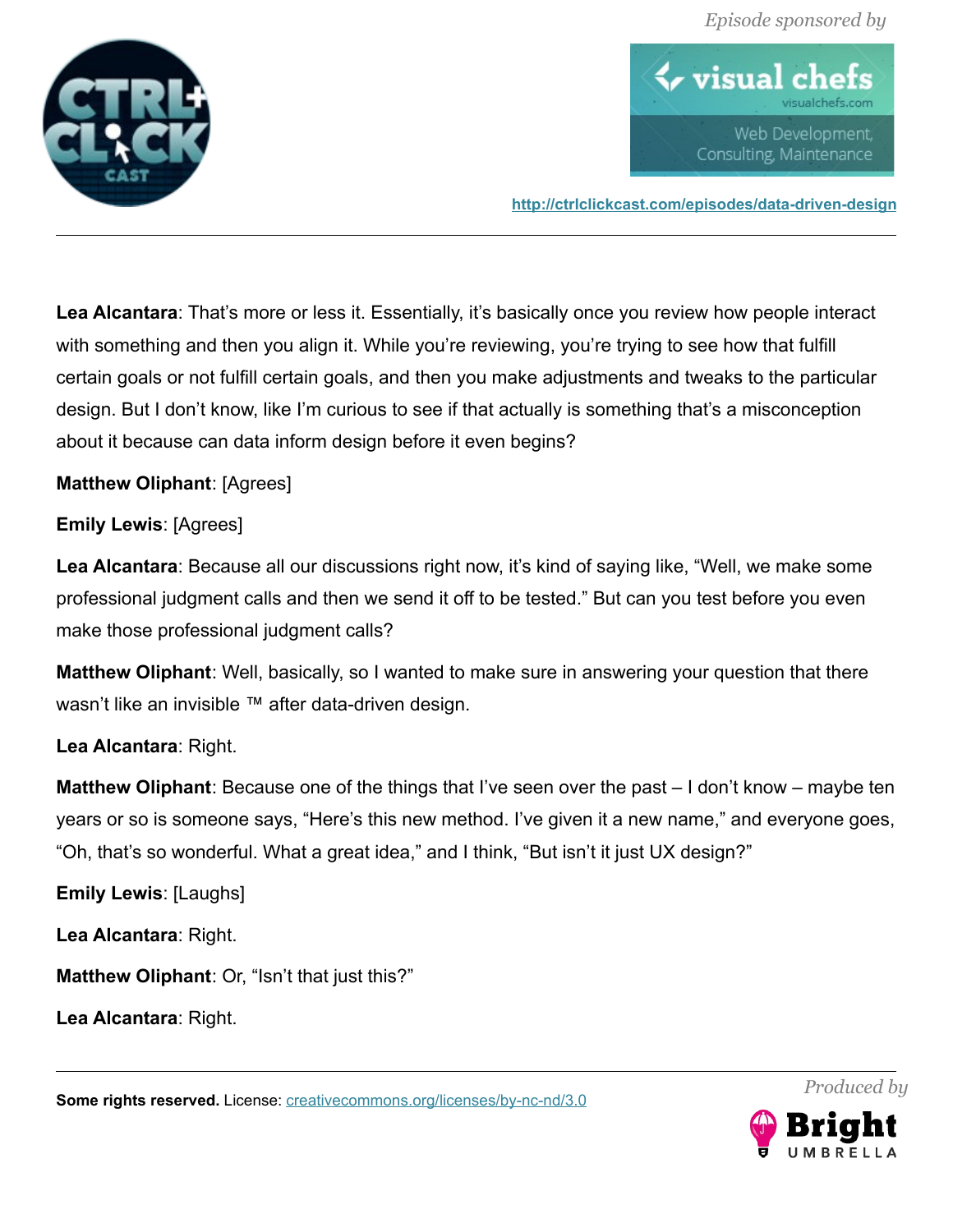

 $\bm{\leftrightarrow}$  visual cl Web Development, Consulting, Maintenance

**<http://ctrlclickcast.com/episodes/data-driven-design>**

**Matthew Oliphant**: So I wanted to make sure that it wasn't capital D, Data-Driven Design, and that I was missing something in my answer. [Laughs]

**Emily Lewis**: [Laughs]

**Lea Alcantara**: Sure.

**Matthew Oliphant**: But basically, yeah, I mean, what you said is it's the idea that you're going to go out and find out what people are capable of, what people are motivated to do, and I guess basically those two initially, and that's going to inform your design decisions and what you build.

**Lea Alcantara**: Right.

**Matthew Oliphant**: And you can absolutely do it, even before you know what you want to do, and you can do it while you're designing and you can do it while you're building, and you can do it while the product is live. So basically, these activities that we're going to talk about today are things you can do throughout the entire life cycle of the product you're working on, whether it's a physical product or a digital product

## **Emily Lewis**: [Agrees]

**Lea Alcantara**: All right, so let's talk a little bit more about that, like so how would you use data to inform your decisions and process from… let's start from beginning, from the start of the entire process.

**Matthew Oliphant**: We can start at the very beginning, which is like coming up with an idea of what you want to do, and that could be whether the idea is being built for something that exist already that



*Produced by*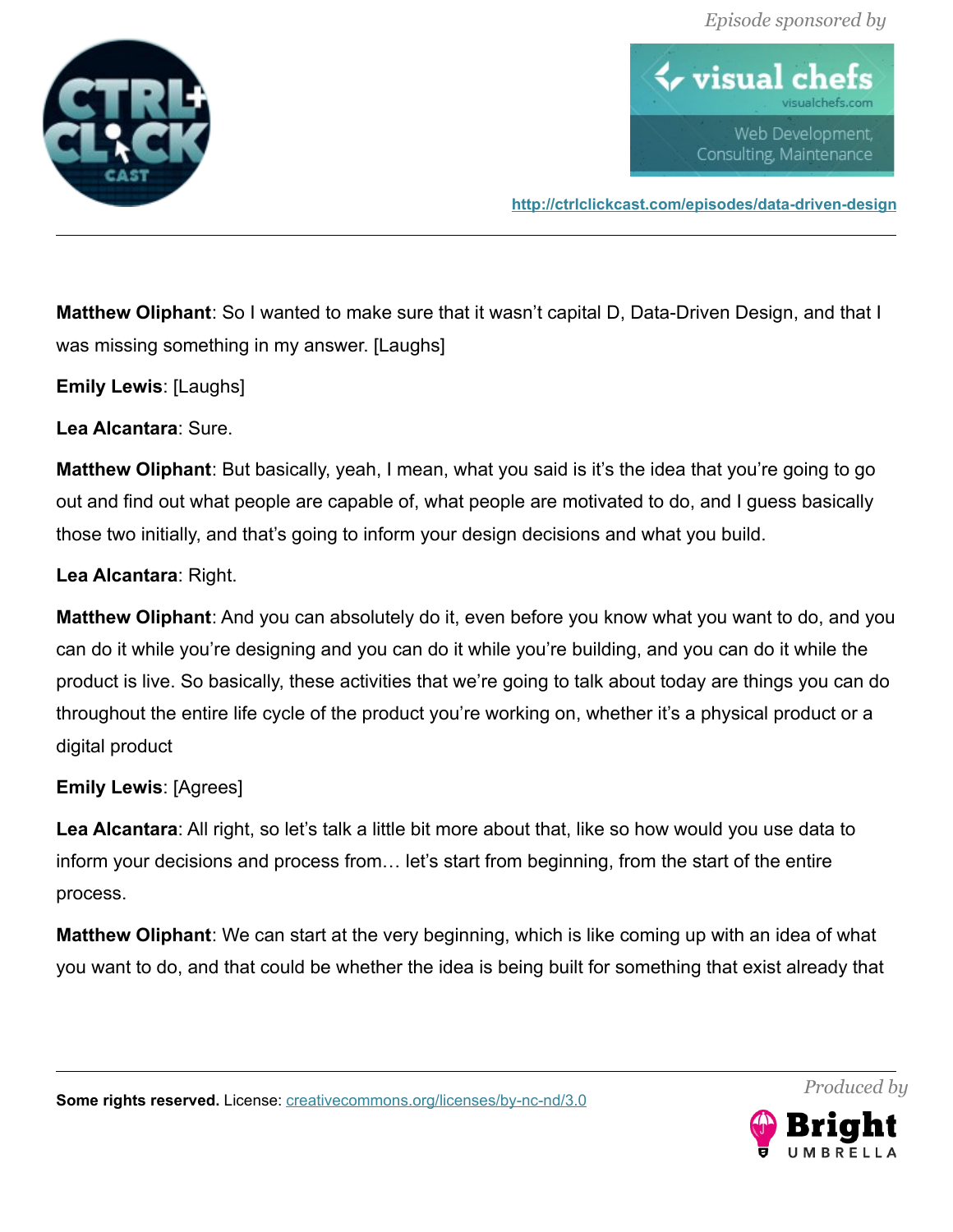

 $\blacklozenge$  visual ch Web Development, Consulting, Maintenance

**<http://ctrlclickcast.com/episodes/data-driven-design>**

you need to figure out if a product needs a new feature or if you are sitting around and you're like, "Hey, I want to make an app. What should I make?"

**Emily Lewis**: [Agrees]

**Lea Alcantara**: [Agrees]

**Matthew Oliphant**: You can use a lot of these tools and processes to derive answers for that. With UX design or UX research, which I just kind of clump together as activities related to user experience, you can go out and talk to people at any point and say, "You know, I'm having an idea." I mean, you may not phrase it this way exactly, but just to sort of set up the context, "I'm having an idea that I want to make an app that does X."

And you can go out and do market research, what is currently out there that does this? How do people accomplish this today if there isn't a product? If people aren't actually doing this today, what would motivate them to start doing it? And you can go out and talk to people and ask them those questions, maybe not specifically that way, but to get to those answers.

**Lea Alcantara**: Oh, that's really interesting because Emily and I kind of started off with our own definition that the idea was already done and that we're just testing assumptions, but here, you're saying that forget even testing assumptions with the design work, let's test whether this idea of this business or this app is even viable.

#### **Matthew Oliphant**: Absolutely.

**Emily Lewis**: I wonder if that's because of where Lea and I fall in the cycle because clients hire us to solve a problem they've already decided needs to be solved, but I question how often a client have done what you just described to decide whether there actually exist a need for what they want built.

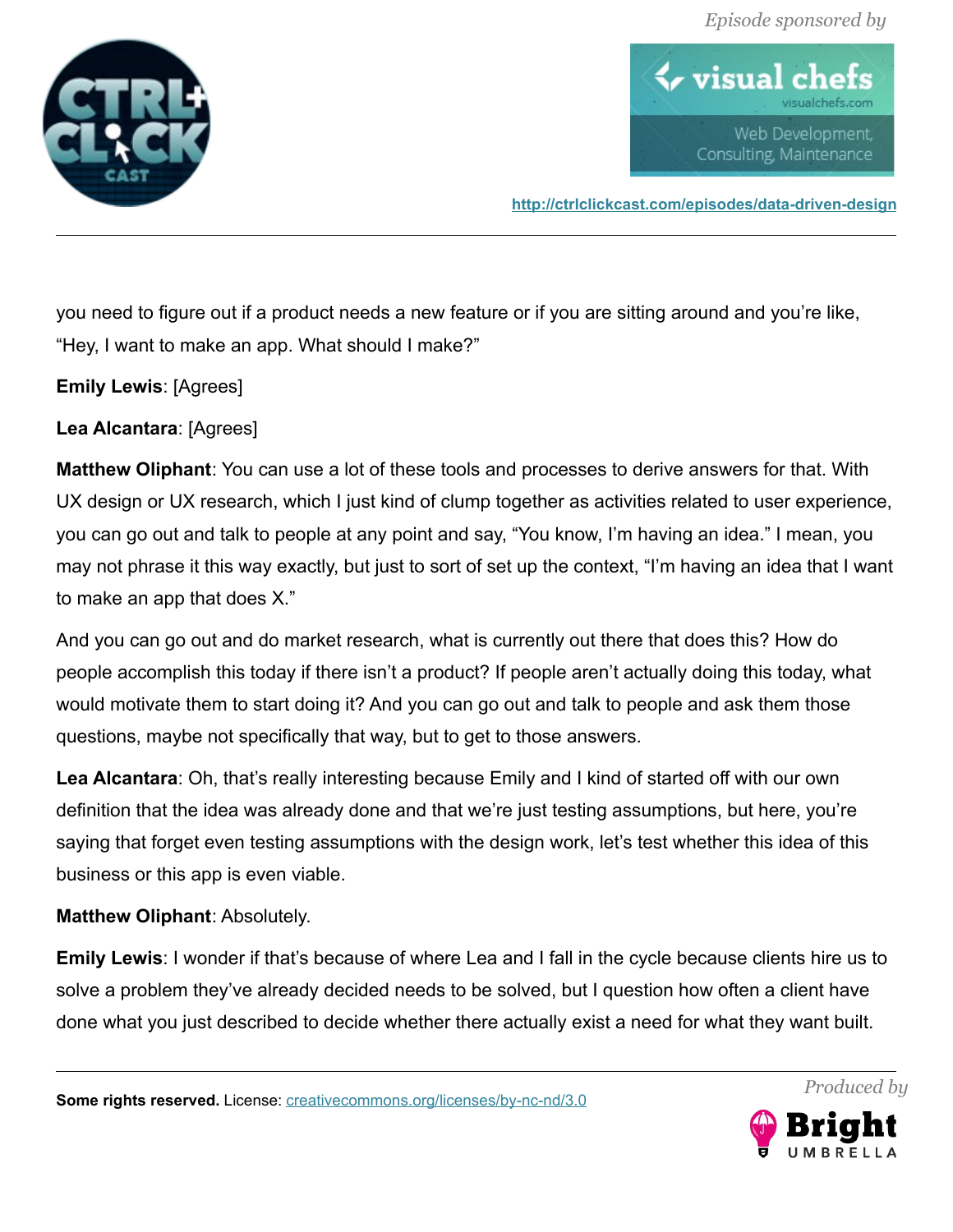

 $\blacklozenge$  visual ch Web Development, Consulting, Maintenance

**<http://ctrlclickcast.com/episodes/data-driven-design>**

**Matthew Oliphant**: Well, and I don't mean this in the sense of picking on clients at all because people come to us, at certain stages, in whatever they're trying to work on and they need help.

**Lea Alcantara**: Right.

**Matthew Oliphant**: But I think we've all had time where someone comes and says, "Hey, I need a website," and then just as an example, "I need a website." And you start talking to them and you're like, "I don't think you need a website. I think you need this instead, but you've hired us to build a website so that's what we're going to build for you."

**Emily Lewis**: [Agrees]

**Matthew Oliphant**: And I guess what I would say is that's an opportunity to talk to the client or talk to the prospect about it. You may not be asking the right questions or you are…

**Emily Lewis**: [Agrees]

**Lea Alcantara**: [Agrees]

**Matthew Oliphant**: Because what's very typical for all of us is we tend to talking solutions rather than talking problem and opportunity statements.

**Emily Lewis**: [Agrees]

**Lea Alcantara**: [Agrees]

**Matthew Oliphant**: And I think getting people to think in those terms gets them to think about what it is they're actually trying to solve for, and it gets away from and serve solution talk, which may not be…

**Emily Lewis**: [Agrees]

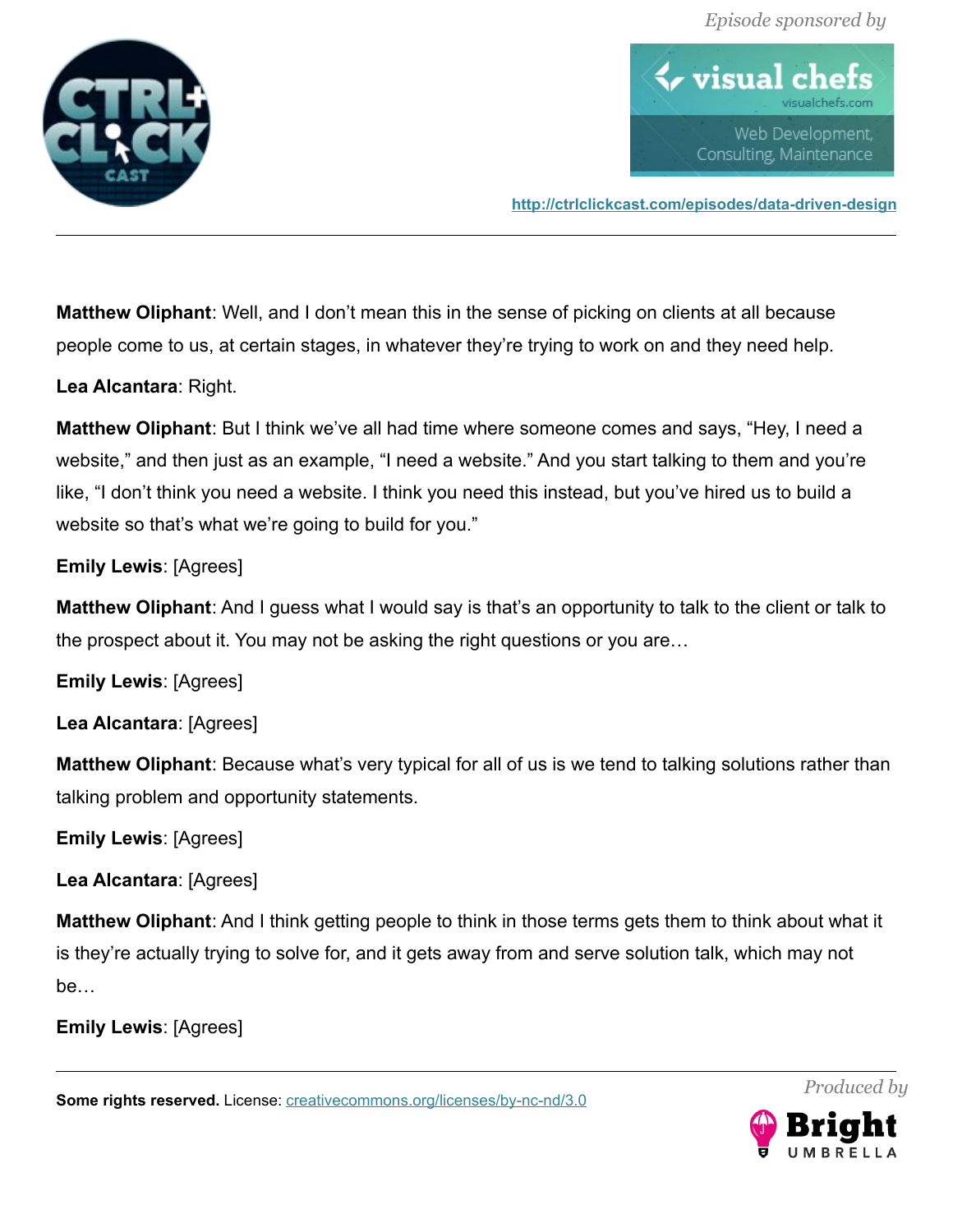

 $\blacklozenge$  visual ch Web Development, Consulting, Maintenance

**<http://ctrlclickcast.com/episodes/data-driven-design>**

**Lea Alcantara**: Interesting.

**Matthew Oliphant**: It may not be appropriate. I mean, most companies probably do need a website at this point.

**Lea Alcantara**: Right.

**Matthew Oliphant**: But…

**Lea Alcantara**: Whatever that entails is, you know…

**Matthew Oliphant**: Right.

**Lea Alcantara**: There are a variety of things you could go down that path.

**Matthew Oliphant**: [Agrees]

**Lea Alcantara**: So in regards to that, this kind of makes me think about discovery first or discovery only engagements with small business. Is this something that you would do as UX researcher as like as part of an agency's discovery process where you are the one who's kind of doing the questions over like, "Well, have you used this competitor's app? What do you think about this, that or the other?" before any "active" engagement of like building the solution as you mentioned begins, or this more typically dealt with in like a larger corporate scale.

**Matthew Oliphant**: It can happen at the corporate level, the agency level, and it can happen in a startup. I think the real challenge regardless of where the activity is taking place is getting people to believe that it's worth taking the time to do it.

**Emily Lewis**: [Agree]

**Lea Alcantara**: Right

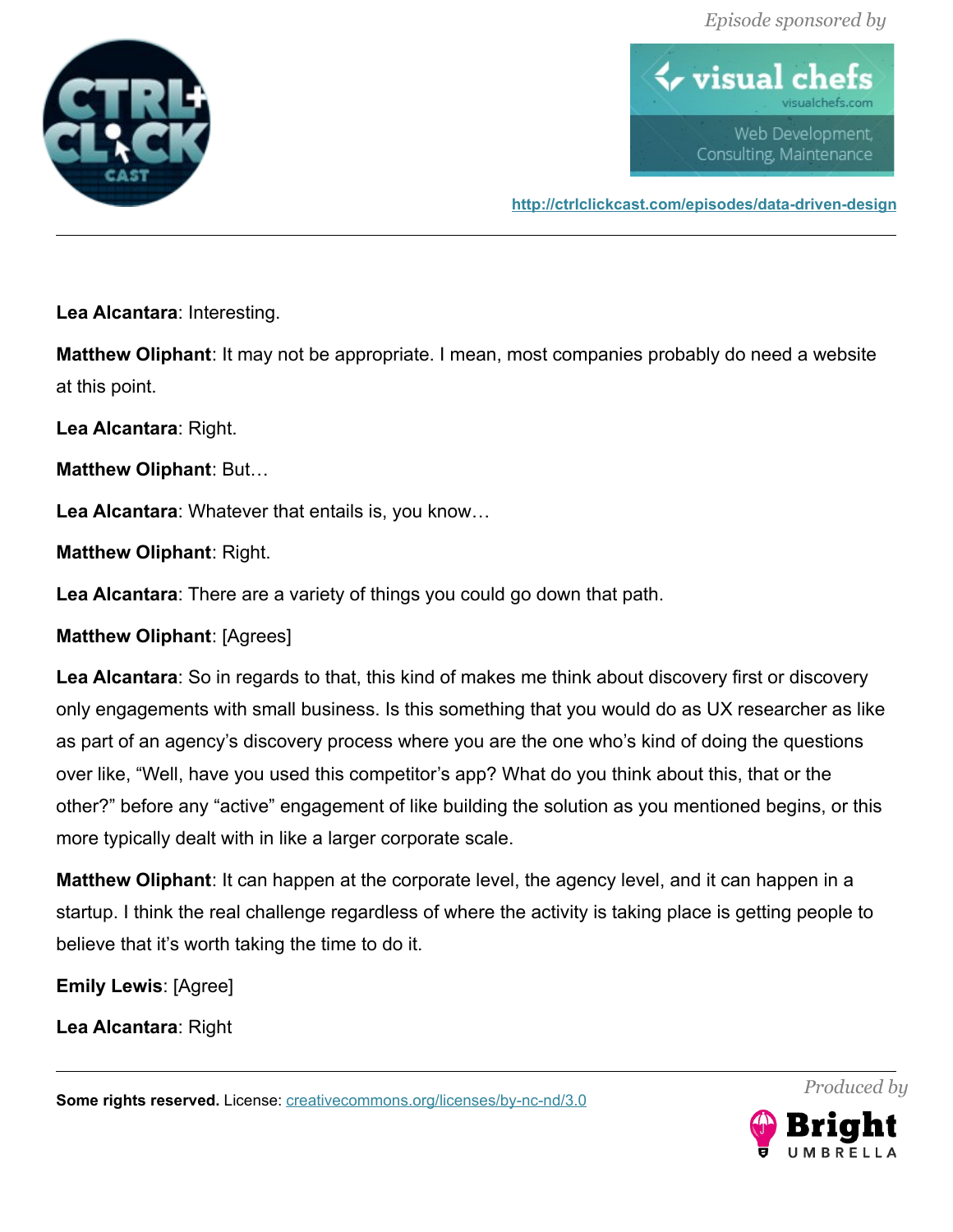

 $\blacklozenge$  visual ch Web Development, Consulting, Maintenance

**<http://ctrlclickcast.com/episodes/data-driven-design>**

## *Timestamp: 00:09:54*

**Matthew Oliphant**: I often equate it to, is it less expensive to not build bugs into the system or is it less expensive to be fixing bugs after the product is launched?

**Lea Alcantara**: Right.

**Emily Lewis**: [Agrees]

**Lea Alcantara**: Right.

**Matthew Oliphant**: Because whatever your premise is, whatever your starting point is, that is going to define where you end up.

**Lea Alcantara**: Right.

**Matthew Oliphant**: And if you don't get it right to start, it's going to be expensive to fix it.

**Lea Alcantara**: [Agrees]

**Matthew Oliphant**: So my pitch for doing like standalone discovery projects from when we're doing this at an agency or when I worked at nGen Works. We did it at State Farm when I worked in the cube farms.

**Emily Lewis**: [Agrees]

**Matthew Oliphant**: And I recently did some of it at a startup that I worked at recently and it was always very illuminating for everybody.

**Lea Alcantara**: [Agrees]

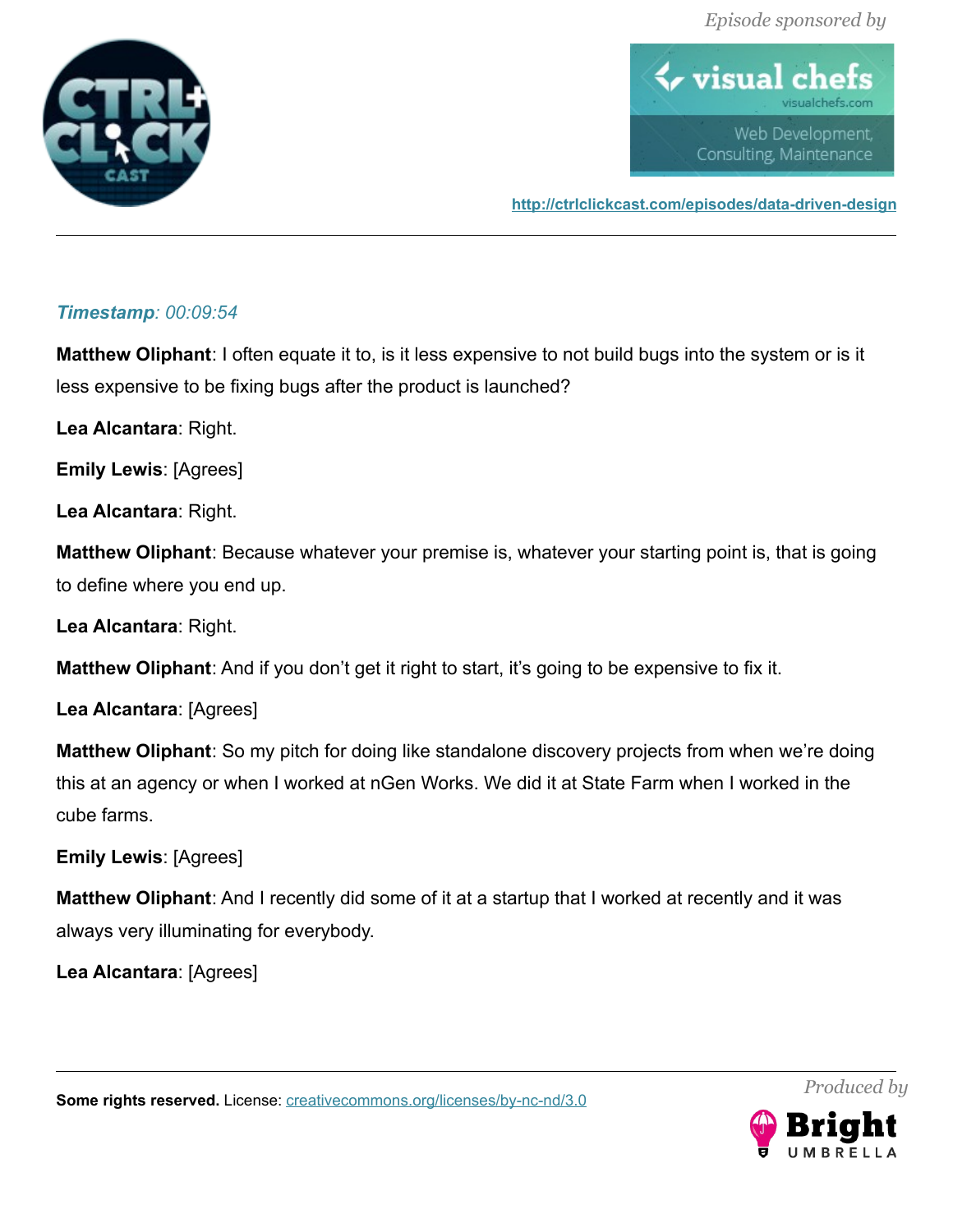

 $\blacklozenge$  visual ch Web Development, Consulting, Maintenance

**<http://ctrlclickcast.com/episodes/data-driven-design>**

**Matthew Oliphant**: At nGen, we had we had the opportunity to shut down two people's businesses because of it.

**Emily Lewis**: Ha?

**Lea Alcantara**: Ha?

**Matthew Oliphant**: That's rare that it happens I'm sure.

**Lea Alcantara**: Sure.

**Matthew Oliphant**: But basically going through this standalone discovery process allowed the client to say, "I can't do this."

**Emily Lewis**: [Agrees]

**Lea Alcantara**: Right.

**Matthew Oliphant**: As opposed to just coming to us and saying, "I need this app built," and us going, "Okay." And then they…

**Lea Alcantara**: [Agrees]

**Matthew Oliphant**: I mean, realistically they're wasting a lot of money to end up with something that ultimately they're not going to use.

**Emily Lewis**: [Agrees]

**Lea Alcantara**: Right.

**Matthew Oliphant**: So they gave us \$20,000 and didn't spend a quarter million.

**Lea Alcantara**: Right.

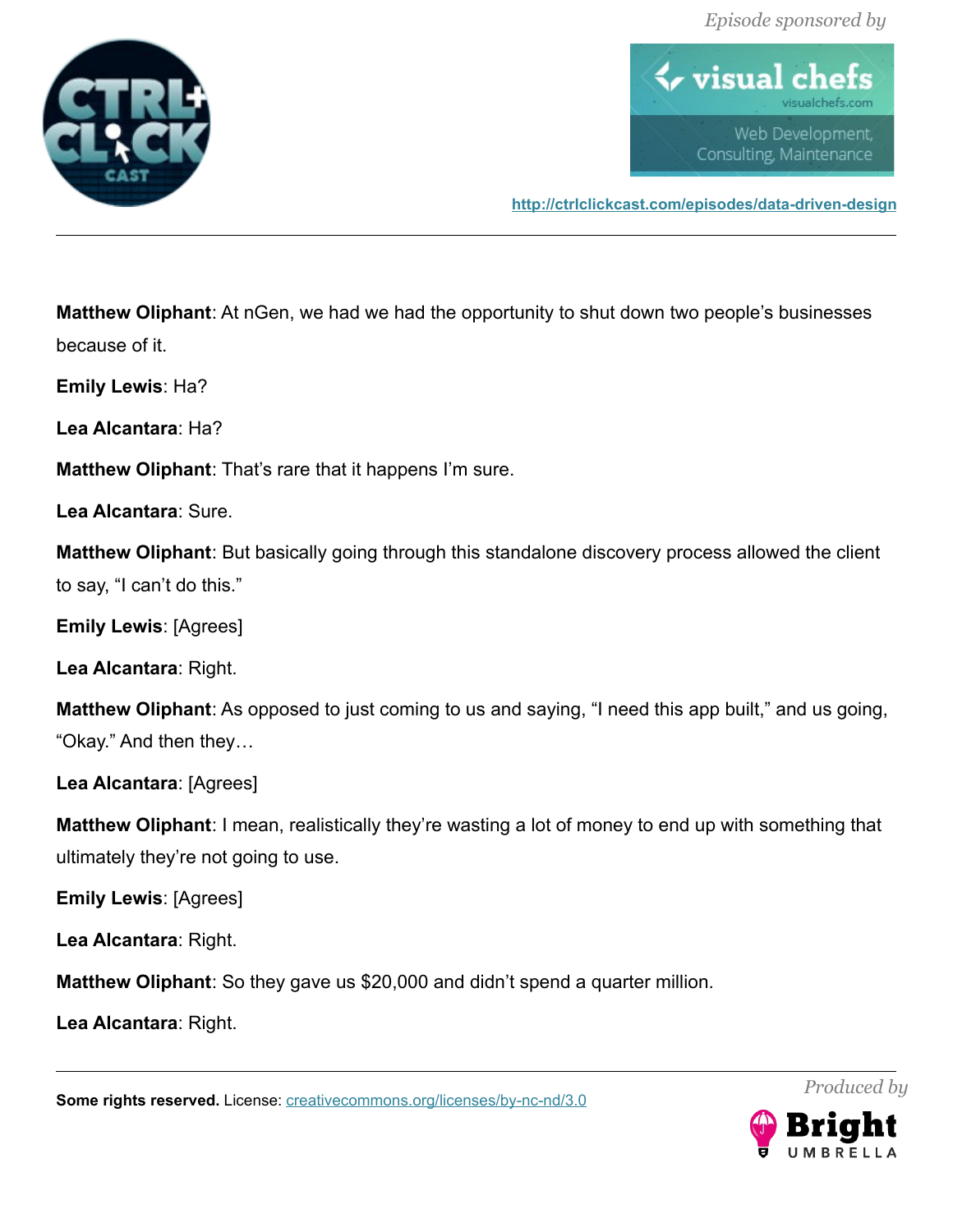

 $\blacklozenge$  visual ch Web Development, Consulting, Maintenance

**<http://ctrlclickcast.com/episodes/data-driven-design>**

**Emily Lewis**: Right.

**Lea Alcantara**: So I'm curious then, what kind of data do you gather for this particular engagement? Like what questions are you asking to figure out whether something is even viable?

**Matthew Oliphant**: I think the first stage is always getting an understanding of what the client or what the business thinks they want, and again, trying to walk them back from solution to what's the problem here or what are the things you're least confident about.

## **Lea Alcantara**: [Agrees]

**Matthew Oliphant**: Because the bulk of this activity is to build a level of confidence such that whatever you're designing, whatever you're building you know is meeting the needs of your customers or your users or your internal employees if it's an app for an internal people. That's the first place, and then typically we try and get an understanding of who the users are, the potential users are, and who are the users used to be.

## **Lea Alcantara**: Right.

**Matthew Oliphant**: So like if you've lost customers in the past because of something, trying to engage with those people and have conversations with them about why they left, and get a sense from the users what they think the problems are or what they think the opportunities are, and then basically have sort of a conversation with the business saying, "All right, you told me this, the users told me this, here are the gaps, let's talk about that."

**Emily Lewis**: [Agrees]

**Lea Alcantara**: Right.

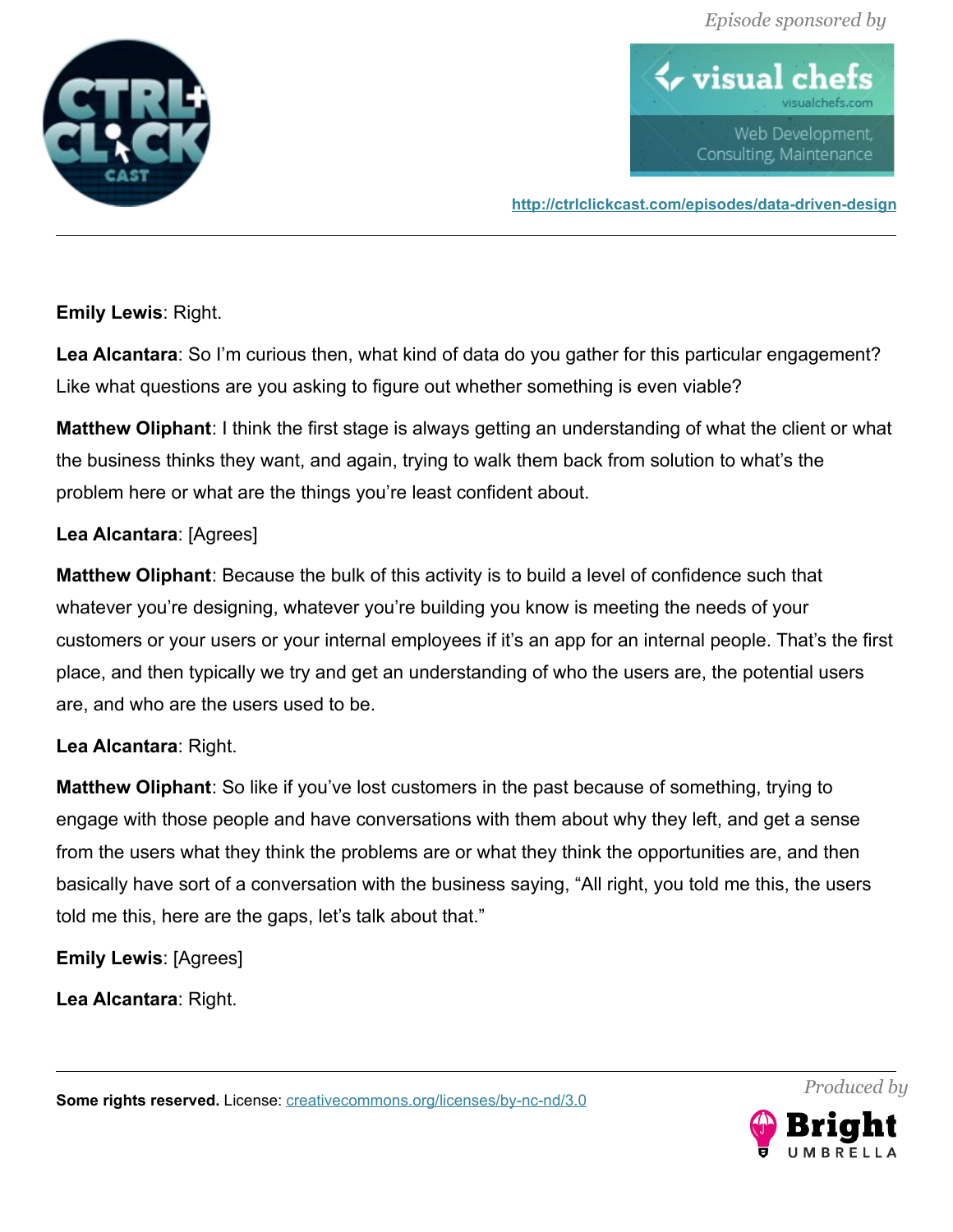

 $\blacklozenge$  visual ch Web Development, Consulting, Maintenance

**<http://ctrlclickcast.com/episodes/data-driven-design>**

**Matthew Oliphant**: And then that's an opportunity for more research or that's the stuff that's going to start informing whatever the design solution is.

**Emily Lewis**: [Agrees]

**Lea Alcantara**: [Agrees]

**Emily Lewis**: And that I guess become essentially the benchmark that the project is constantly being measured against?

**Matthew Oliphant**: Yes, I mean, hopefully anyway, but yeah, it's always the thing that's going to inform all the decisions you're going to make. So if someone says, "Hey, I think we should add this feature that allows people to generate a PDF so they can print it out," that may be a great idea someday, but is that activity you want a developer working on when that need was never …

**Emily Lewis**: [Agrees]

**Lea Alcantara**: Articulated, yeah.

**Matthew Oliphant**: … articulated by the users or even by the business.

**Lea Alcantara**: Right.

**Matthew Oliphant**: I've sat with, and I'm not picking on developers, but it's just germane to this part of the conversation…

**Lea Alcantara**: [Laughs]

**Matthew Oliphant**: I've sat with developers who have said, "Hey, I made this thing because I thought it would be great."

**Some rights reserved.** License: [creativecommons.org/licenses/by-nc-nd/3.0](http://creativecommons.org/licenses/by-nc-nd/3.0/)



*Produced by*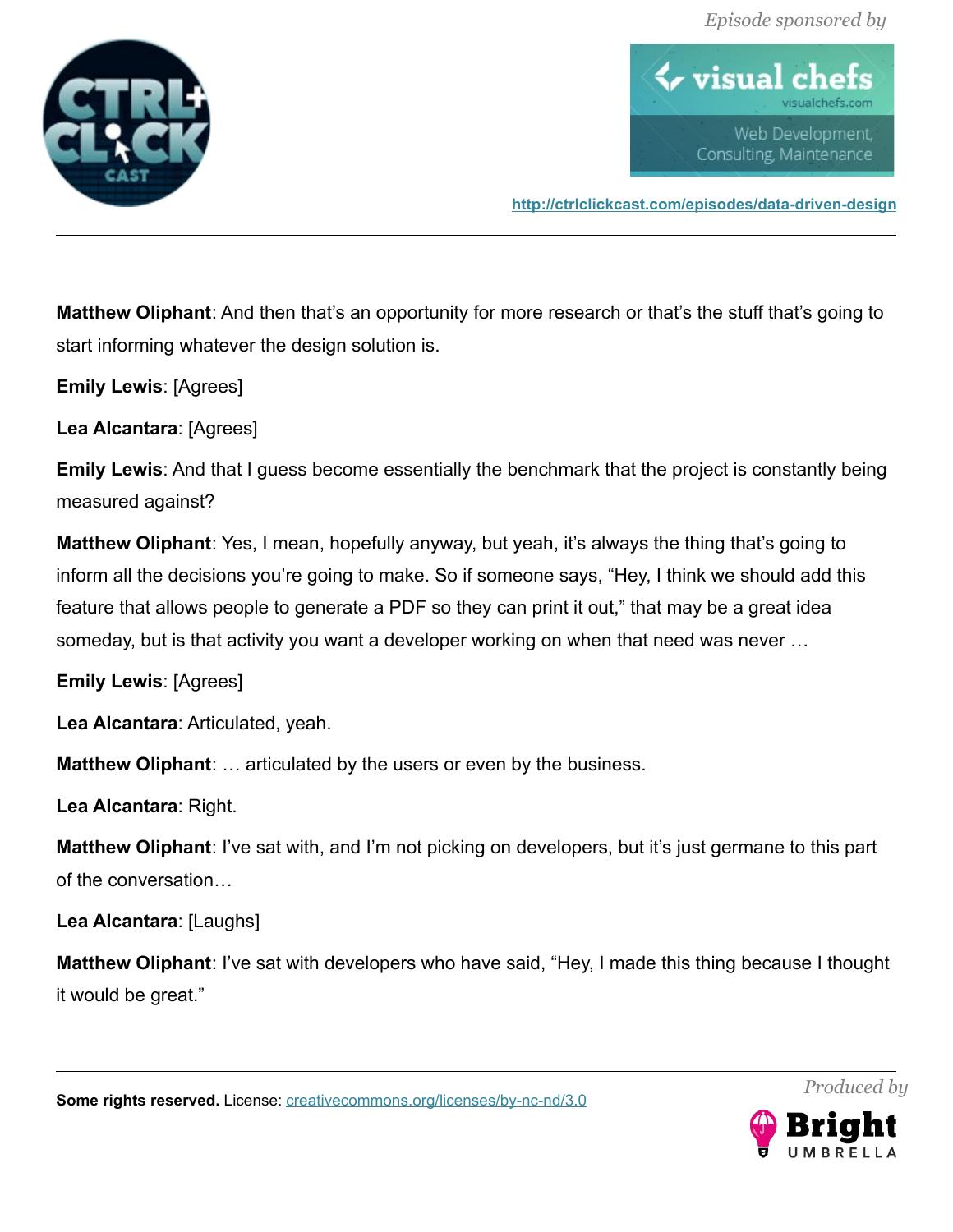

 $\blacklozenge$  visual ch Web Development, Consulting, Maintenance

**<http://ctrlclickcast.com/episodes/data-driven-design>**

**Emily Lewis**: [Agrees]

**Matthew Oliphant**: I'm like, "Well, that's really cool. How about these six things I've already asked you to do?"

**Emily Lewis**: [Laughs]

**Lea Alcantara**: Right.

**Matthew Oliphant**: So to me, it's always everybody who works on a project, their responsibility is towards the user experience because for the most part, unless you're building an app that your employees have to use to do their job because I feel like that's a different relationship than someone who's buying your application or coming to your website, it's those users that are the ones who give your business money that allow you to pay your employees, and without them, the whole system falls apart.

**Emily Lewis**: [Agrees]

**Lea Alcantara**: Right, right.

**Matthew Oliphant**: So all the decisions of what makes into the product need to be tied back to somebody who's a user or a potential user expressing an interest in that.

**Emily Lewis**: I'm curious, have you seen something that's been relatively successful for ensuring that, like having a single person on the team who's one of their primary responsibilities is to make sure that the developers and the designers and the project managers and who knows, maybe the salespeople are all still focused on that initial goal that was established?

**Matthew Oliphant**: I think, I mean, to me, it's typically either the project manager or the UX person.

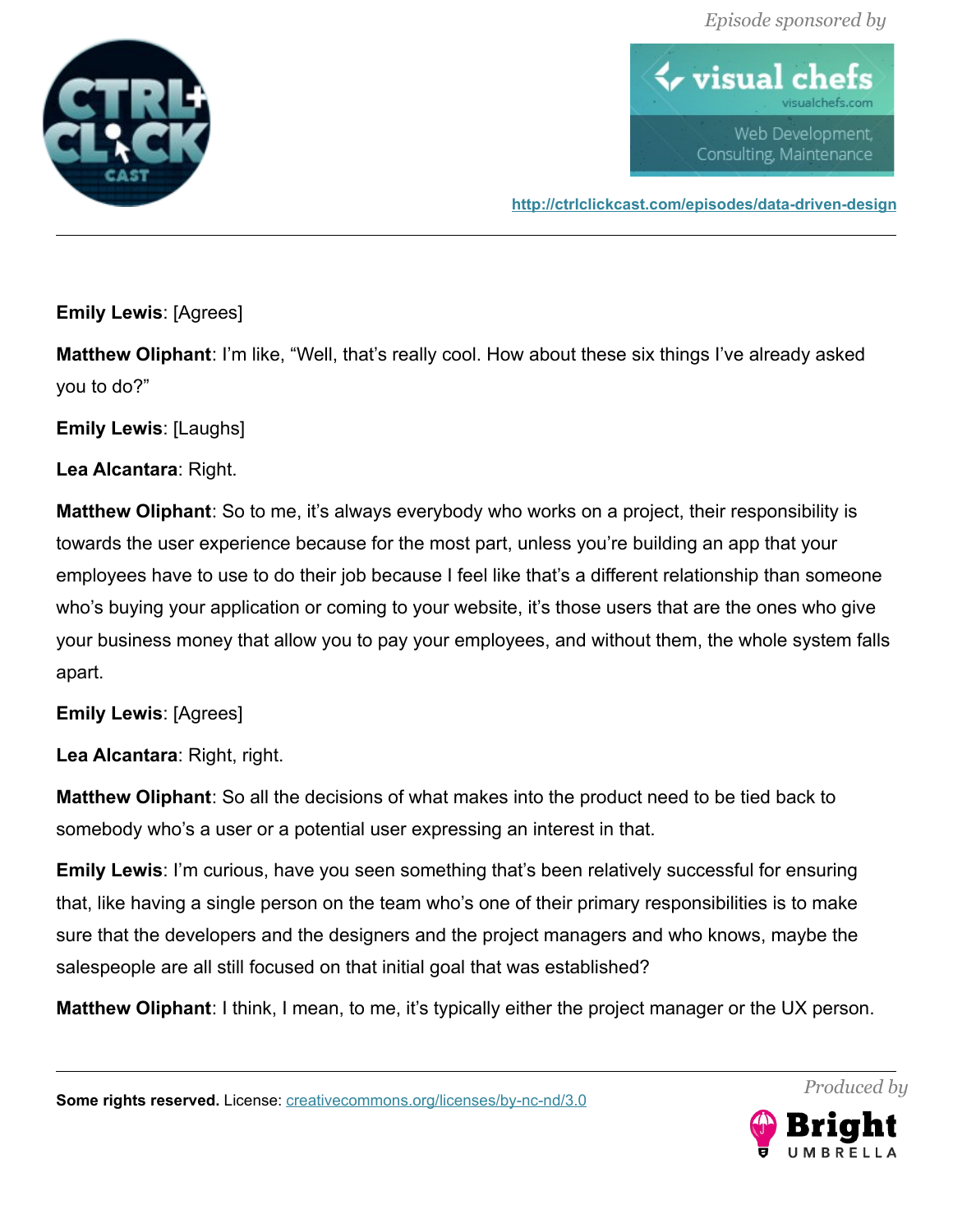

 $\blacklozenge$  visual ch Web Development, Consulting, Maintenance

**<http://ctrlclickcast.com/episodes/data-driven-design>**

**Emily Lewis**: So UX person could have project management over a developer, and I hate to use the word "over," but kind of guiding a developer in that way?

**Matthew Oliphant**: Yeah, I think honestly the only way that this works consistently is either with a team that trusts each other and has worked together for a long time.

**Emily Lewis**: [Agrees]

**Lea Alcantara**: Yeah.

**Matthew Oliphant**: Or if the team is put together for the purpose of the project, have someone who is the absolute authority figure who all decisions have to be run by.

**Emily Lewis**: [Agrees]

**Lea Alcantara**: Right.

**Matthew Oliphant**: Especially if you're talking about a project team of 12 to 30 people, that gets hard to keep track of what everybody is doing.

**Emily Lewis**: [Agrees]

**Lea Alcantara**: Right.

**Matthew Oliphant**: But it can work, but it's just hard.

**Emily Lewis**: It requires the commitment.

**Matthew Oliphant**: Absolutely.

**Lea Alcantara**: So Matthew, I just want to dive a little bit more about the kind of data that you're gathering throughout the project. So you kind of explained at the beginning about gathering data as to

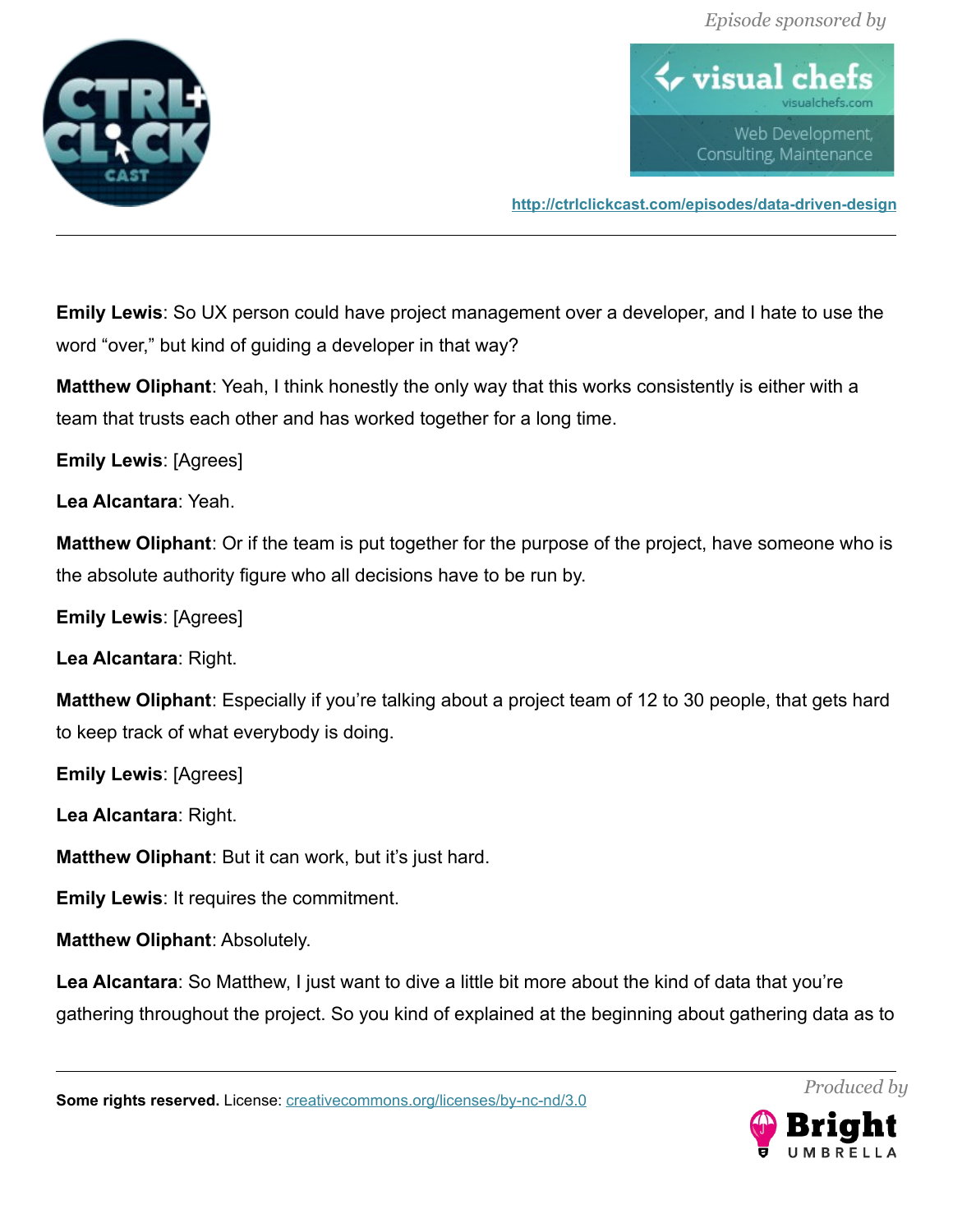

 $\blacklozenge$  visual ch Web Development, Consulting, Maintenance

**<http://ctrlclickcast.com/episodes/data-driven-design>**

the viability of the project and the business goals and the user goals and all that fun stuff. Now, let's assume that everyone is on the same page regarding that, let's start building. So how does the testing fit in the UX process while you're building this solution?

**Matthew Oliphant**: So there are a lot of ways that you can do this testing. It can happen during the entire life cycle of the project or the life cycle of the product. Going to the very final things, what I've done in the past is for prospects that with a B2B company, testing out the prospect's application and doing usability testing on that.

## **Lea Alcantara**: [Agrees]

**Matthew Oliphant**: And then showing them the way things aren't working and the way our company can help them fix their stuff.

**Emily Lewis**: [Agrees]

**Lea Alcantara**: Right.

**Matthew Oliphant**: That's always very illustrative.

**Emily Lewis**: Like a sales tool almost. Like a sales tool?

**Matthew Oliphant**: That's exactly a sales tool.

**Emily Lewis**: Oh.

**Matthew Oliphant**: Because what I would do is put together a report that had, "Here are the problems. Here are the potential solutions. Here are mockups of how it might look like with our product supporting your product," and that all gets packaged up in the pitch.

**Emily Lewis**: Smart.

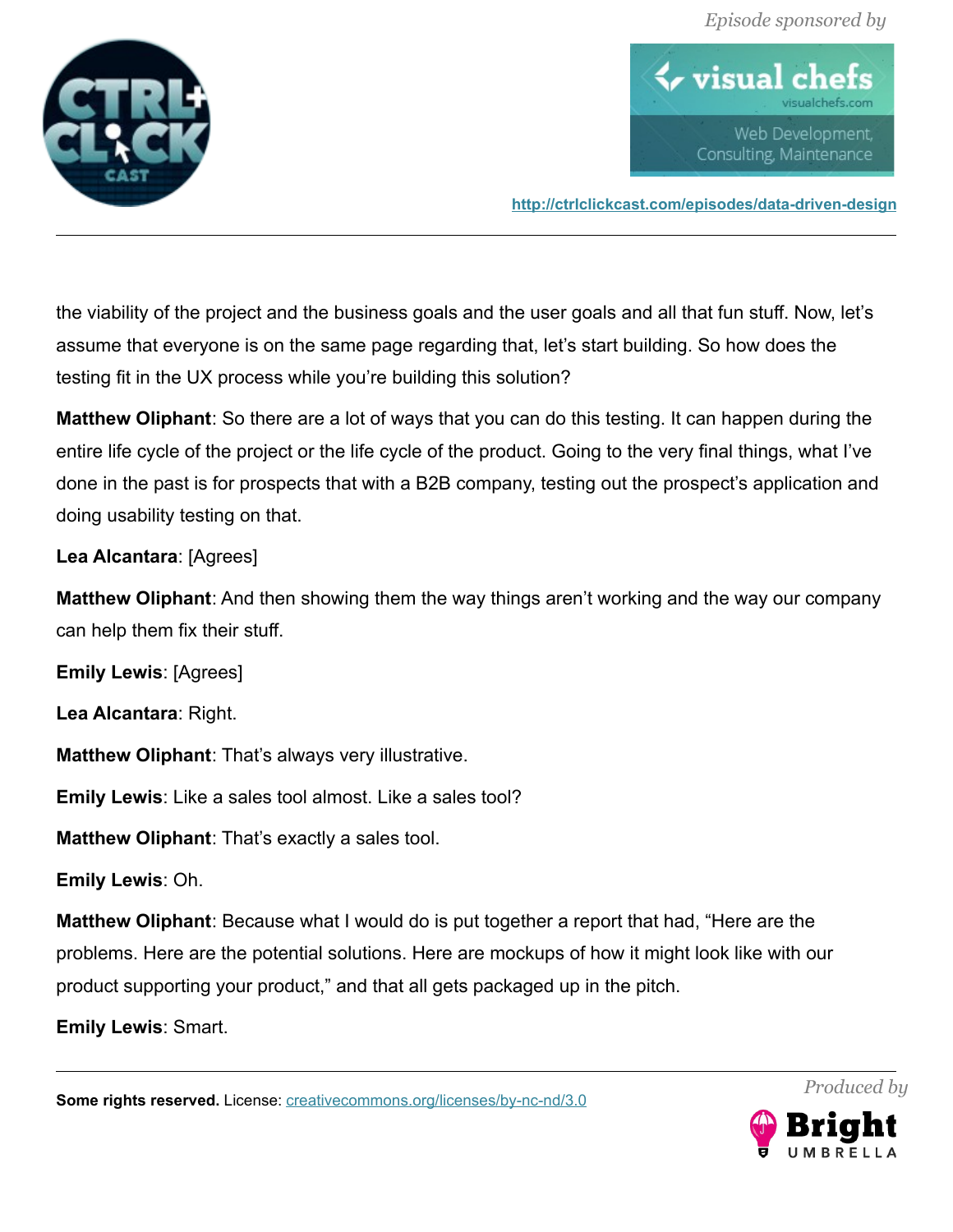

 $\blacklozenge$  visual c Web Development, Consulting, Maintenance

**<http://ctrlclickcast.com/episodes/data-driven-design>**

**Matthew Oliphant**: And that's before any activity even starts, before a contract is even signed, that is a way a usability testing can be useful to help craft a story for a sales pitch.

**Lea Alcantara**: And this is a paid usability test though?

**Matthew Oliphant**: Well, in this case, it was more the hope was that it will get the business and therefore cover the cost of doing the usability test.

## **Emily Lewis**: [Agrees]

**Lea Alcantara**: Right, right.

**Matthew Oliphant**: So that was from a B2B perspective. From thinking from an agency's perspective or a company perspective where you might go out and do research prior to even deciding to build something, you can absolutely do testing to get a sense of how people use competitor products, how people are currently solving for the problem that you want to solve for, whether there is a product out there or not.

# **Lea Alcantara**: [Agrees]

**Matthew Oliphant**: The fewer, and I'll say fewer real world artifacts, whether that's a digital product or a physical product that exists that are solving the problem, the more likely you are doing one-on-one conversations with people.

# **Emily Lewis**: [Agrees]

**Matthew Oliphant**: If you have competitor product or if you have a prototype that's digital, you may be able to do unmoderated usability testing, and that you could get 50 people in a week kind of thing.

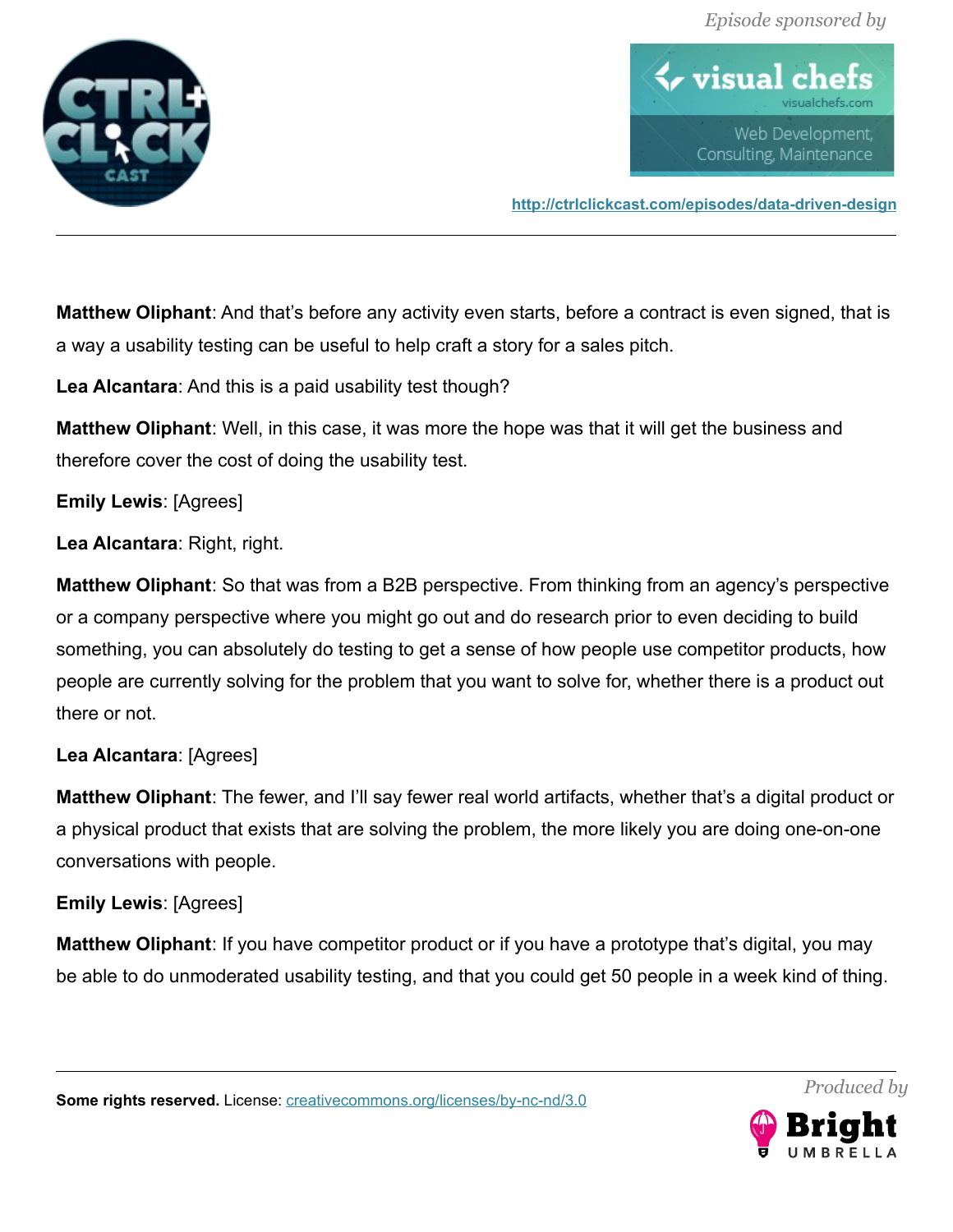

 $\blacklozenge$  visual ch Web Development, Consulting, Maintenance

**<http://ctrlclickcast.com/episodes/data-driven-design>**

**Emily Lewis**: Is that a kind of thing where you just put a URL out there and have people try something or…

**Matthew Oliphant**: [Agrees]

**Emily Lewis**: Okay.

**Matthew Oliphant**: Yeah, there are products in the market that allow you to – they handle the recruiting and it records what they're doing on the screen, it records the voice and people understand that they're supposed to speak aloud while they're going through the application or going through the website to try and find something, and then you see what the problems are.

**Lea Alcantara**: Okay, so then how do you identify what to test? Like you can say, "Okay, we need to test out this product or this app or whatever," and then you're like, "Yeah, we need to have X amount of people to do it." But then what do you tell them to do?

# *Timestamp: 00:20:08*

**Matthew Oliphant**: Right.

**Lea Alcantara**: Like what exactly is the test?

**Matthew Oliphant**: So roughly speaking, there are basically two kinds of tests that you can do. You can do exploratory testing where you have less of a premise.

**Emily Lewis**: [Agrees]

**Matthew Oliphant**: That's basically, "Walk me through how you accomplish X," like buying plane tickets, and I don't care what site you use. I don't care if you pick up the phone and tell your assistant, "Buy me a plane ticket."

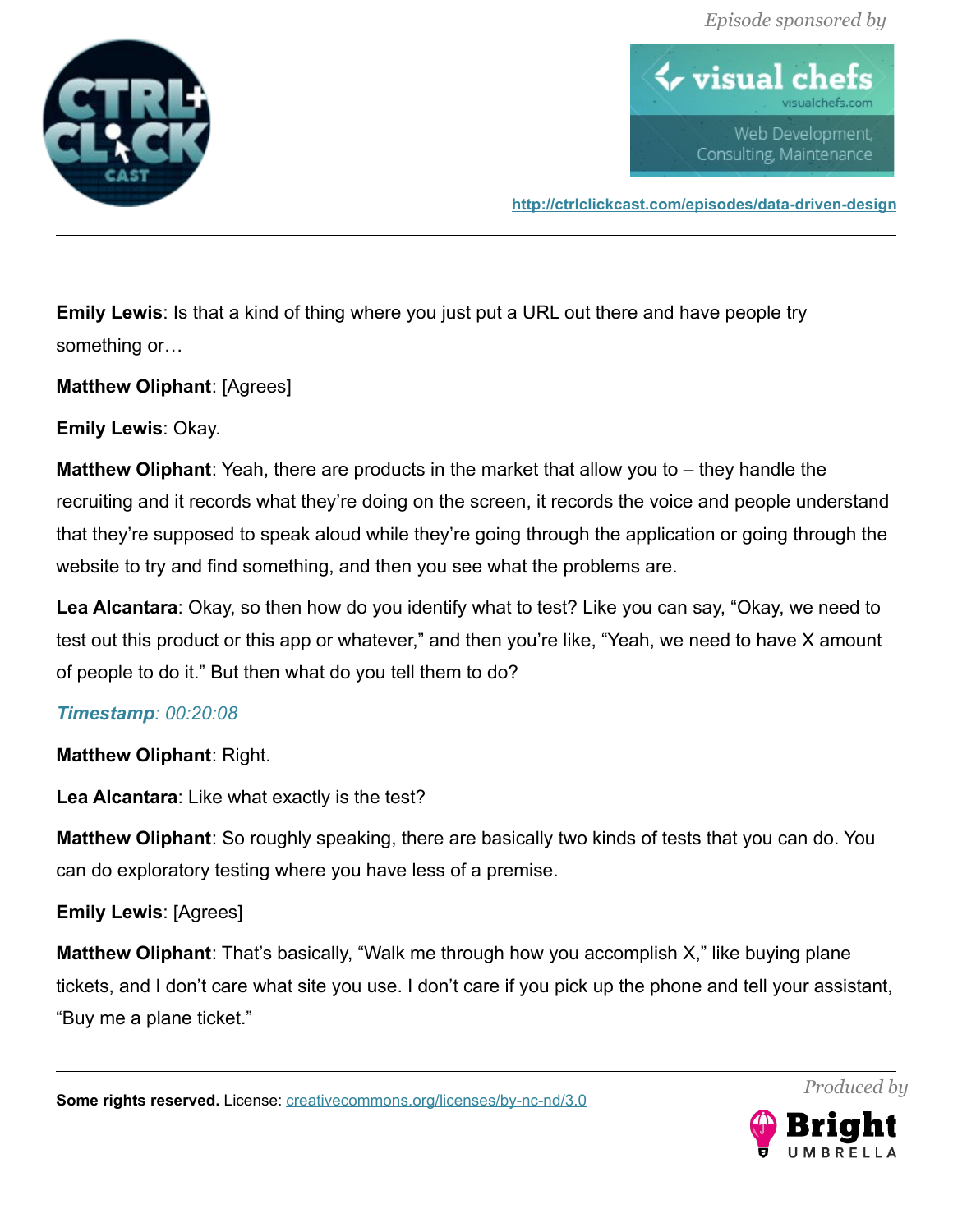

 $\bm{\leftrightarrow}$  visual c Web Development, Consulting, Maintenance

**<http://ctrlclickcast.com/episodes/data-driven-design>**

**Emily Lewis**: [Laughs]

**Lea Alcantara**: Right.

**Matthew Oliphant**: There is a process that you follow, and you're not so concerned about coming up with solutions. You're exploring a space to understand where the pain points are, where the opportunities like to create something, and you're really not asking much in the way of questions. You're just saying, "Show me how you do this."

# **Emily Lewis**: [Agrees]

**Matthew Oliphant**: And whatever you get back from that is what you get back. Going through the data from that would then define potentially a project brief that would outline what you're going to try to accomplish.

# **Lea Alcantara**: [Agrees]

**Matthew Oliphant**: Within that, on the other general type of testing you do is validation where you're validating your design solutions against how people react in the real world.

## **Lea Alcantara**: [Agrees]

**Matthew Oliphant**: And that's usually what people think of when they think of usability testing.

# **Lea Alcantara**: Right.

**Matthew Oliphant**: They think of sitting down in front of a computer on a prototype or a working application on a phone and having someone say, "All right, if you need to sign up for service, please talk aloud and tell us what you're thinking while you're signing up," and you're capturing all the problems that there are with the signup process because you designed it in a certain way and you

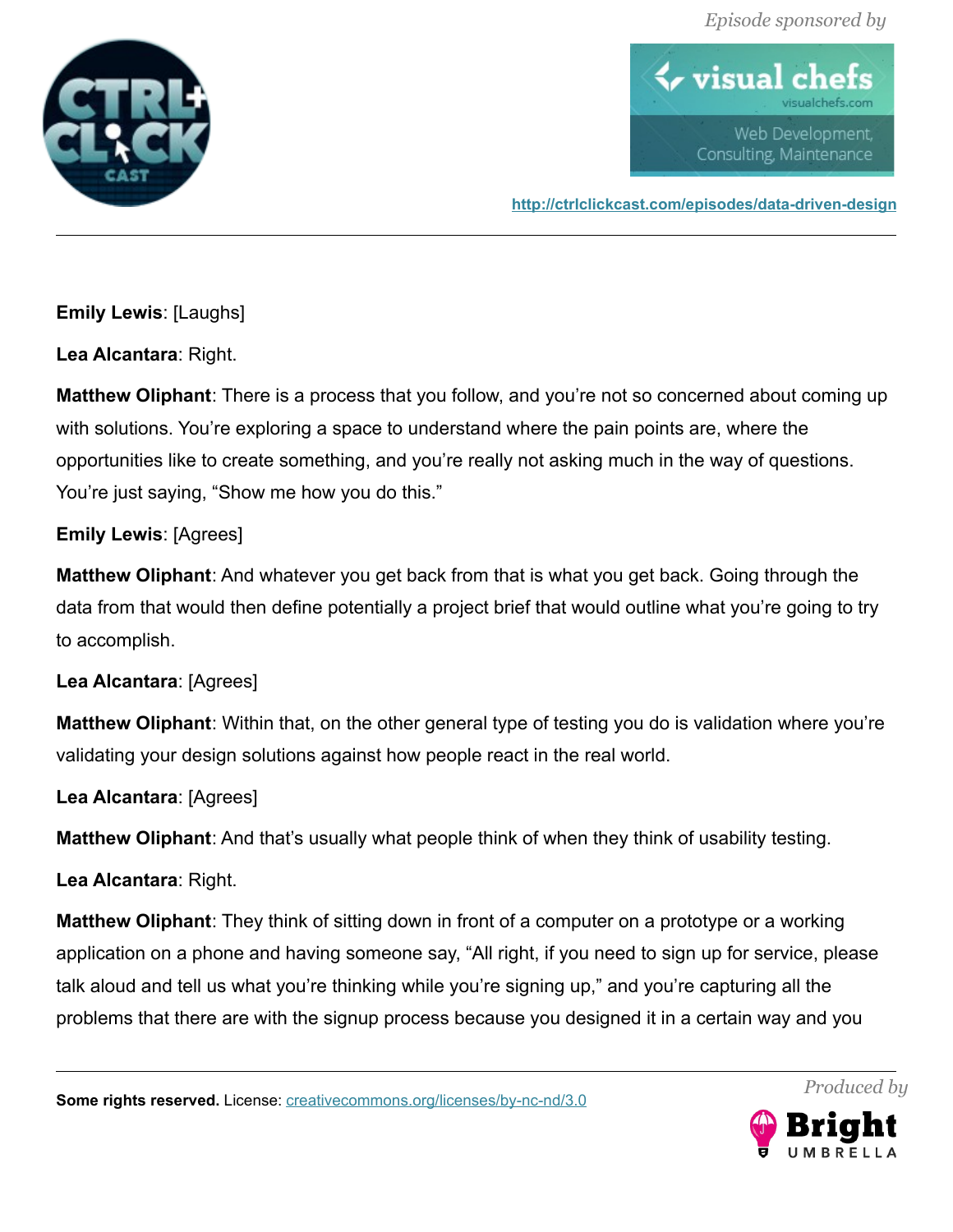

 $\blacklozenge$  visual ch Web Development, Consulting, Maintenance

**<http://ctrlclickcast.com/episodes/data-driven-design>**

want to make sure you're not losing people during that process. So you can use exploratory testing, you can use validation testing pretty much at any point, whether you're generating ideas for what to do or you've just released a major update to a product and you're trying to figure out what the impact is for that or what to do next. So it can happen at any time.

**Emily Lewis**: And so it sounds like to me like the validation testing in terms of the what you're trying to validate essentially should have been defined during the exploratory, so what you test is what you defined at the start of the project?

**Matthew Oliphant**: That's absolutely right.

**Emily Lewis**: And you were describing a tool that you can get a bunch of people to test something. Are there some examples that you used before that you've liked?

**Matthew Oliphant**: There are definitely some examples that I've used.

**Emily Lewis**: [Laughs]

**Lea Alcantara**: [Laughs]

**Matthew Oliphant**: There is no perfect tool obviously.

**Emily Lewis**: [Agrees]

**Matthew Oliphant**: And a lot of these tools have a lot of drawbacks. I would say from a tool and a customer service perspective, I've had a fair bit of luck with [usertesting.com.](http://usertesting.com/)

**Emily Lewis**: [Agrees]

**Lea Alcantara**: [Agrees]

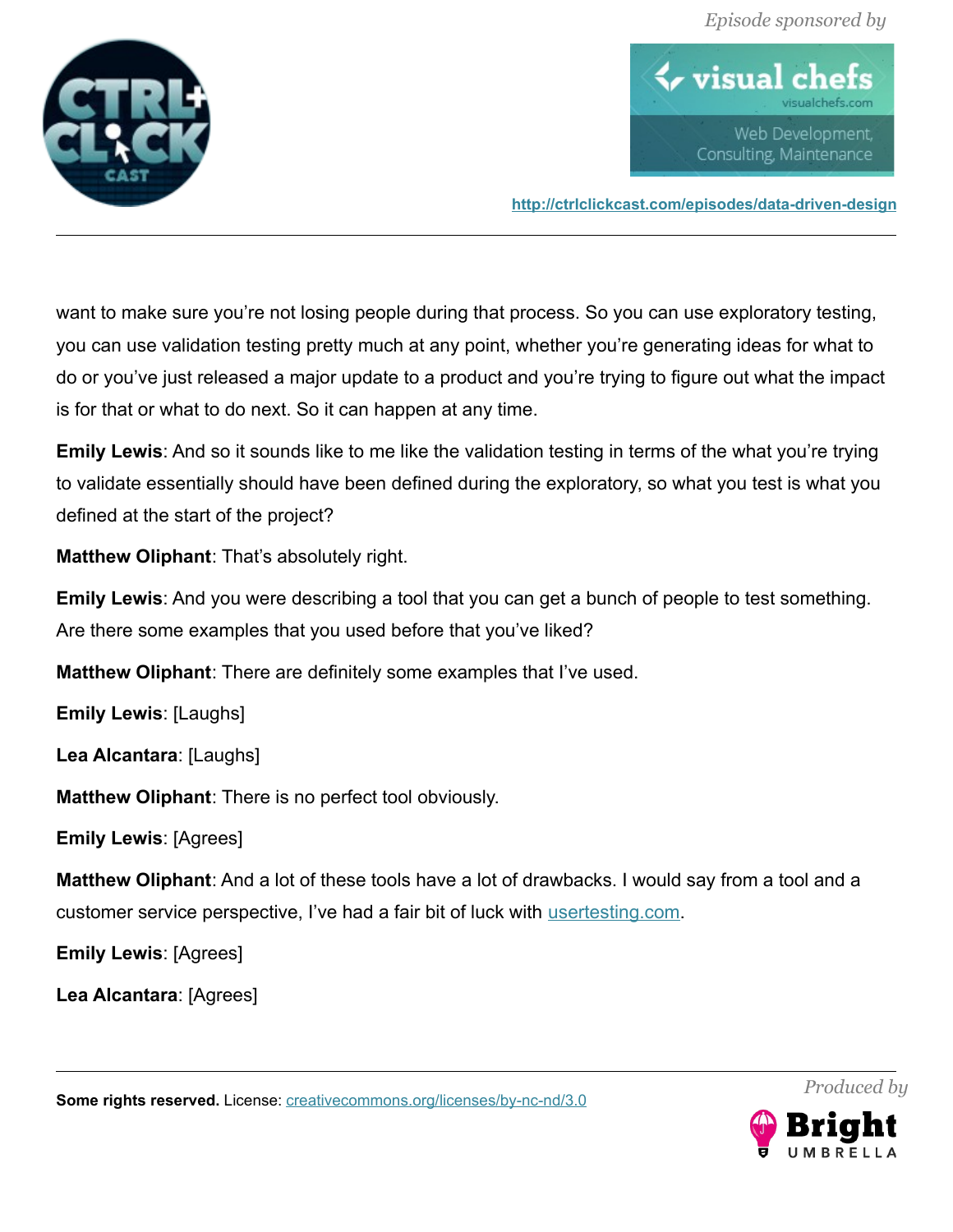

 $\blacklozenge$  visual ch Web Development, Consulting, Maintenance

**<http://ctrlclickcast.com/episodes/data-driven-design>**

**Matthew Oliphant**: Not to promote them too much, but it's basically something where you can set up a URL or upload an APK, basically a prototype iOS or Android application, and say, "I want people from this country who make this amount of money per year and use these products to test this application and here are the tasks," and then they go out and they recruit people and it records what's on their screen, it records what they say about it, and it provides a little video that you can then go through and make notes on. I mean, it's just basic usability testing at that point.

## **Emily Lewis**: [Agrees]

**Lea Alcantara**: So how do you identify the breadth and scope of these particular tests, so even if you understand what the assumptions you're trying to test are?

#### **Matthew Oliphant**: [Agrees]

**Lea Alcantara**: For example, like do you need to test five people? Do you need to test ten people? Do you need to test a hundred for a month versus like one hour?

**Matthew Oliphant**: Right. I was really trying to get to the end of this conversation without saying it depends.

**Emily Lewis**: [Laughs]

**Lea Alcantara**: [Laughs]

**Matthew Oliphant**: So I'm not going to, but it does depend a little bit on two primary things. The first one is my sentiment is that you test until you have a high level of confidence that your design solution is the right one, and if that means that you are testing a hundred people, then that's what's you're doing.

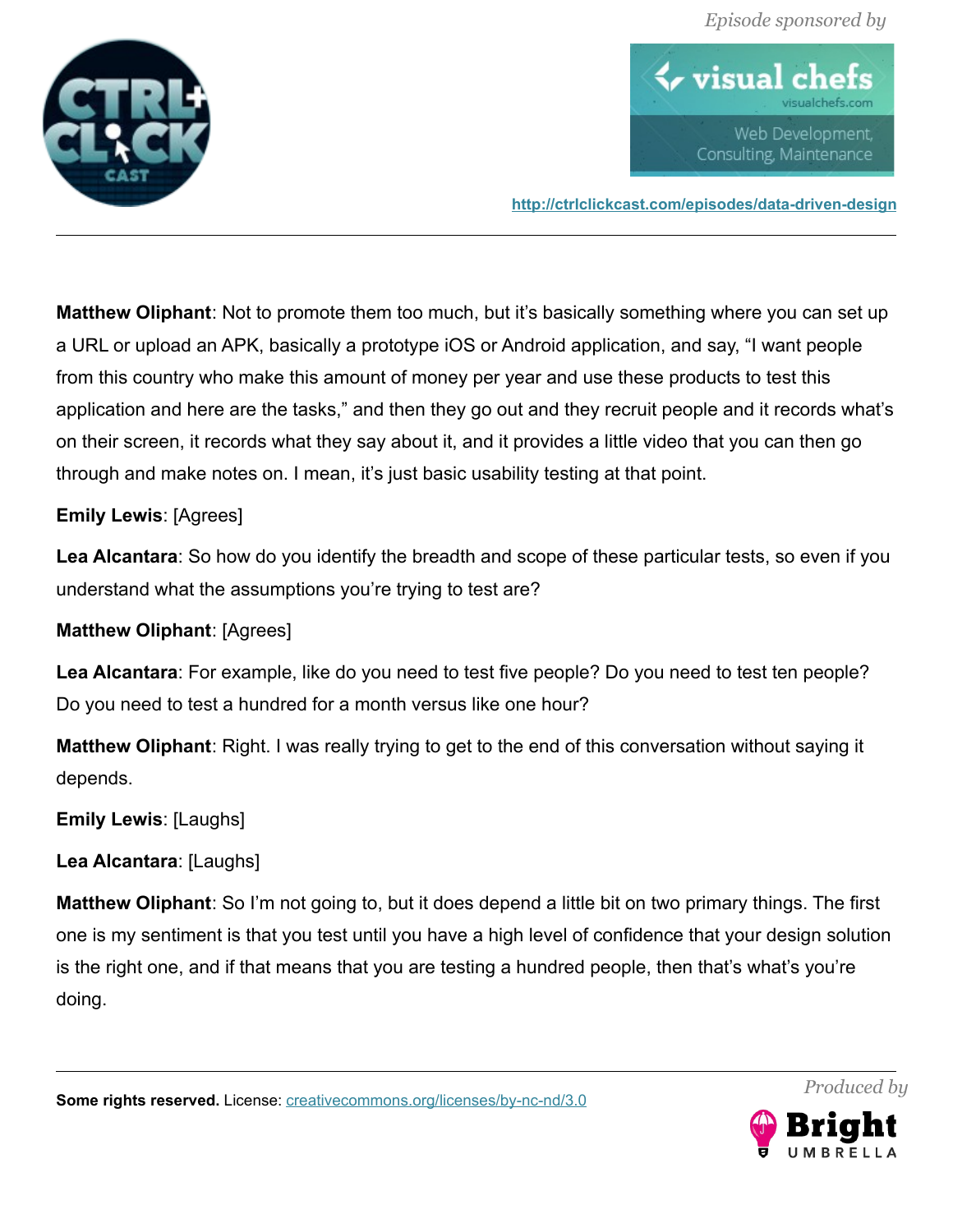

 $\blacklozenge$  visual c Web Development, Consulting, Maintenance

**<http://ctrlclickcast.com/episodes/data-driven-design>**

**Emily Lewis**: [Agrees]

**Lea Alcantara**: [Agrees]

**Matthew Oliphant**: And hopefully you can figure out what the design solution should be before that. **Lea Alcantara**: [Agrees]

**Matthew Oliphant**: But the other thing to keep in mind is there's always a question of resources, how much money can you spend on this?

**Lea Alcantara**: Right.

**Matthew Oliphant**: Do you have an active user base that you can draw from? Is this the type of thing where you can get feedback from 50 people in the day or is it the type of thing where you really do need to sit down one on one with people and have a relatively open ended conversation with them as they go through your product? If you take that path, if you've taken the path of having one-on-one conversations, going through a hundred people is going to take a long time.

**Emily Lewis**: [Agrees]

**Lea Alcantara**: Right.

**Matthew Oliphant**: So typically what I do for that is I go in sets of three instead of five. We'll do a round of three people and we'll stop. The first round of three we'll talk in testing the test to make sure that you're asking the right questions.

**Lea Alcantara**: Oh okay.

**Matthew Oliphant**: To make sure that your assumptions in putting together, let's say, putting together the prototype, that your assumptions are relatively accurate for the feedback you're getting. So, the

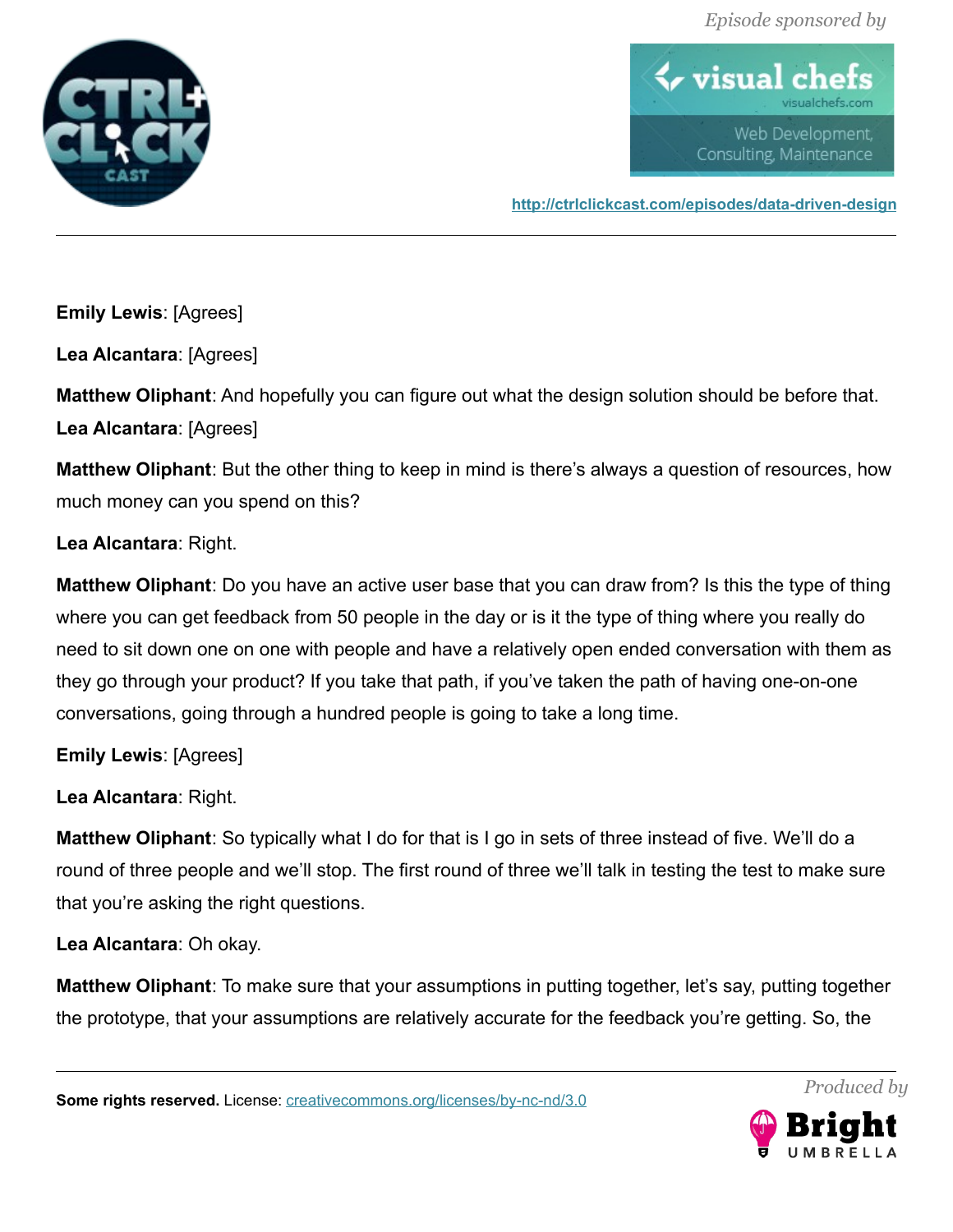

 $\blacklozenge$  visual ch Web Development, Consulting, Maintenance

**<http://ctrlclickcast.com/episodes/data-driven-design>**

first three is often hard data collection and part testing the test. The second round of three is depending on how much changes you make between the first and second tests, either a brand new test or it's validating compared to the first round of testing.

**Lea Alcantara**: Right.

**Matthew Oliphant**: And basically I just kind of go in sets of three until we hit a level of confidence that we're happy with.

**Emily Lewis**: [Agrees]

**Lea Alcantara**: [Agrees]

**Matthew Oliphant**: And sometimes that all it takes is three people because you're testing something that is I'll say simple, in the sense of simple versus complex.

## **Lea Alcantara**: Right.

**Matthew Oliphant**: But if you're testing an entire application flow for an accounting application, people need to do their taxes or something, and that's going to be really complex flow. You're either going to want to break that down or you're going to want to like per task like enter your income.

**Emily Lewis**: [Agrees]

**Matthew Oliphant**: Okay, that's one test and we're done with that.

**Emily Lewis**: [Agrees]

**Matthew Oliphant**: Or you're going to test the entire flow, the entire workflow, and if you're going to do that, for longer workflows, I tend to do more rounds of testing.

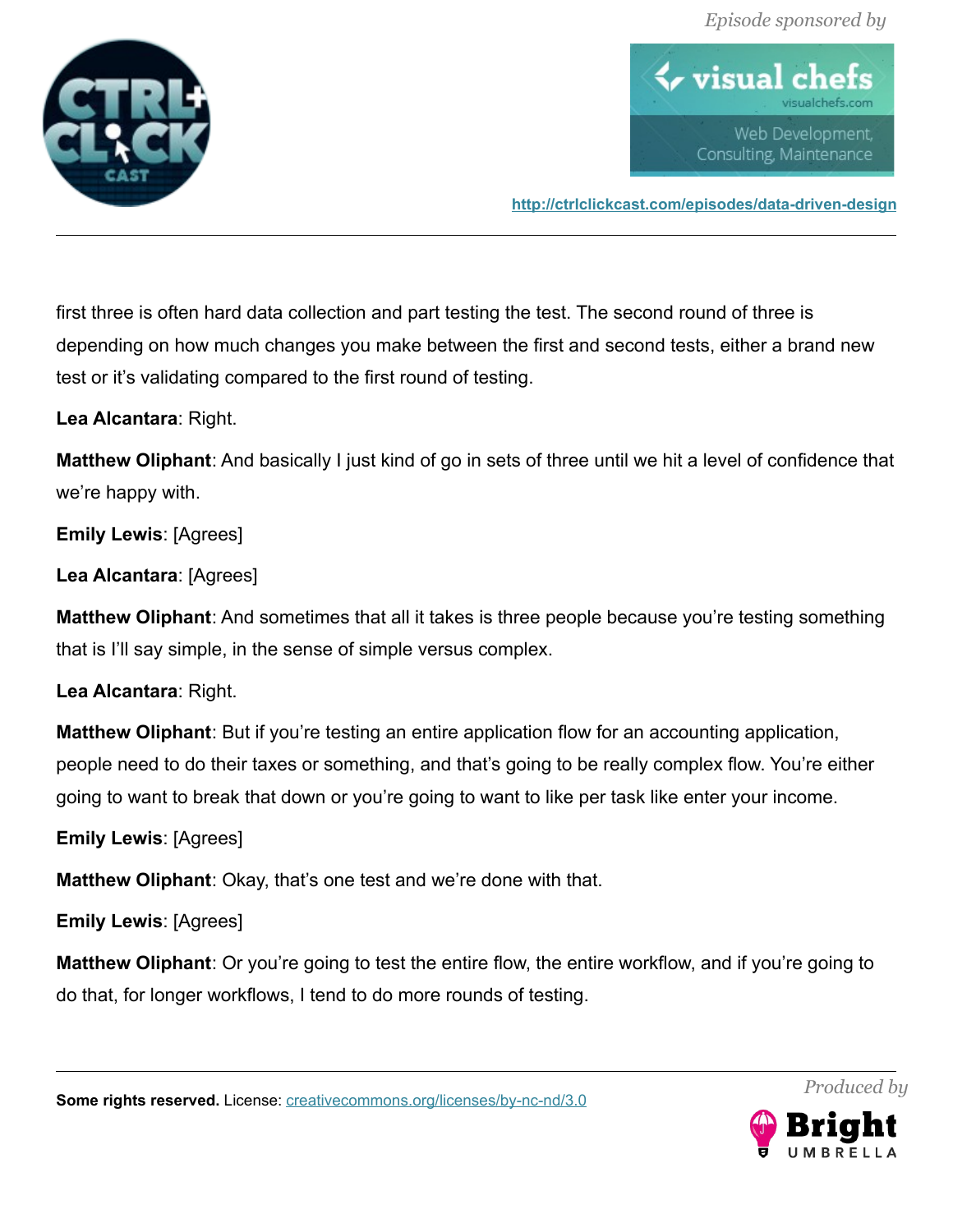

 $\blacklozenge$  visual ch Web Development, Consulting, Maintenance

**<http://ctrlclickcast.com/episodes/data-driven-design>**

**Lea Alcantara**: So are all the participants of these tests, I'm assuming that the demographic is the end user or do you choose people in the staff, like who's part of the three?

**Matthew Oliphant**: Well, if you have a really hard time saying, and I'm not saying it depends…

**Emily Lewis**: [Laughs]

**Lea Alcantara**: [Laughs]

**Matthew Oliphant**: But I'll say this, context will drive decisions.

**Emily Lewis**: [Laughs]

**Lea Alcantara**: Right, right.

**Matthew Oliphant**: If you really don't have a lot of time, I tend to fall back to what I call warm body testing, you know, "Excuse me, do you have a pulse? Please test this for me."

**Lea Alcantara**: [Laughs]

**Emily Lewis**: [Laughs]

**Lea Alcantara**: Right.

**Emily Lewis**: I think I've gotten requests for me on Skype of that variety.

**Matthew Oliphant**: Yeah, yes, you have.

**Emily Lewis**: [Laughs]

**Matthew Oliphant**: Yes, you have.

**Lea Alcantara**: Yes, me too. [Laughs]

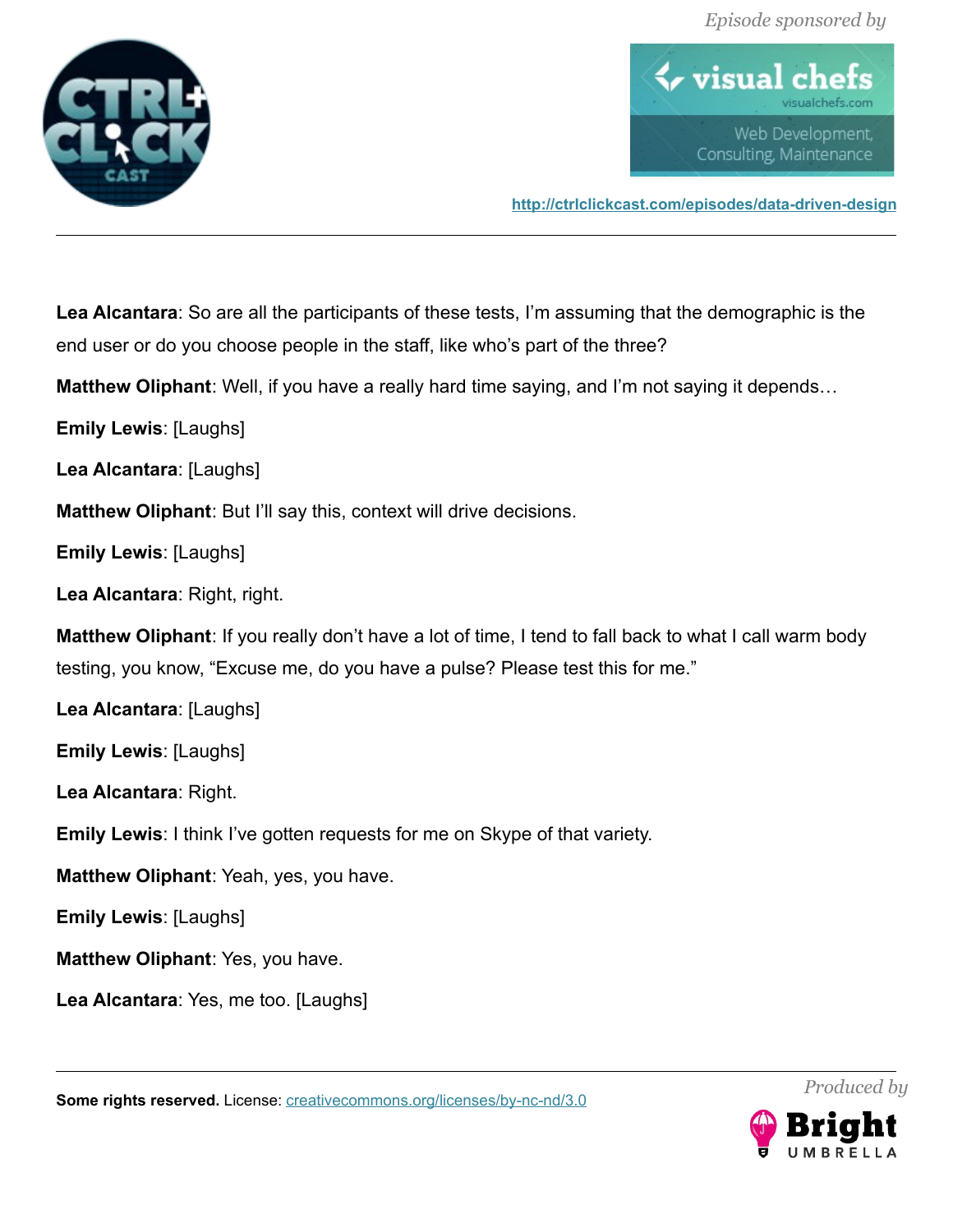

 $\blacklozenge$  visual ch Web Development, Consulting, Maintenance

**<http://ctrlclickcast.com/episodes/data-driven-design>**

**Matthew Oliphant**: And honestly, when you're doing that, you're looking for the things that are just total, "Oh, of course, that's wrong."

**Emily Lewis**: [Agrees]

**Lea Alcantara**: [Agrees]

**Matthew Oliphant**: Like that anybody, even if they aren't savvy to filling out medical billing information would say, "Hey, it didn't make any sense." You're just looking for the really big usability problems that you likely can't see because you've been so close to it in designing.

**Lea Alcantara**: Right.

**Matthew Oliphant**: And to me, that's a totally valid way to go.

**Emily Lewis**: [Agrees]

**Matthew Oliphant**: I don't think it should end there, but that can also be a great way to do to test the test.

**Lea Alcantara**: Right, test the test.

**Matthew Oliphant**: Yeah.

**Emily Lewis**: You know what occurs to me as you're describing from I guess the least resource timeintensive to the most is something better than nothing, like if you're dealing with a limited budget or some type of constraint that prevents you from making a very big investment in user testing, user research.

**Matthew Oliphant**: [Agrees]

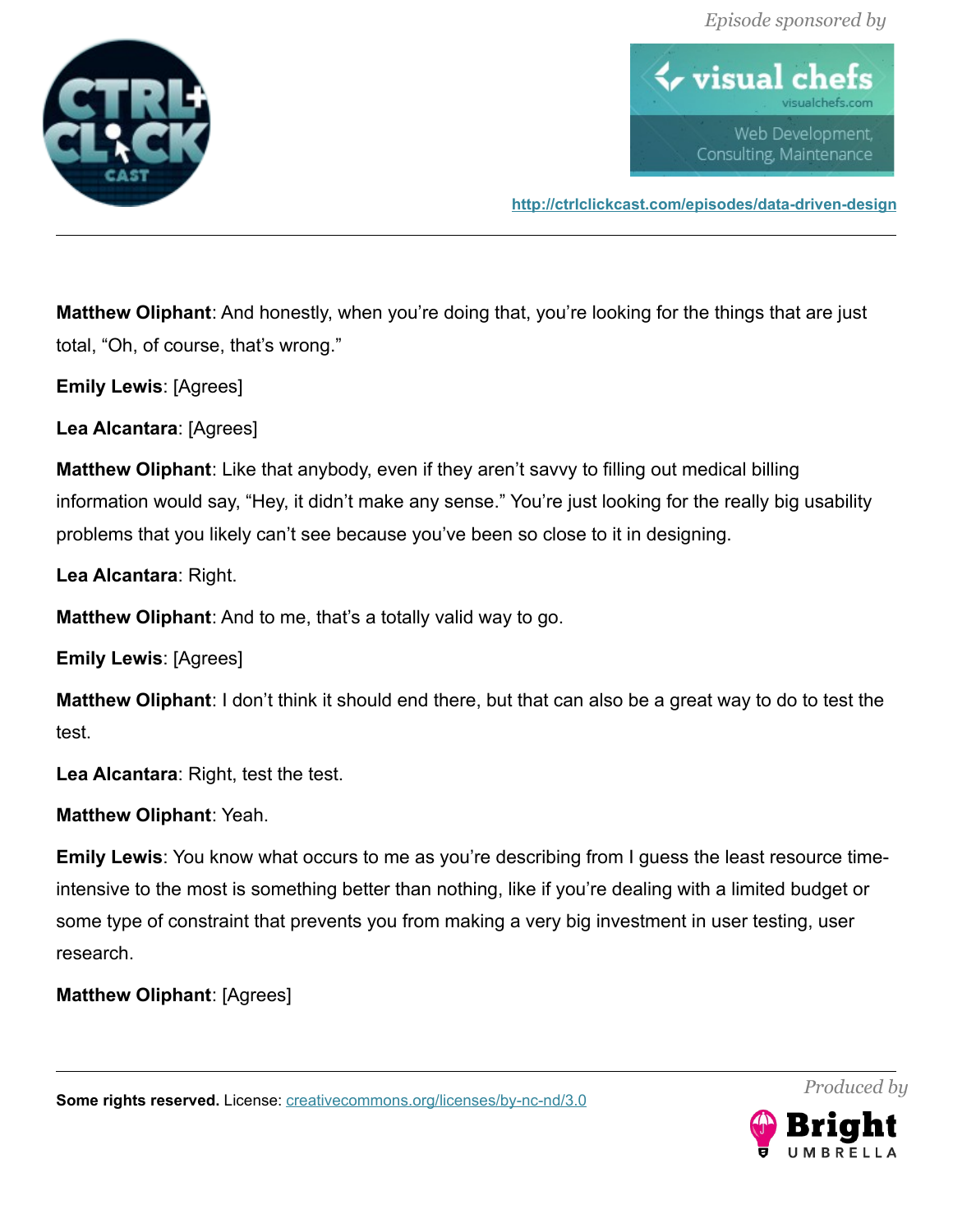

 $\blacklozenge$  visual ch Web Development, Consulting, Maintenance

**<http://ctrlclickcast.com/episodes/data-driven-design>**

**Emily Lewis**: Is it okay to just do a little bit and put all your eggs in the basket that that little bit shows you or is that a dangerous approach?

**Matthew Oliphant**: I think that you should always be doing some.

**Emily Lewis**: [Agrees]

**Lea Alcantara**: [Agrees]

**Matthew Oliphant**: And I think where the decision point lies is one aspect of your testing. So if you have a signup flow that is basically the same as everybody else's signup flow, I don't feel that we're strapped for resources and time, I wouldn't test that.

# *Timestamp: 00:30:05*

**Emily Lewis**: [Agrees]

**Lea Alcantara**: Right.

**Matthew Oliphant**: I would say, "We'll just hope that works. Where I would put the time is into the parts that we're really unsure about or require for whatever reason the user to have sort of multiple inputs if they're trying to get something done, like doing taxes requires lots of outside of the system thinking and activity, like signing your W2 and all that kind of stuff.

# **Emily Lewis**: [Agrees]

**Matthew Oliphant**: It's things that you can't control within your system and also if there are things you know about your users or potential users where they may not be able to finish a task because of something, whether it's real world distractions or a time delay for some particular reason within the

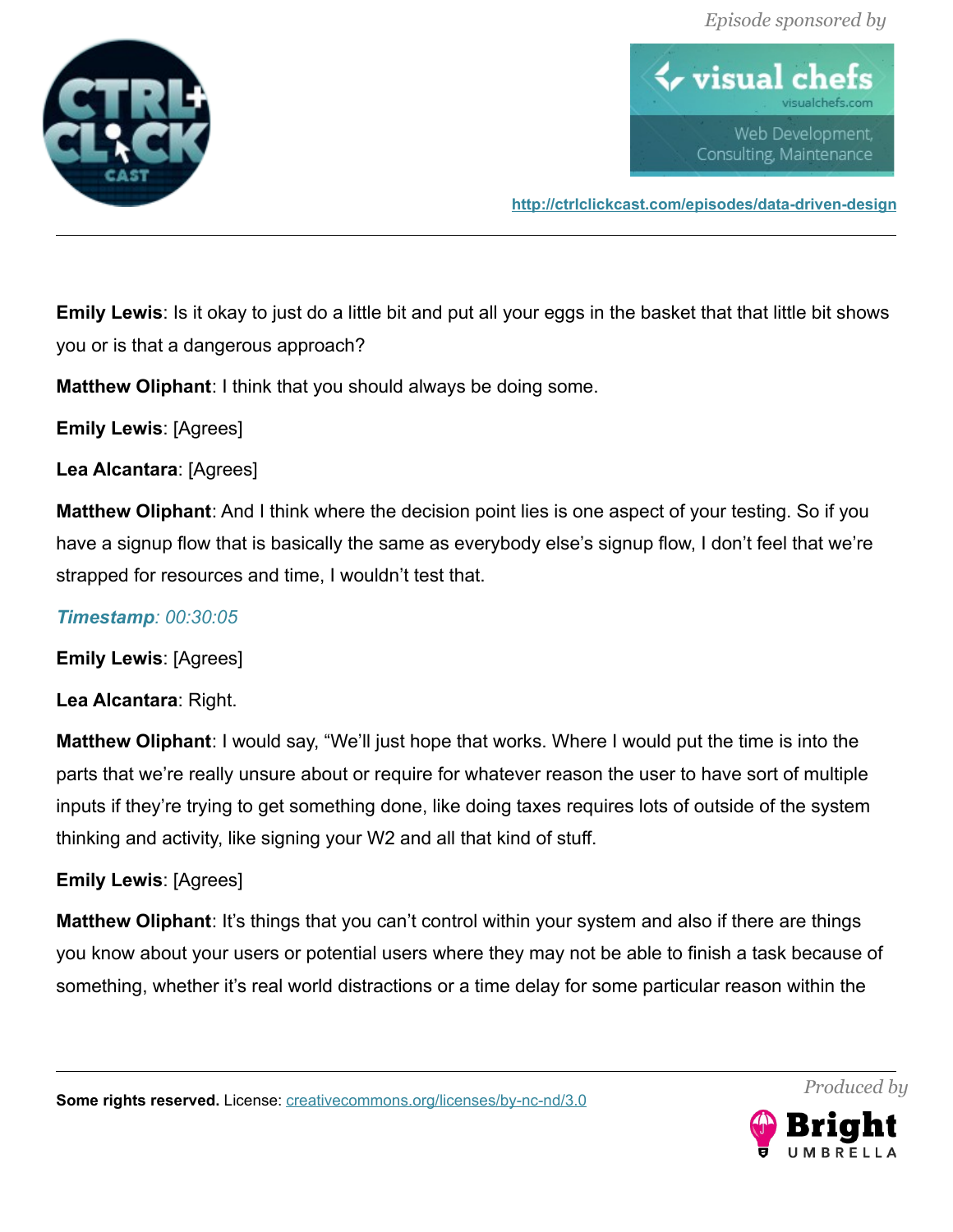

 $\blacklozenge$  visual ch Web Development, Consulting, Maintenance

**<http://ctrlclickcast.com/episodes/data-driven-design>**

application that they have to come back and do something later, those are the points where I would want to focus my time, the things I have complex interactions.

**Emily Lewis**: So Matthew, you described basically the exploratory and the validative user testing and you mentioned the validation stuff as something like having users use something. I'm curious, have you ever relied on things like basic A/B testing with some tool like Optimizely or even like eye tracking software or mouse tracking? Do any of those sorts of test come into play?

**Matthew Oliphant**: I'll say that I don't really like eye tracking or mouse tracking.

**Emily Lewis**: [Agrees]

**Matthew Oliphant**: Especially like for mouse tracking because I watched some of my test where people spin the mouse around the screen while they're thinking.

**Emily Lewis**: [Agrees]

**Lea Alcantara**: Right, right.

**Matthew Oliphant**: Like, "Well, okay, that really doesn't help me decide anything." So I don't really care for that kind of testing. I know that there are people who build businesses around it and it helps with their being successful, but I don't really care for it. I don't mind A/B testing in general, but it's got to be something where you're getting statistically significant results. So if you can generate 10,000 to 100,000 results over the course of a day or a week, A/B testing will tell you maybe what is happening.

**Emily Lewis**: [Agrees]

**Matthew Oliphant**: But the way I use A/B testing is to inform me what questions to go ask.

**Emily Lewis**: Oh.

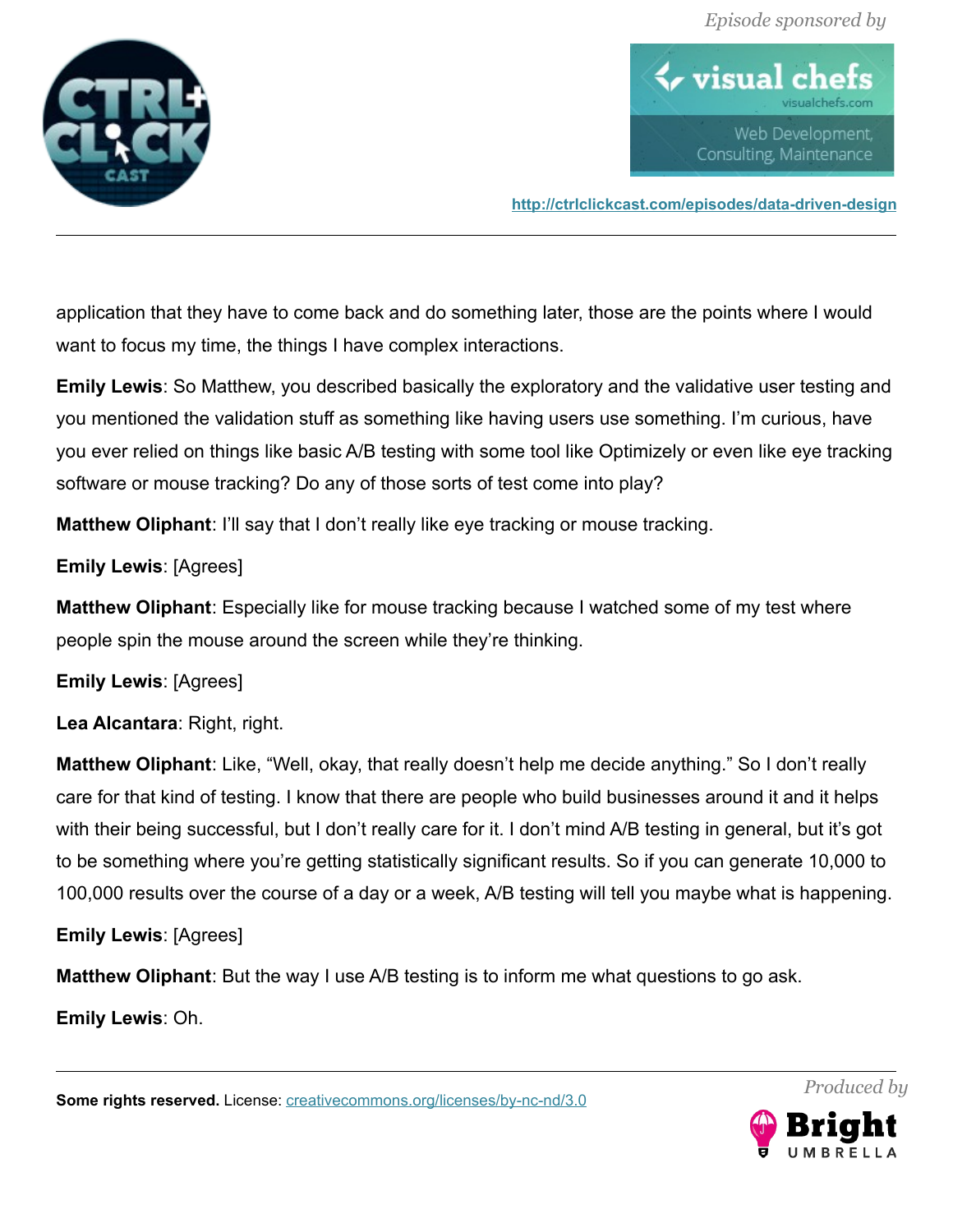

 $\bm{\leftrightarrow}$  visual cl Web Development, Consulting, Maintenance

**<http://ctrlclickcast.com/episodes/data-driven-design>**

**Matthew Oliphant**: Like it informs what questions I go ask when I go out and talk to people. I don't like to use it to inform design decisions directly because it doesn't tell you what the motivation is for people.

**Lea Alcantara**: Aha, right.

**Matthew Oliphant**: It just tells you what they're doing.

**Lea Alcantara**: Right. So that actually leads to my next question, which is, when you're evaluating all this data, like you said, okay, you can have this data from eye tracking or mouse tracking, but you personally believe that there's not enough context, so how do you evaluate when the data you're gathering is any good or even useful?

**Matthew Oliphant**: That's hard. [Laughs]

**Emily Lewis**: [Laughs]

**Lea Alcantara**: [Laughs]

**Matthew Oliphant**: That's really hard. There are some conceits to usability testing, and the primary one is that usability test participant will try harder, spend more time and be more gracious than they would normally be if they were just "regular" user.

**Lea Alcantara**: Right.

**Matthew Oliphant**: So that is something you always have to take into account when you're doing usability testing or when you're talking to people about what they would want to do or what they do, because people are really good at overestimating their own capabilities.

**Emily Lewis**: [Laughs]

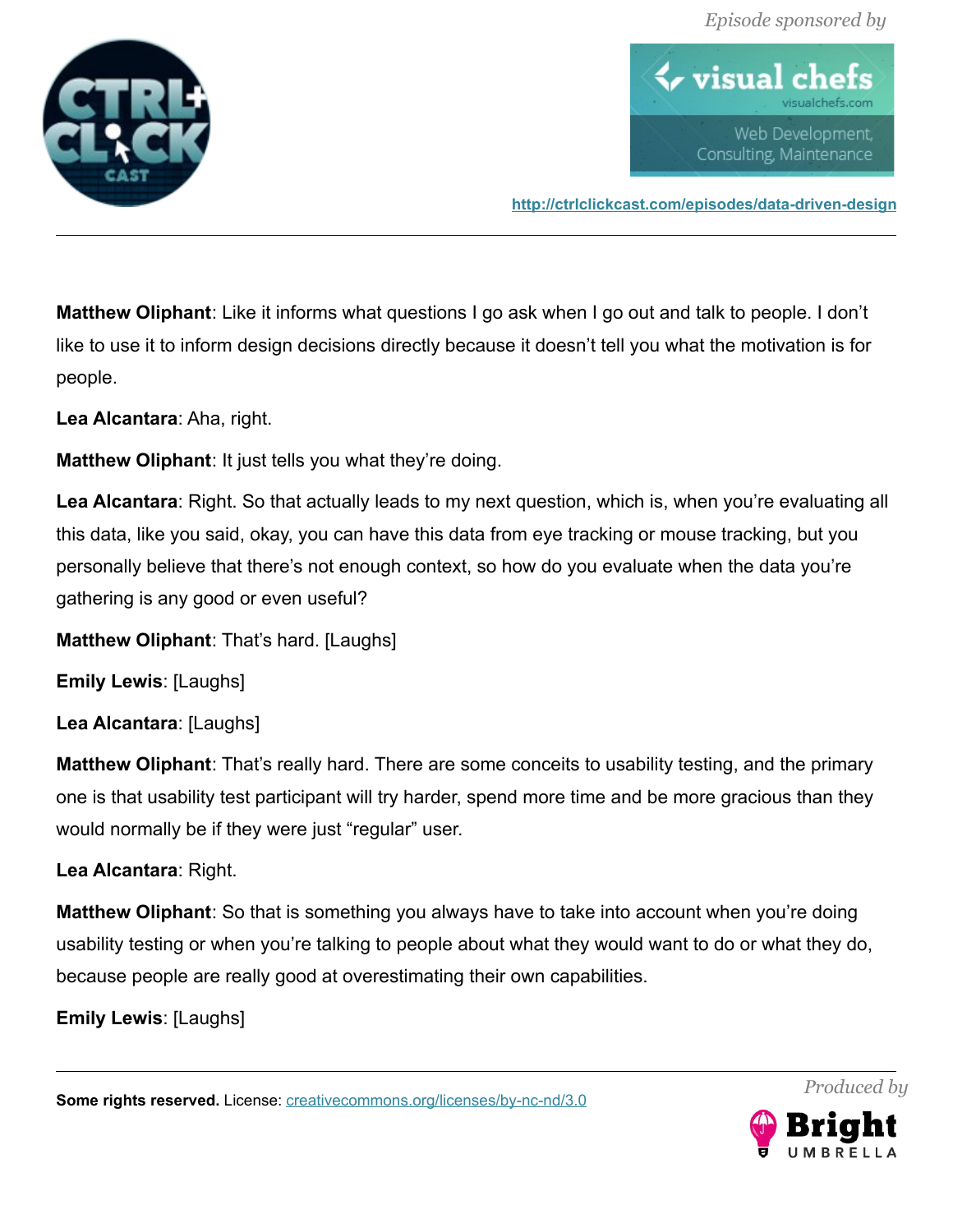

 $\bm{\leftrightarrow}$  visual cl Web Development, Consulting, Maintenance

**<http://ctrlclickcast.com/episodes/data-driven-design>**

**Lea Alcantara**: Right, right.

**Matthew Oliphant**: And I guess putting more emphasis on what they think their motivations are, which may or may not be correct, but you just kind of have to go with it sometimes because otherwise you're just making stuff up.

Lea Alcantara: Because I was just thinking when you're earlier talking about testing the test in the first place, like when part of that be kind of like vetting the test and assumptions that you're even gathering.

## **Matthew Oliphant**: [Agrees]

**Lea Alcantara**: And then I was just thinking about how they could be the subject matter themselves simply because they were chosen for that test, like you said, they could be more gracious because they're there and chosen and they want to be participant. You went to also say with testing the test and figuring out the questions, there's a possibility that the question itself could be leading, like a wrongly phrased question could lead them to doing action that negates the test results because you literally told them what to do in the question itself when they're supposed to kind of figure it out themselves.

**Matthew Oliphant**: [Agrees]

**Lea Alcantara**: Or I don't know how or if I'm phrasing this right.

**Matthew Oliphant**: No.

**Lea Alcantara**: But you get what I'm trying to say?

**Matthew Oliphant**: I do.

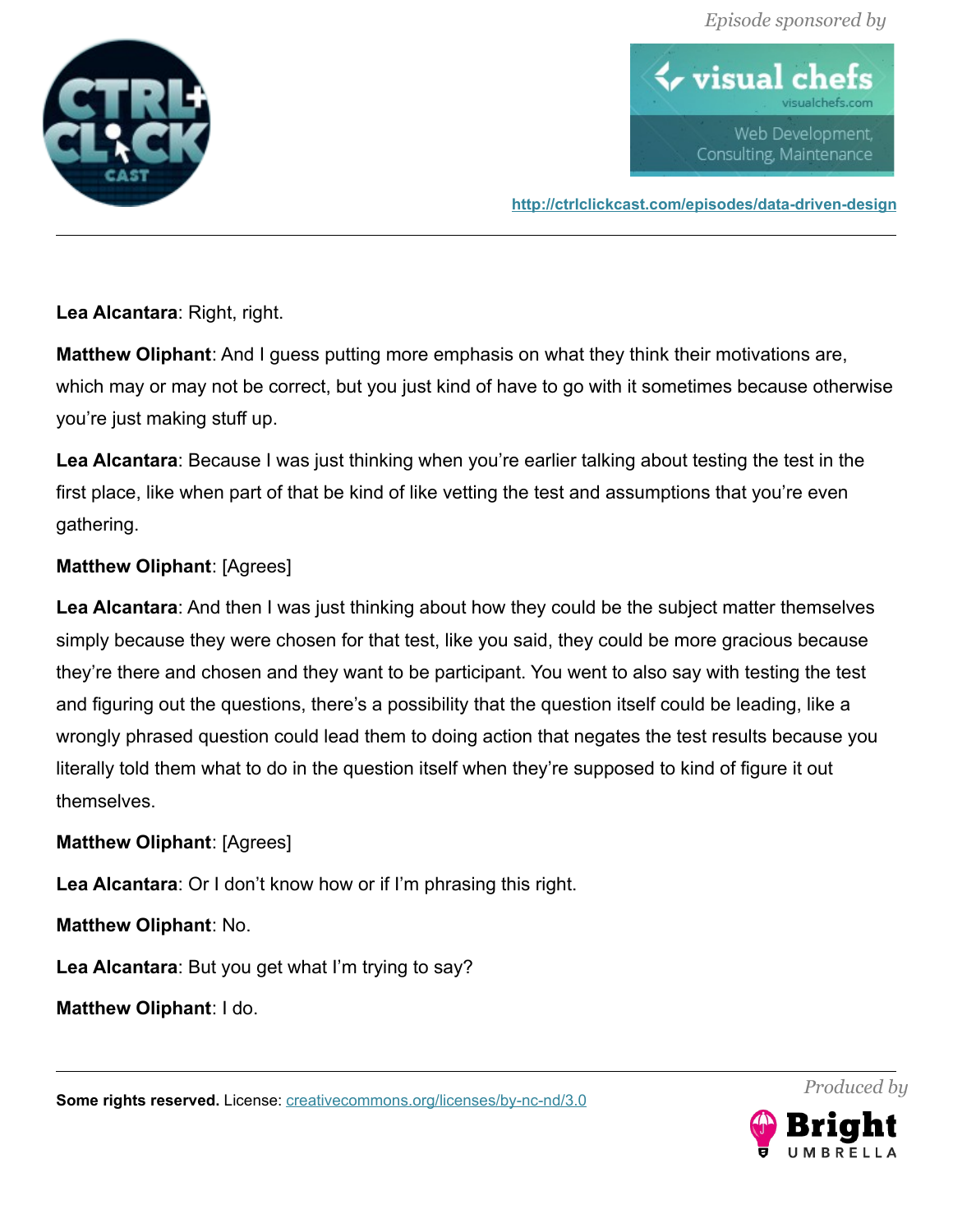

 $\blacklozenge$  visual ch Web Development, Consulting, Maintenance

**<http://ctrlclickcast.com/episodes/data-driven-design>**

**Lea Alcantara**: Yeah.

**Matthew Oliphant**: And I think that the testing the test will help with that. Ideally, whoever is putting together the test in the first place has an understanding of what open-ended and close-ended questions are. Some people that I've worked with in the past who will never ask a close-ended question and I find that really annoying.

**Emily Lewis**: [Agrees]

**Lea Alcantara**: [Agrees]

**Matthew Oliphant**: Because I feel like at some point during a moderated usability test session, you just have to say, "Do you think that this is the thing to do?"

**Emily Lewis**: [Agrees]

**Matthew Oliphant**: Particularly, I leave that to the end of a point where the participant is getting very frustrated.

## **Lea Alcantara**: Aha.

**Matthew Oliphant**: Because, yes, you can note that this is frustrating. Okay, but we don't have to let them stew with it and you can just say, "Well, what do you think you should do? That's where you should start, which is where we started this conversation today. What do you think data-driven design is?"

**Lea Alcantara**: [Laughs]

**Matthew Oliphant**: See how professional I am?

**Emily Lewis**: [Laughs]

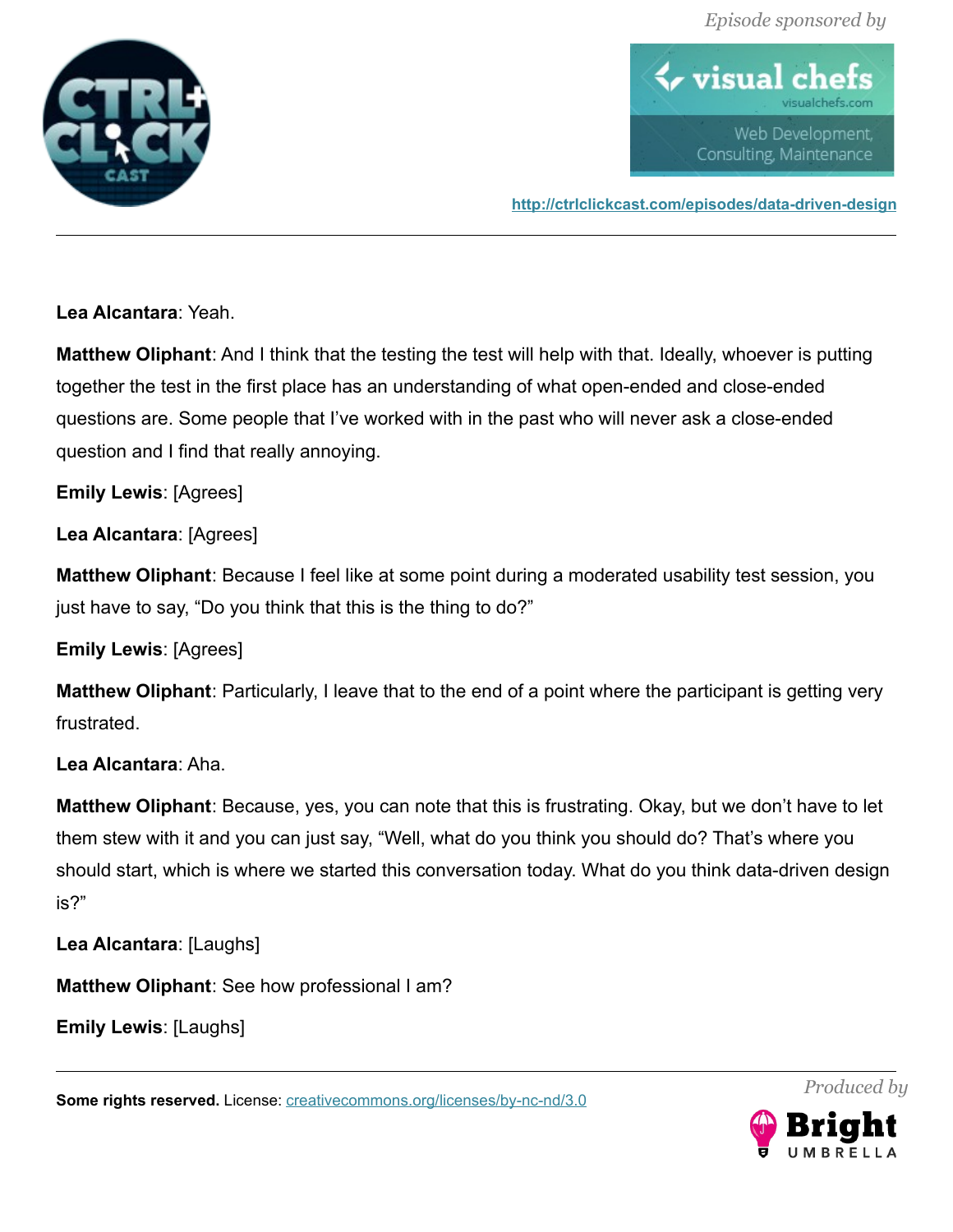

 $\blacklozenge$  visual ch Web Development, Consulting, Maintenance

**<http://ctrlclickcast.com/episodes/data-driven-design>**

## **Lea Alcantara**: [Laughs]

**Matthew Oliphant**: But yeah, I mean, it's a pattern that I'm not sure that there is a prescription for other than to say you start with open-ended questions of "Show me how you would accomplish X" or open-ended questions like, "Well, if you feel you're stuck at this point, what do you think would be the best way to get unstuck?" And then he leaves the close-ended question for when they are actually stuck or during your debriefing time where you're saying, "Remember when you were on this? Did you think that this was happening?"

Because sometimes you're just going to have to have questions that you need answered that you just need to be pretty specific about, but I tend to leave those until the very end and start with very openended stuff and allow the participant to sort of – even though the task can be very defined, even though the prototype can be very limited, I allow the participant to go where they go because in that sense that they're representing an actual user, the user I won't be able to sit next to everybody who uses this application and be there when he gets stuck so I want to let them just go where they think they need to go and ask them to show me where the problem areas are going to be.

**Lea Alcantara**: Okay. So once you've gotten all that information and evaluated whether it's relevant and they answered it to your satisfaction, what do you do to this information? Do you just make a report and say, "Stakeholder, here is the info," or do you build a plan for that saying, "Okay, they really are confused with this signup process, we need to do this," or do you just tell them they're confused about the signup process?

**Matthew Oliphant**: I always, and there are certainly other people who do differently, but I always do a written report. Well, we always do a written report depending on how interactive the team is.

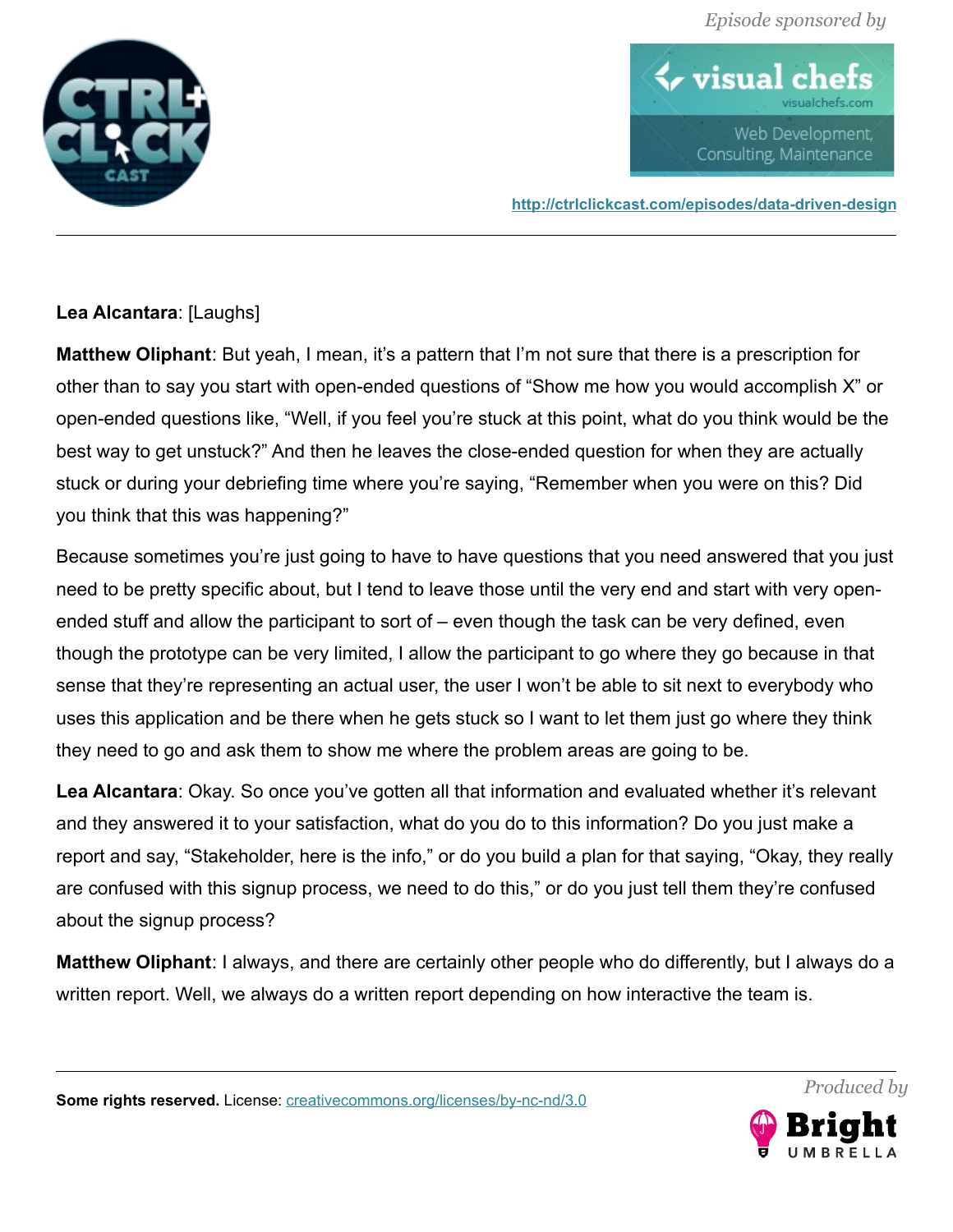

 $\blacklozenge$  visual ch Web Development, Consulting, Maintenance

**<http://ctrlclickcast.com/episodes/data-driven-design>**

**Lea Alcantara**: [Agrees]

**Matthew Oliphant**: But do a written report, outline what the themes were or the problem areas were, and say, "Here is a potential solution for this."

**Lea Alcantara**: [Agrees]

**Matthew Oliphant**: Now, if the problem is obvious and the solution is very straightforward and not complex, I tend to just leave it at that.

**Lea Alcantara**: [Agrees]

**Matthew Oliphant**: But if the problem is like a solution for the problem is not obvious or there is more than one way to – and there's almost always more than one way to solve a problem.

**Lea Alcantara**: Sure.

**Matthew Oliphant**: But if there's obviously more than one way to solve for it, that it then becomes a conversation point to, "Should we do more testing or do we not have time and we should just pick a solution that we think will work and go for it." So my hope is, like I never liked to be in a situation where it's, "Here is your report, see you later." You know?

**Emily Lewis**: [Agrees]

**Lea Alcantara**: Right.

**Matthew Oliphant:** It's, "Here's the report, which you can look at, but really we're going to walk through it and we're going to have a conversation about what we've been seeing." And hopefully most of the people you're talking to have been informed the entire time so a lot of it isn't a surprise to them.

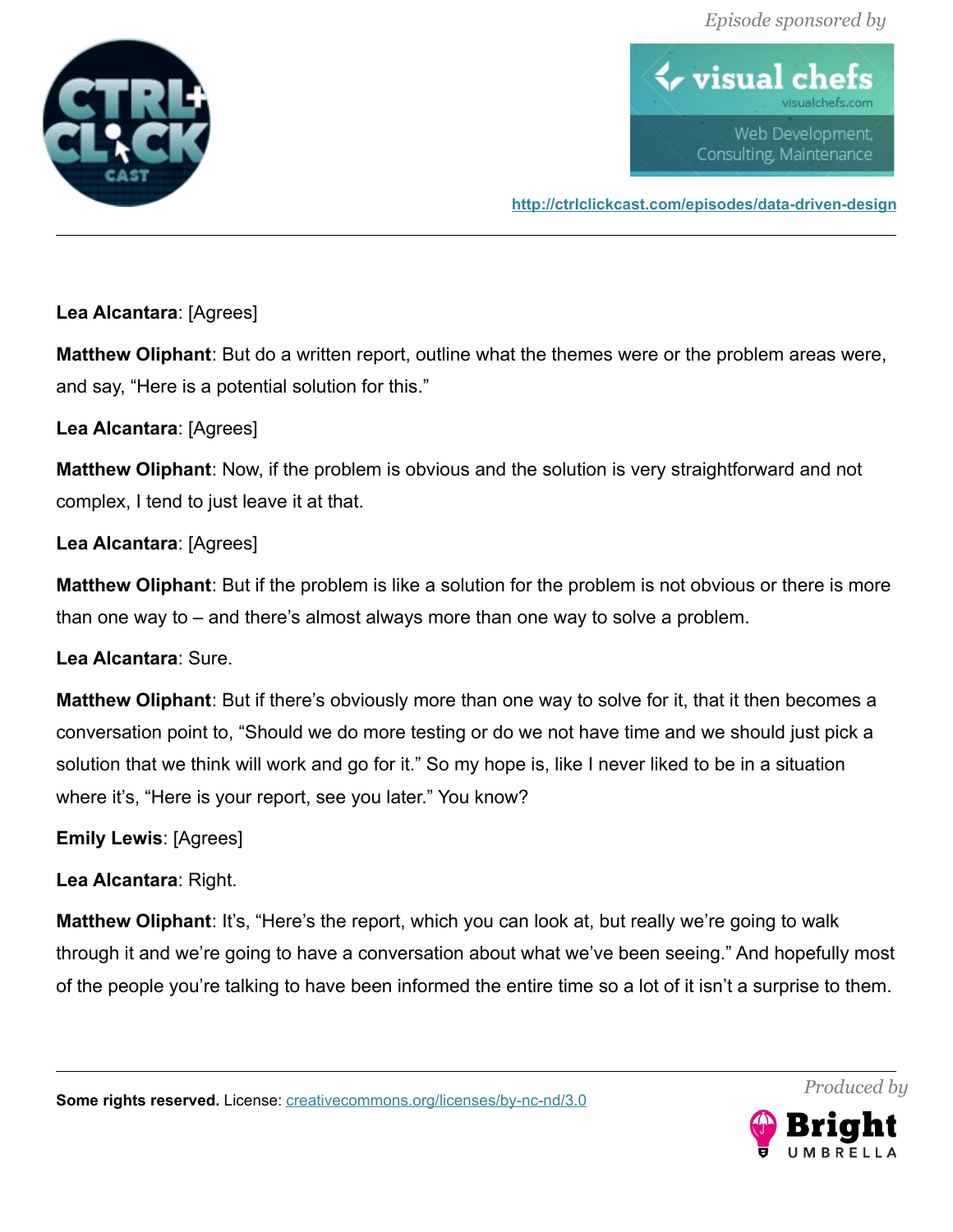

 $\blacklozenge$  visual ch Web Development, Consulting, Maintenance

**<http://ctrlclickcast.com/episodes/data-driven-design>**

I'm not a fan at all of, particularly in the agency world of the whole big reveal. I think that's a waste of time because often you say, "Tada!" and they go, "Oh, that's not what I was expecting at all."

**Emily Lewis**: [Agrees]

**Lea Alcantara**: [Agrees]

**Matthew Oliphant**: So I try to involve people from the get-go, so that when they're receiving the report, they typically already know everything that's in it, but it does sort of follow that structure of categorizing what the themes of the problems were and what potential solutions might be.

**Emily Lewis**: You know it occurs to me that most of everything that you've talked about today, the end goal is to make something better, make a product better, make a workflow better, make the user experience better, but are there times, are there situations when data actually leads design down a bad path or leads a product in a bad direction? Are there kind of problems that can come from using data to drive design?

#### *Timestamp: 00:40:05*

**Matthew Oliphant**: I think the only times where there are problems with data-driving design is when your initial premise or question was ill informed in the first place.

#### **Emily Lewis**: [Agrees]

## **Lea Alcantara**: [Agrees]

**Matthew Oliphant**: Which to me goes back to why you do test the test, that you don't just assume that – well, I guess the other thing too is asking a lot of leading questions, and I see that a lot, where sometimes if it's a non-UX person or if the business comes to you and says, "Oh, we've already done

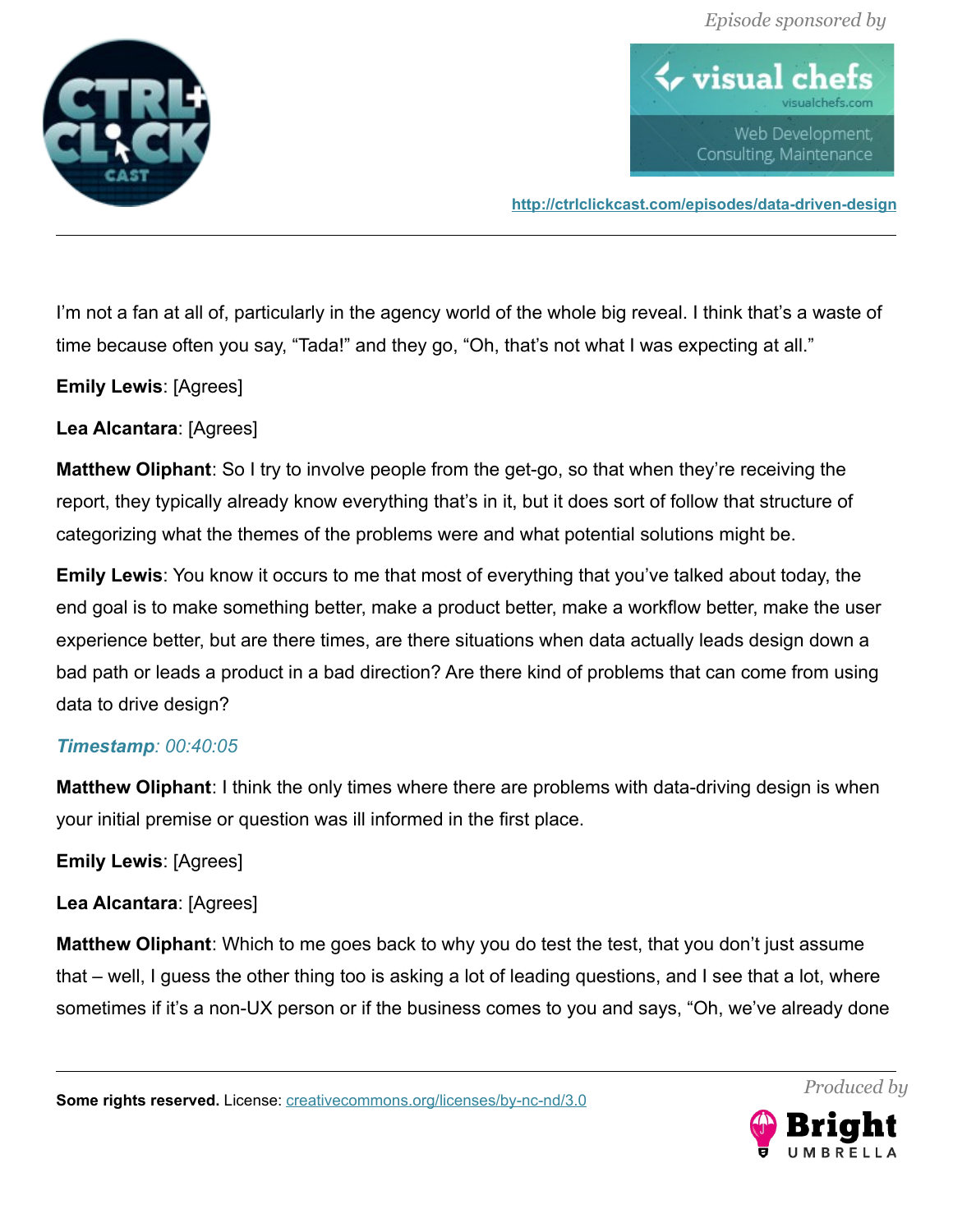



**<http://ctrlclickcast.com/episodes/data-driven-design>**

the research," and I say, "Oh, well, can I look at what you came up with?" And they'll say, "Yeah." And here are all these questions of, "Would you like a feature that helped you live your life better and made you richer?"

**Emily Lewis**: [Laughs]

**Lea Alcantara**: [Laughs]

**Matthew Oliphant**: Ah…

**Lea Alcantara**: The answer is yes.

**Matthew Oliphant**: The answer is yes.

**Emily Lewis**: [Laughs]

**Lea Alcantara**: [Laughs]

**Matthew Oliphant**: And they're like, "Well, so we're going to build that because they said yes," and I'm like…

**Emily Lewis**: [Laughs]

**Lea Alcantara**: [Laughs]

- **Emily Lewis**: It sounds like marketing…
- **Matthew Oliphant**: Hang on… [Laughs]

**Emily Lewis**: [Laughs]

**Lea Alcantara**: [Laughs]

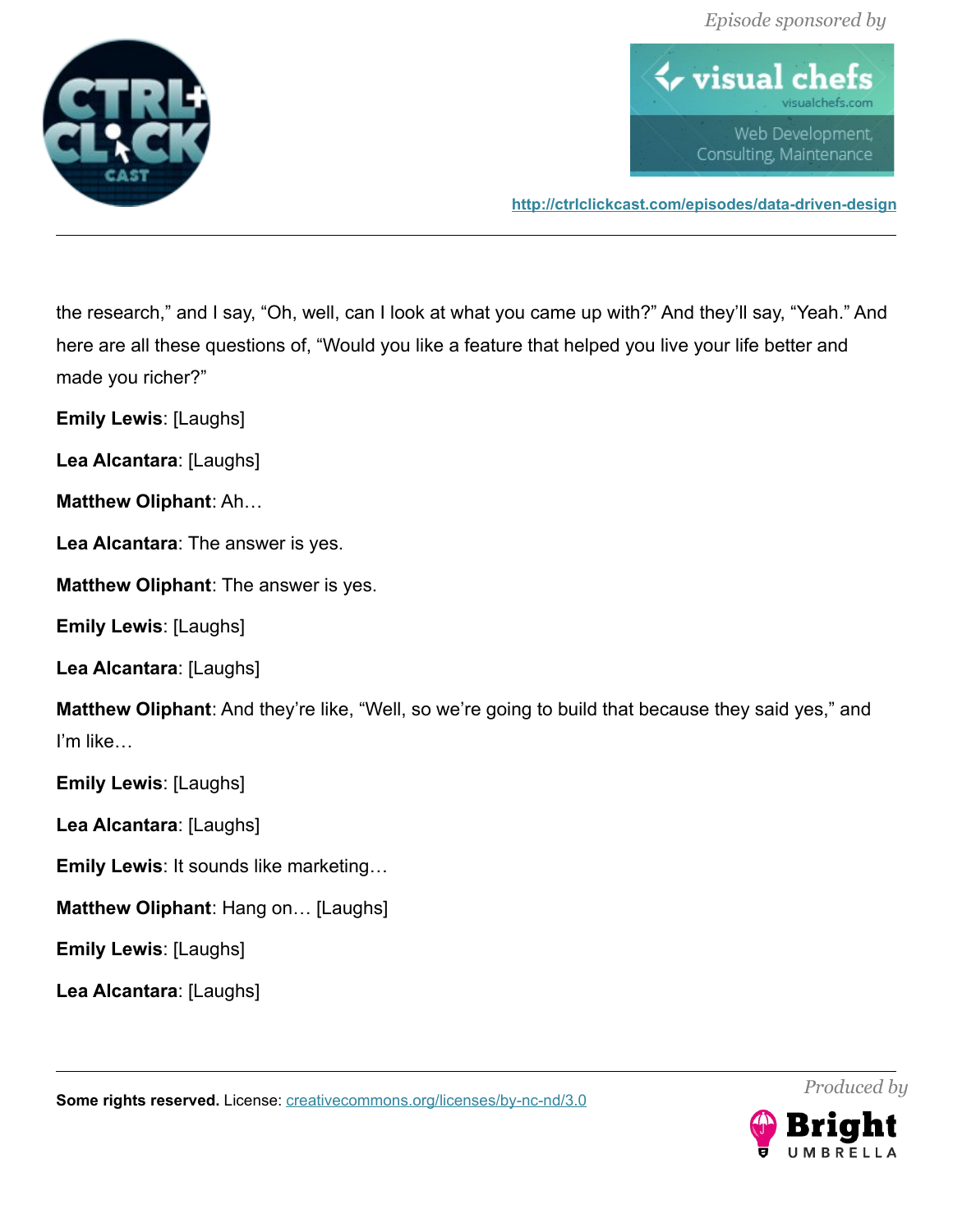

 $\blacklozenge$  visual ch Web Development, Consulting, Maintenance

**<http://ctrlclickcast.com/episodes/data-driven-design>**

**Matthew Oliphant**: Yeah, garbage in, garbage out.

**Emily Lewis**: [Laughs]

**Lea Alcantara**: Well, I have a specific example. When we kind of framed and formed this question, I was thinking specifically about how there's data out there that says, "Popup modals convert very well if your goal is to sign people up for a service or to a mailing list."

### **Emily Lewis**: [Agrees]

**Lea Alcantara**: But it's been drilled down to us as designers and developers that it's really intrusive, nobody really wants it.

#### **Matthew Oliphant**: [Agrees]

**Lea Alcantara**: There's Tumblr that's full of screenshots of these – to my opinion – aesthetically offensive [laughs] boxes.

## **Matthew Oliphant**: [Agrees]

**Lea Alcantara**: And then on another level, the popup box with shaming confirmations where instead of cancel or closing, it's like, "No, I don't want a good deal" is the actual text for the button.

## **Matthew Oliphant**: Right.

**Lea Alcantara**: And I feel like clearly those types of things started popping up post-testing. So I'm trying to reconcile my own personal feelings with this and the actual "results" that it's getting.

## **Matthew Oliphant**: [Agrees]

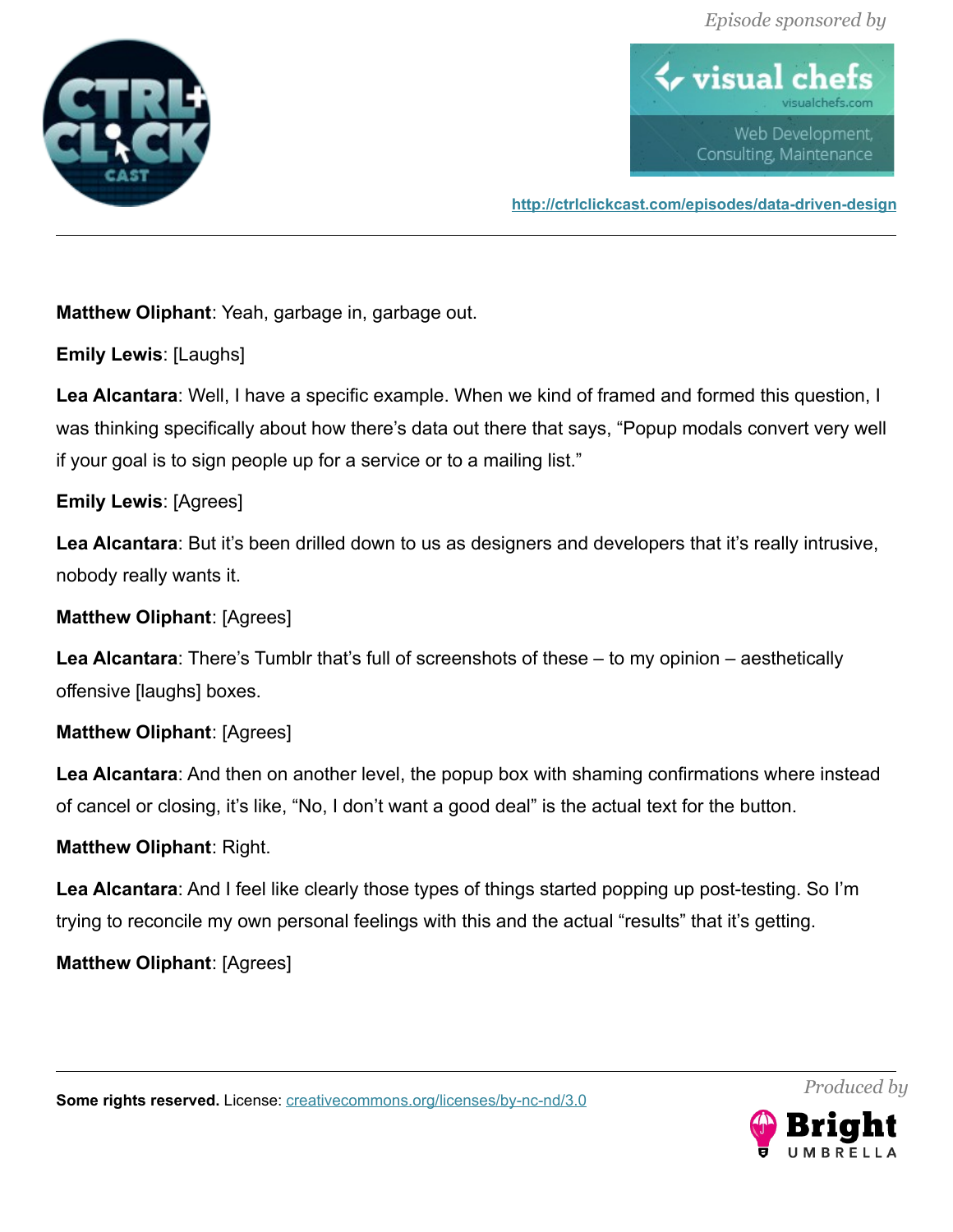

 $\blacklozenge$  visual ch Web Development, Consulting, Maintenance

**<http://ctrlclickcast.com/episodes/data-driven-design>**

**Lea Alcantara**: Can you tell us a little bit how that can be reconciled and how as a UX professional, you can figure out whether I should put aside my personal feelings because just because I don't like it doesn't mean it isn't useful for the client or even useful for the user.

**Matthew Oliphant**: [Agrees]

**Lea Alcantara**: How do you deal with something like that?

**Matthew Oliphant**: So I'm right there with you.

**Emily Lewis**: [Laughs]

**Lea Alcantara**: [Laughs]

**Matthew Oliphant**: Most of the sites, like if someone shares a link on Twitter or Facebook and I click it and if I get a popup, I close the tab.

## **Emily Lewis**: [Agrees]

**Matthew Oliphant**: I'm like, "Well, I just don't care enough to stay on this site and deal with it." With that said, I think my answer is you should set aside your personal taste, because what it comes down to is there is always this friction between what the business is trying to accomplish and what the users are willing to put up with.

## **Lea Alcantara**: [Agrees]

**Matthew Oliphant**: And that's what you're designing for.

**Emily Lewis**: [Agrees]

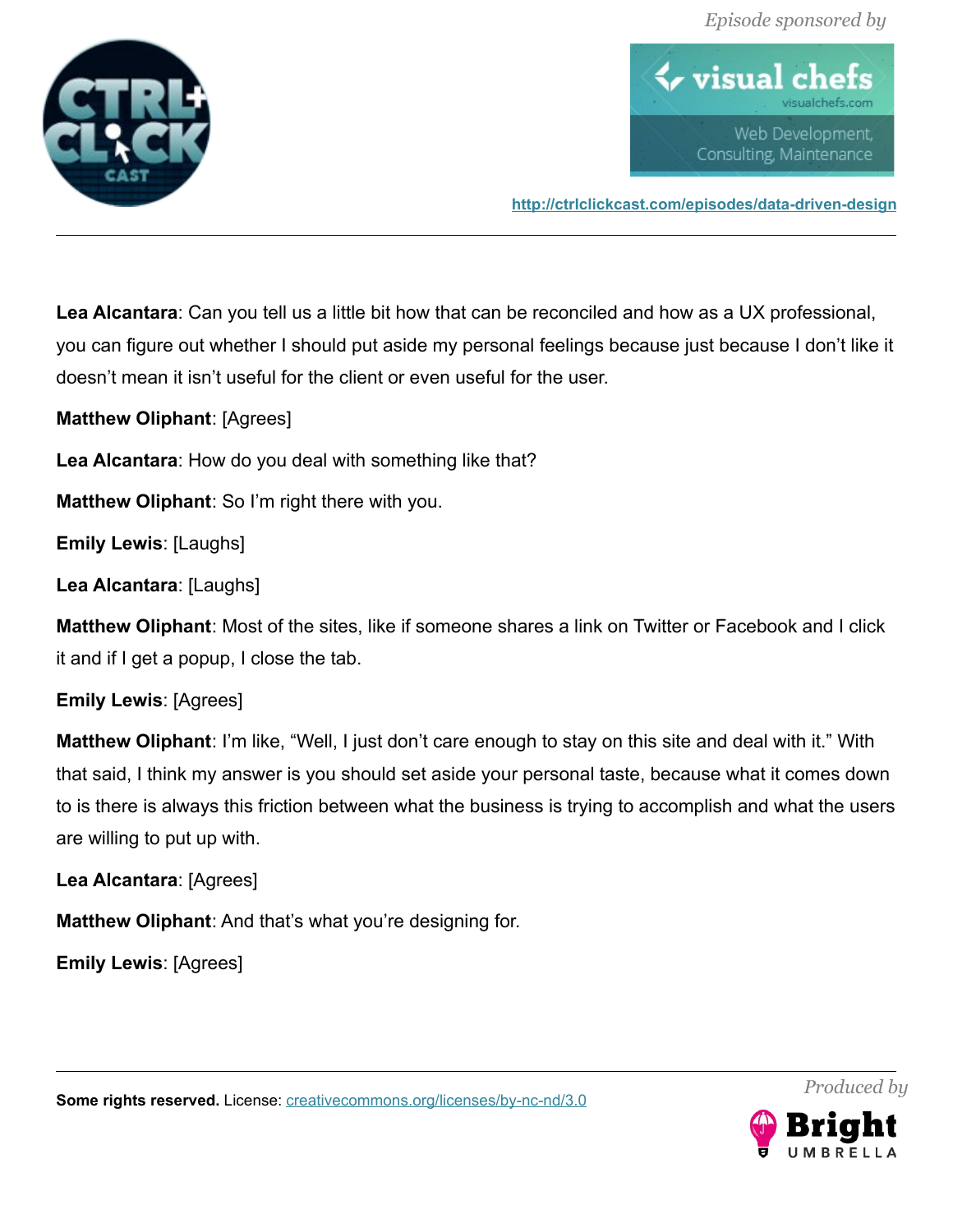

 $\blacklozenge$  visual ch Web Development, Consulting, Maintenance

**<http://ctrlclickcast.com/episodes/data-driven-design>**

**Matthew Oliphant**: And it really pains me to bring up this story because on one hand, it's really interesting. On the other hand, it validates something I hate, that you'll go to a site sometimes and then they'll say, "Hey, do you want to open this on our app?"

**Emily Lewis**: Oh, yeah, yeah, that.

**Lea Alcantara**: Yeah, yeah.

**Matthew Oliphant**: "Do you want to download our app?"

**Lea Alcantara**: [Agrees]

**Matthew Oliphant**: Well, I think Google did something a few months ago or maybe it was late last year where they said, and basically the research was, "This is a terrible way to do things." So the startup that I just left, we did our own study and it was very well statistically valid because we got something like 20,000 data points within two days or something like that where were basically doing it.

## **Lea Alcantara**: Wow!

**Matthew Oliphant**: This is where A/B testing can be interesting sometimes. Fifty percent of the visitors got a popup, and fifty percent didn't. The people who got the popup like 99.9% of them just missed the popup, but stayed on the site longer.

**Lea Alcantara**: Aha.

**Matthew Oliphant**: Almost twice as long.

**Lea Alcantara**: Wow!

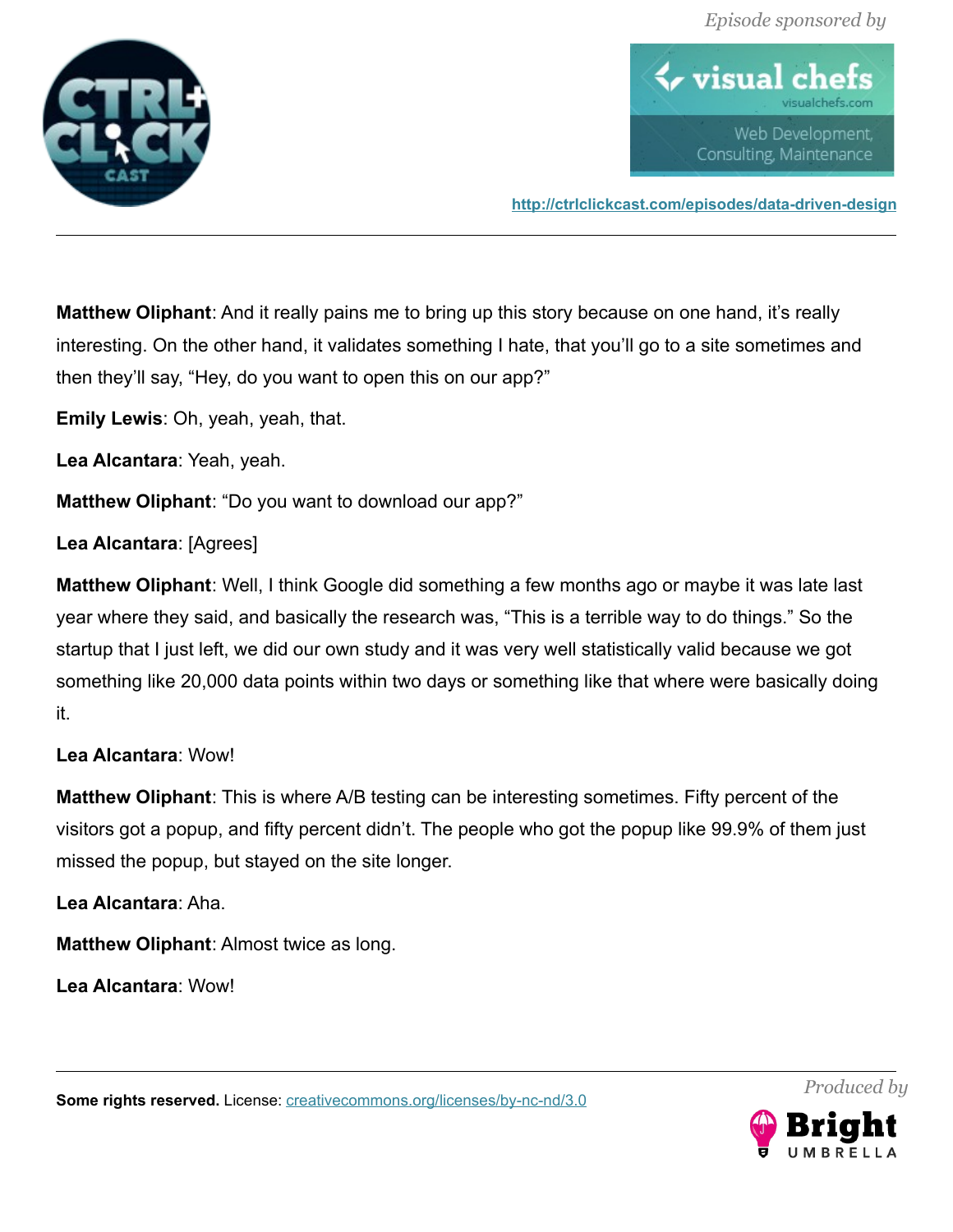

 $\blacklozenge$  visual ch Web Development, Consulting, Maintenance

**<http://ctrlclickcast.com/episodes/data-driven-design>**

**Matthew Oliphant**: And we left it there. We didn't do any more investigating, but the hypothesis was that even though it was a very short action of tapping or clicking on the X to close the popup…

**Emily Lewis**: They engaged.

**Matthew Oliphant**: They engaged and they invested time.

**Emily Lewis**: Wow!

**Lea Alcantara**: [Agrees]

**Matthew Oliphant**: And so they stayed longer.

**Emily Lewis**: [Laughs]

**Matthew Oliphant**: And I hated that that's the result.

**Emily Lewis**: [Laughs]

**Lea Alcantara**: Wow! Wow!

**Matthew Oliphant**: But…

**Emily Lewis**: Man, I hate popups.

**Matthew Oliphant**: Yeah, I know.

**Emily Lewis**: Like now, like it's harder to be like…

**Lea Alcantara**: Now, I'm like, "Should we have a popup?" [Laughs]

**Emily Lewis**: Oh no. We're not doing that. [Laughs]

**Lea Alcantara**: No, I'm just joking.

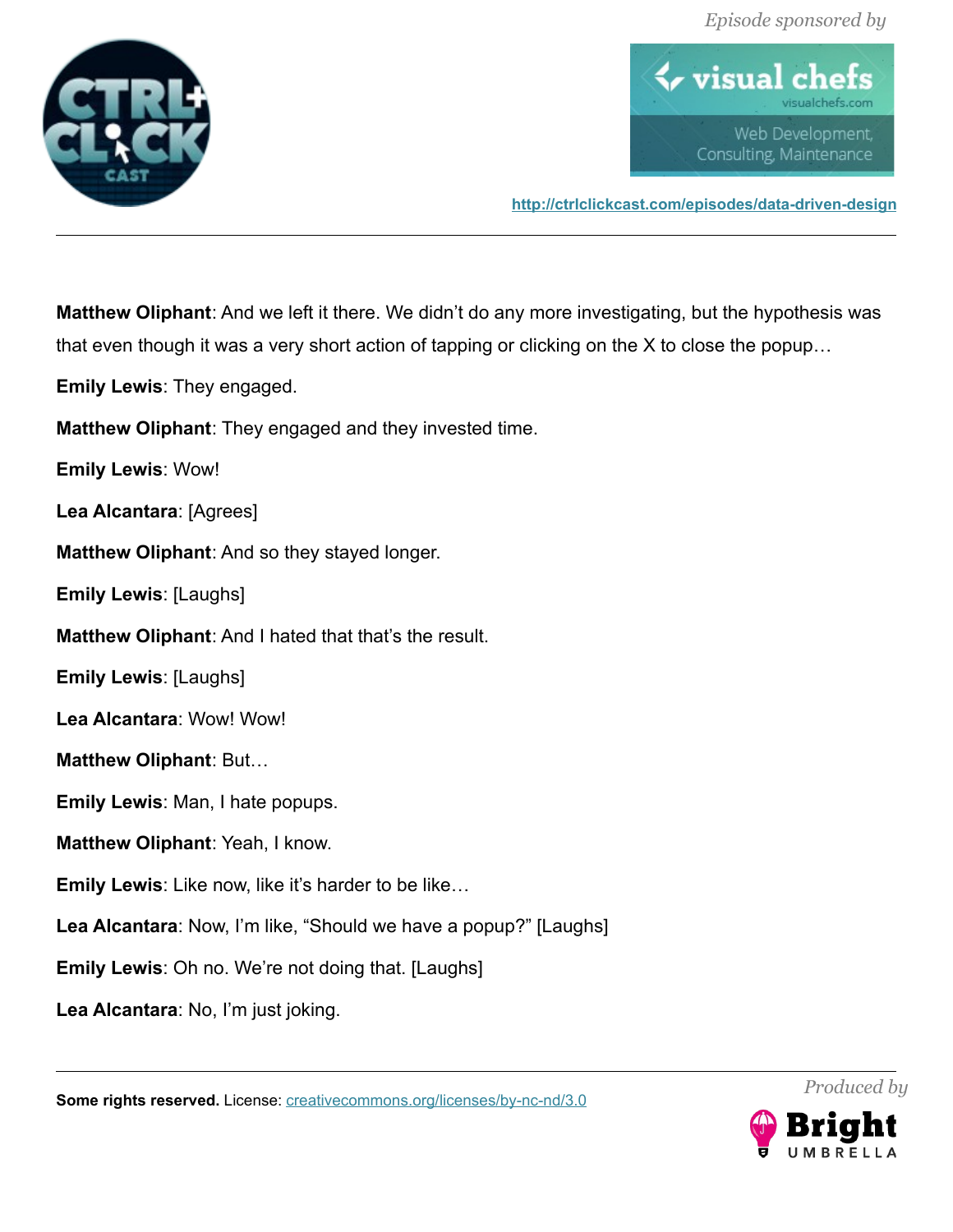

 $\blacklozenge$  visual ch Web Development, Consulting, Maintenance

**<http://ctrlclickcast.com/episodes/data-driven-design>**

**Matthew Oliphant**: Yeah.

**Lea Alcantara**: But those are the kinds of hard conversations that we have.

**Emily Lewis**: [Agrees]

**Lea Alcantara**: If you're faced with that situation and your goal is further engagement and if it takes them one second to close that popup and then they spend minutes more on your site, then how do you argue with that?

**Matthew Oliphant**: [Agrees]

**Lea Alcantara**: And the part of that too is like there are qualitative things that you can think about.

**Matthew Oliphant**: [Agrees]

**Lea Alcantara**: Like is there a cumulative grand ill will brought up because they keep seeing that and they're like, "Oh, I'm never going to go to this site again because it keeps annoying me."

**Matthew Oliphant**: [Agrees]

**Lea Alcantara**: Or are "normal" people, because we're industry people so we've got our own perspective, but are normal people just like, "Eh, popups are a reality and I'm just auto-clicking X anyway without even reading."

# **Emily Lewis**: [Agrees]

**Lea Alcantara**: But just the act of doing that has a psychological trigger for them to like, "Okay, I've already decided I did want to read this article, so I'm going to read the article."

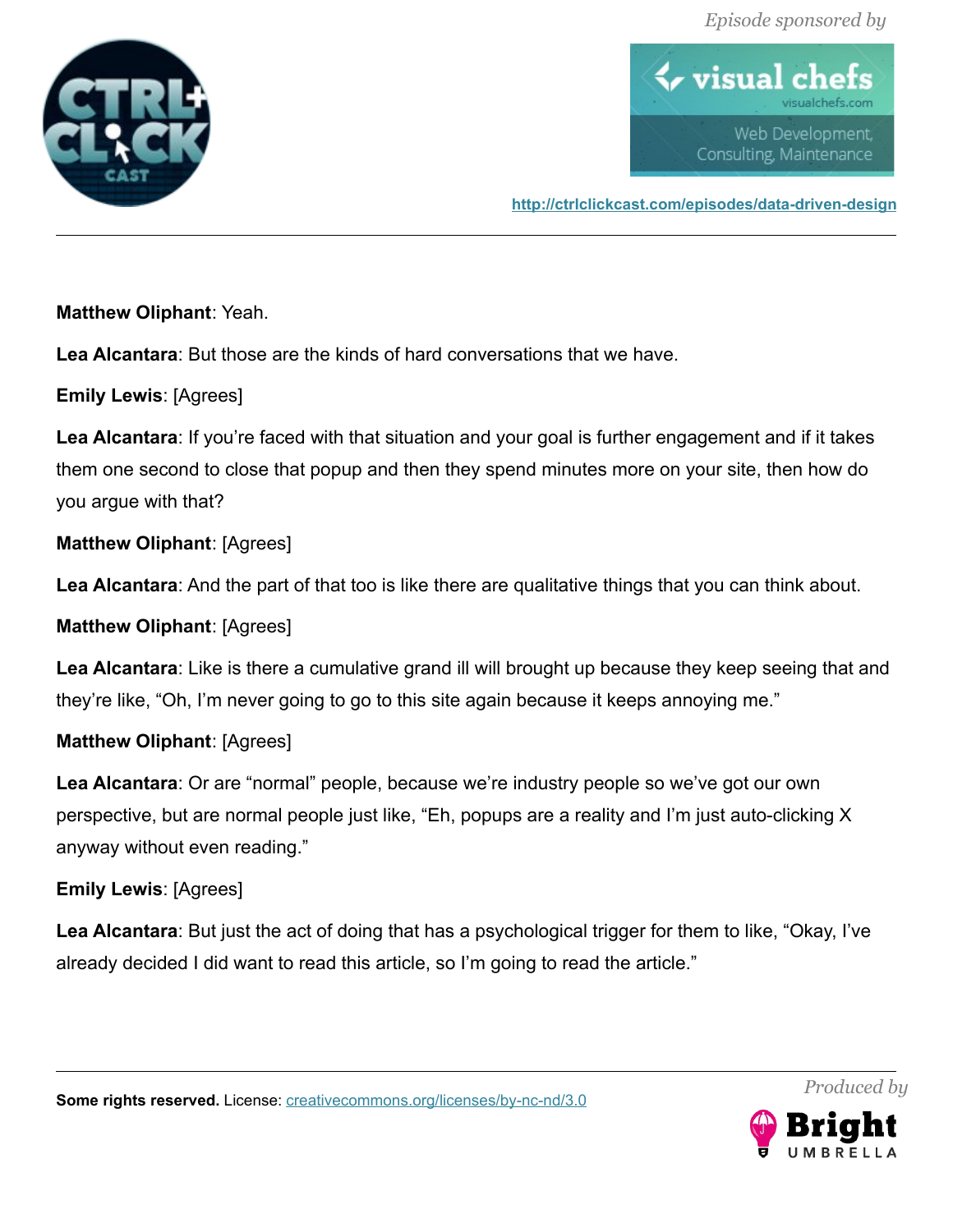

 $\blacklozenge$  visual ch Web Development, Consulting, Maintenance

**<http://ctrlclickcast.com/episodes/data-driven-design>**

**Matthew Oliphant**: Yeah. I think that in the short term, it doesn't bother "normal" people as much as it bothers us.

**Emily Lewis**: [Laughs]

**Lea Alcantara**: [Laughs]

**Emily Lewis**: I'm pretty sure you're right about that.

**Matthew Oliphant**: Yeah.

**Lea Alcantara**: Yeah.

**Matthew Oliphant**: Our premise is, basically, well, instead of these popups, maybe you should just provide better content.

**Emily Lewis**: [Laughs]

**Lea Alcantara**: Right.

**Matthew Oliphant**: Or content that people are actually interested in or if you are popping something up, it's because you're telling people, "I'll give you more content than what you can get on this site," for some reason, you know?

**Lea Alcantara**: Right.

**Matthew Oliphant**: "There's something more we can give you."

**Lea Alcantara**: Right.

**Matthew Oliphant**: There's something, it isn't just want your data. It's we want to trade your data for something better.

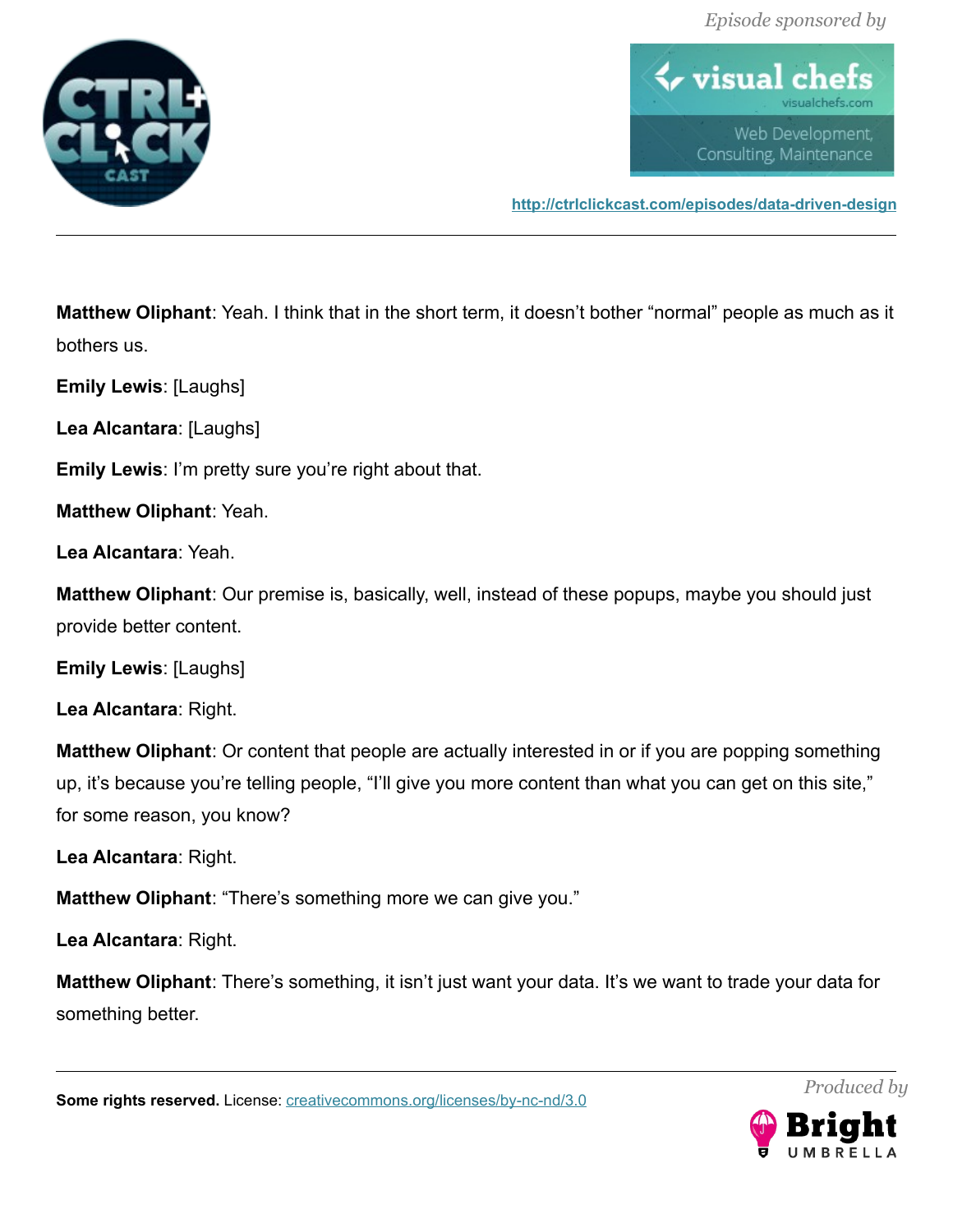

 $\blacklozenge$  visual ch Web Development, Consulting, Maintenance

**<http://ctrlclickcast.com/episodes/data-driven-design>**

**Emily Lewis**: [Agrees]

**Lea Alcantara**: Right.

**Matthew Oliphant**: But yeah, it's in the long term, I'm pretty convinced that all these strange interactions, strange design choices that we're putting or that people are putting on their sites or in their apps are slowly driving people insane over the course of years.

**Emily Lewis**: [Laughs]

**Lea Alcantara**: [Laughs]

**Matthew Oliphant**: But yeah, I don't think those popups are good design solution, but at the same time, they seemed to work.

**Emily Lewis**: Yeah. That's the tension I feel. We had a client recently, who asked to add them to their site, and yeah, I didn't like doing it, but they're happy.

**Matthew Oliphant**: [Agrees]

**Lea Alcantara**: But we spoke to them about the pros and cons and there's also like some compromise, like we have clients where there's a time-based delay for the popups.

# **Matthew Oliphant**: [Agrees]

**Lea Alcantara**: So it's kind of like, "Well, if this person is already reading the site and they're sticking around, then let's give them something" as opposed to just like bombarding them with a closed screen right away.

**Matthew Oliphant**: [Agrees]

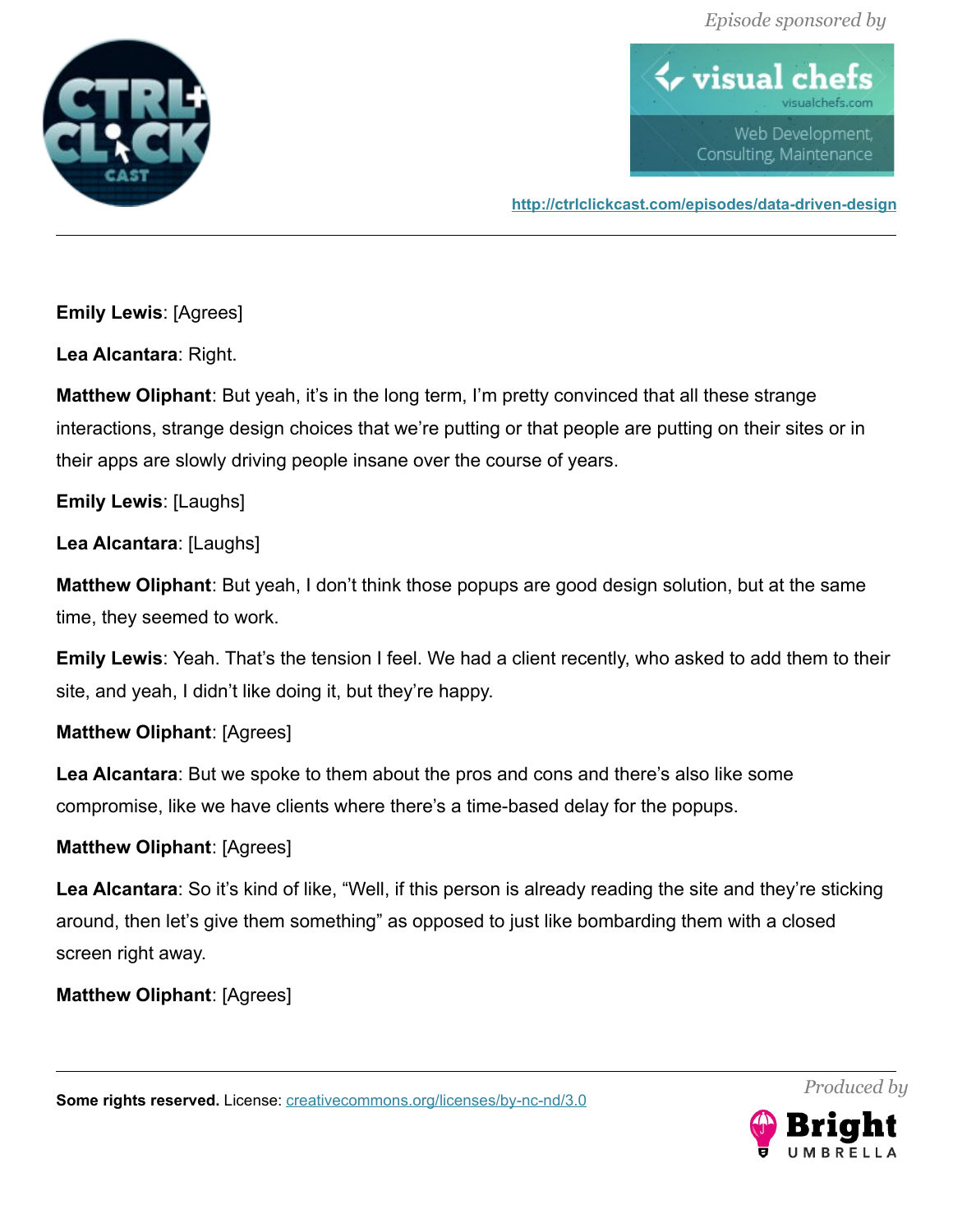

 $\blacklozenge$  visual ch Web Development, Consulting, Maintenance

**<http://ctrlclickcast.com/episodes/data-driven-design>**

**Emily Lewis**: And also supporting like it doesn't keep popping up once someone said no with a cookie-based sort of solution.

**Matthew Oliphant**: [Agrees]

**Emily Lewis**: But let's stop talking about the negative. [Laughs]

**Lea Alcantara**: [Laughs]

**Emily Lewis**: And let's talk a little bit about the positive. I think it would be interesting to sort of take this idea of using data to inform design and apply it to "real world" situation. Our listener, John F. Croston III wrote in, he asked, "Would having more data on what kinds of ice cream sell best at Salt & Straw allow them to rearrange the list on flavors of their website?"

So basically, it sounds like he wants to know if they had more data on what their most popular ice creams were. Would that make sense to then apply it to the website and list the popular flavors differently?

**Matthew Oliphant**: So just for everybody who doesn't know what Salt & Straw is, it's an ice cream shop that does really whacky flavors like mint and sea urchin meringue.

**Emily Lewis**: Oh. [Laughs]

**Lea Alcantara**: [Laughs]

**Matthew Oliphant**: See, you say that and whenever we go there, my wife, as a little aside, my wife always tries the thing that she thinks sounds the worst and often it's amazing.

**Emily Lewis**: [Laughs]

**Lea Alcantara**: [Laughs]

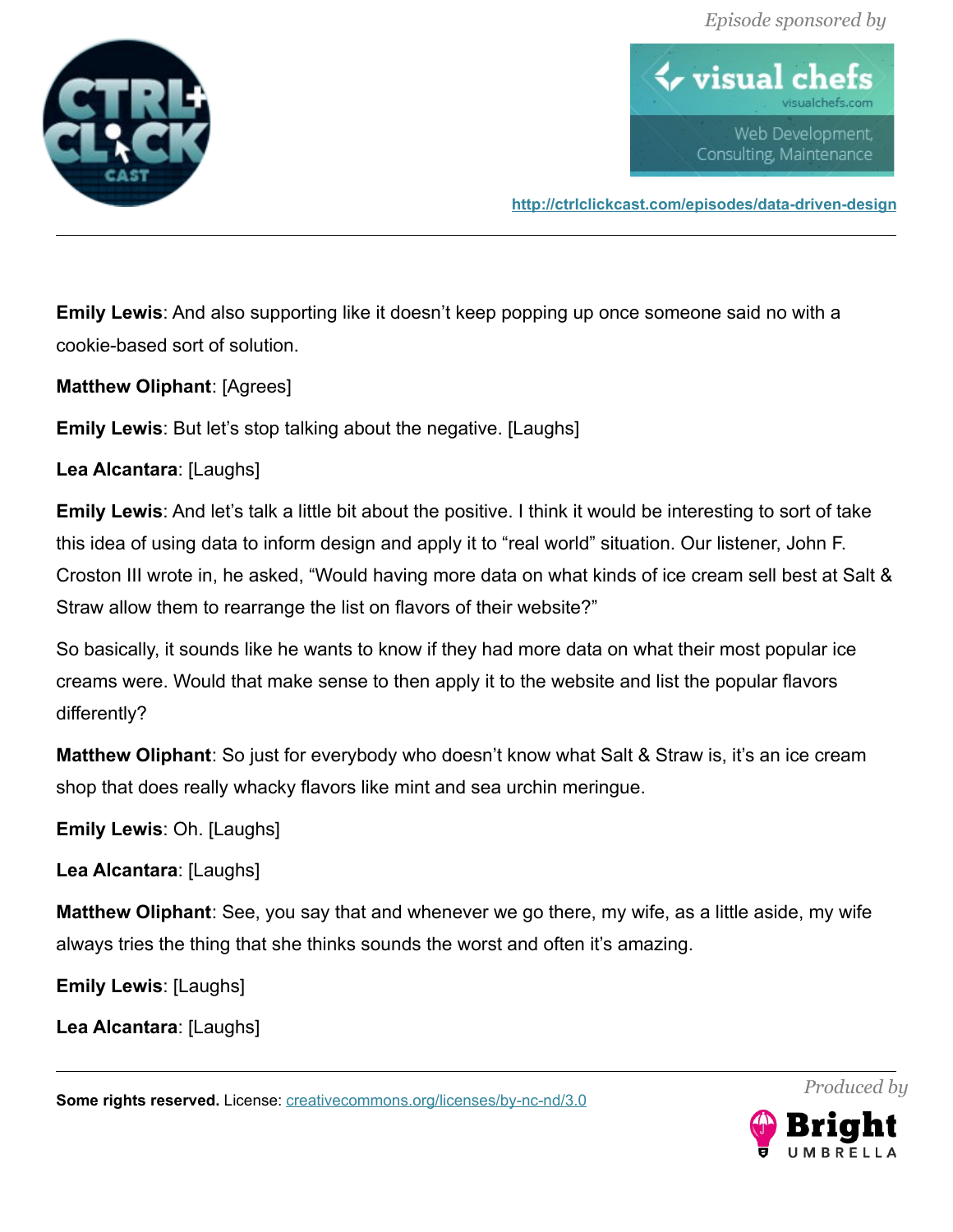

 $\blacklozenge$  visual ch Web Development, Consulting, Maintenance

**<http://ctrlclickcast.com/episodes/data-driven-design>**

**Matthew Oliphant**: And the mint and sea urchin meringue was amazing.

**Emily Lewis**: Wow.

**Lea Alcantara**: Interesting.

**Matthew Oliphant**: So it's the Salt & Straw. I would say this is where data is really important because I think John's question is one sort of a solution-based question, which I'm not picking on John for.

**Emily Lewis**: [Agrees]

**Lea Alcantara**: Right.

**Matthew Oliphant**: But it is assuming a lot of stuff, and I actually kind of like the idea that the flavor list rearranges itself based off of whatever criteria, but this is where Salt & Straw as a brick and mortar, you may be designing a website, but as a designer in this case, you would want to go and observe Salt & Straw to see how things work, and I would say that not having done any research on this, but my guess is how Salt & Straw works, the website doesn't really play a lot into people's experience.

**Emily Lewis**: [Agrees]

**Lea Alcantara**: [Agrees]

**Matthew Oliphant**: People may just see what the new flavors of the month are because they have their standards and then every month they have new flavors, but the in-store experience is such that you basically have an ice cream concierge.

*Timestamp: 00:50:04*

**Lea Alcantara**: [Laughs]

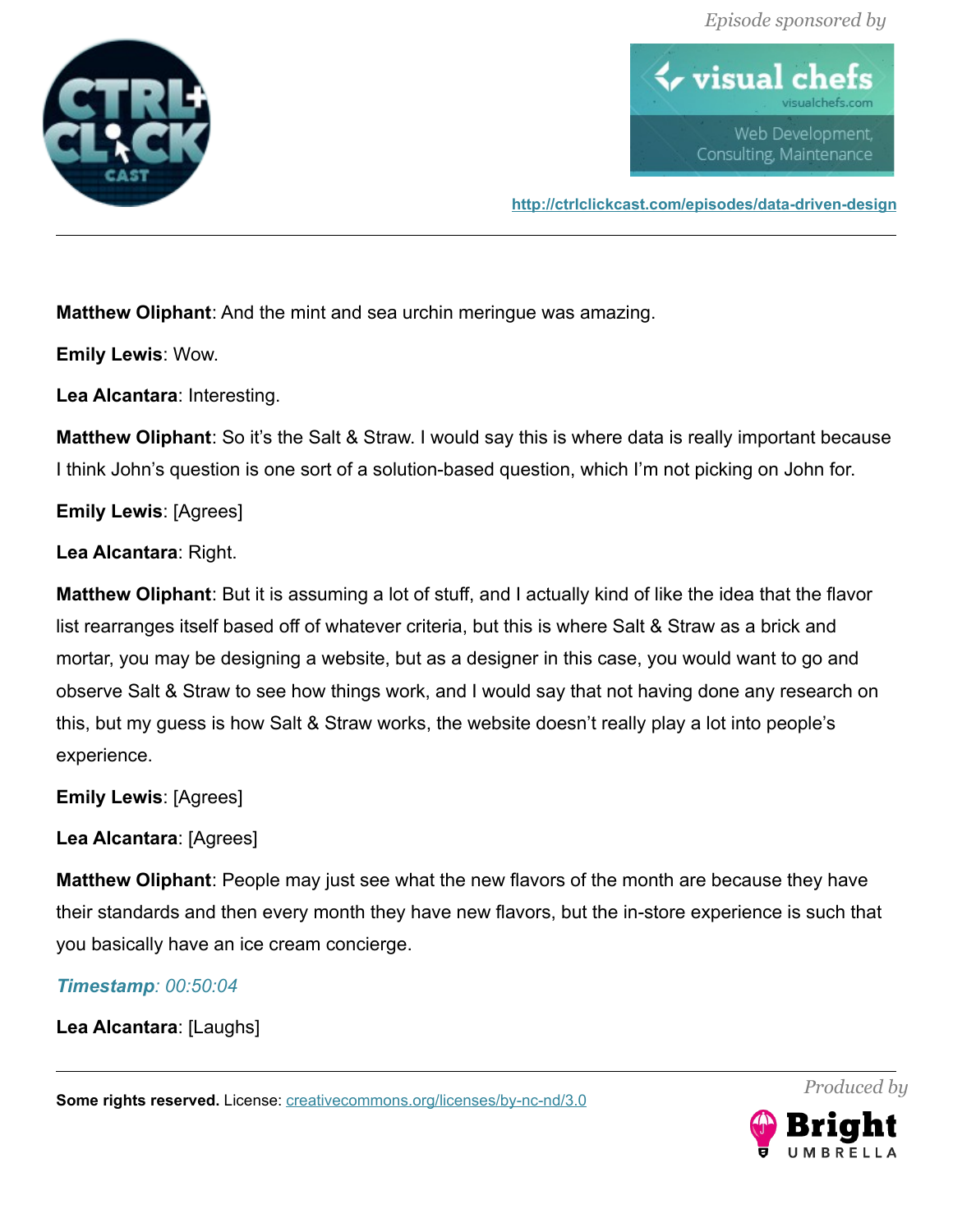

 $\bm{\leftrightarrow}$  visual c Web Development, Consulting, Maintenance

**<http://ctrlclickcast.com/episodes/data-driven-design>**

**Matthew Oliphant**: And they are like once you have their attention, they're with you your entire time there and you can try every single flavor and it's totally okay. So the in-store experience doesn't map to what the website does at all.

**Emily Lewis**: [Agrees]

**Matthew Oliphant**: So if Salt & Straw said, "Hey, we're thinking of doing a little project to rearrange all the flavors on the site based on what's selling best or what we want to highlight," I'll be like, "Well, you could do that, but is that really the best use of your time?"

### **Emily Lewis**: [Agrees]

**Lea Alcantara**: John does have a follow-up question because you're talking about, well, the website doesn't translate well to the in-person, but I can see that having a mobile device, and especially if you're visiting Portland for the first time and people tell you, "Go visit Salt & Straw," and you're checking out either their site or app that they could have a different experience on mobile that could translate to there, like what kind of data? Would there be anything useful to gather in regards to that to see like if there's information that you can find that would help people draw to Salt & Straw even more or what have you?

**Matthew Oliphant**: I don't think they're having problems with drawing people. [Laughs]

**Emily Lewis**: [Laughs]

**Lea Alcantara**: No. [Laughs]



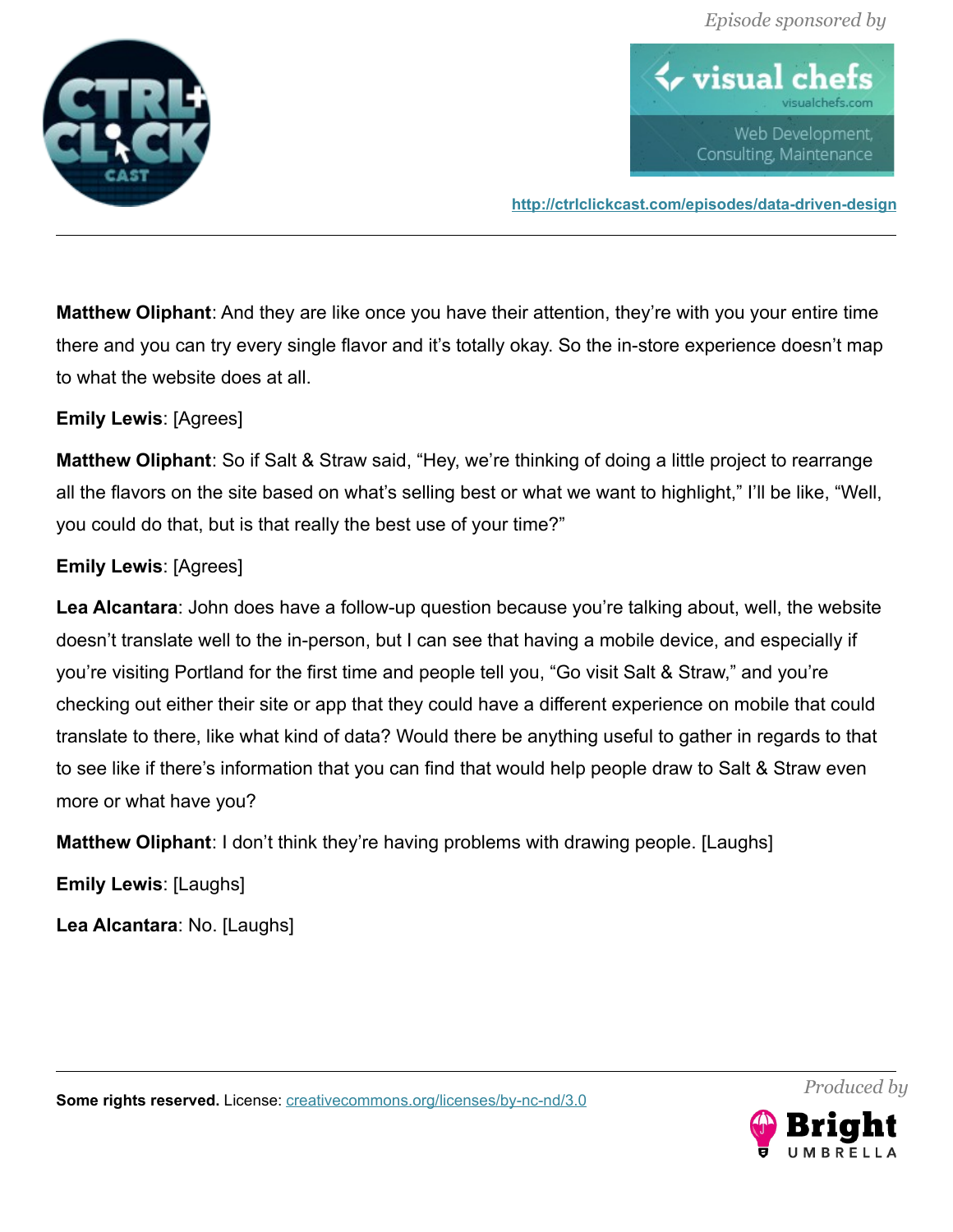

 $\blacklozenge$  visual ch Web Development, Consulting, Maintenance

**<http://ctrlclickcast.com/episodes/data-driven-design>**

**Matthew Oliphant**: Given that the line snakes around the block, but I'm thinking about this and like, actually, in some respects for the locals who want to just rush in to get a couple of pints, to be able to know beforehand that they have pints available for the flavor that they're looking for.

**Emily Lewis**: [Agrees]

**Lea Alcantara**: Right, like an alert.

**Matthew Oliphant**: And if the Alberta Street store doesn't have them, but Division does, that they can just go there instead of wasting their time going to Alberta.

### **Lea Alcantara**: [Agrees]

**Matthew Oliphant**: That's where inventory driving what shows up on the site could be helpful, and then I think as far as like people coming from out of town, I'd almost want to see sort of a story-driven thing for Salt & Straw where it's, "Hey, have you ever been to Salt & Straw before? Well, if there's a line, it's worth it." And because I think Portland and some other cities have this thing where people stand in line for a long time for food.

**Lea Alcantara**: [Laughs] Yeah.

**Matthew Oliphant**: And most people don't have that experience, like they'll go to restaurant and they'd be like, "Oh, it's a 15-minute wait." And it's like, "Well, that's too long." Whereas you go to Salt & Straw and you may be standing in that line for 45 minutes, but it becomes a social event, and being able to know what the descriptions are for, and particularly the ingredients are for all of the things that you're about to taste could be pretty helpful.

**Lea Alcantara**: [Agrees]

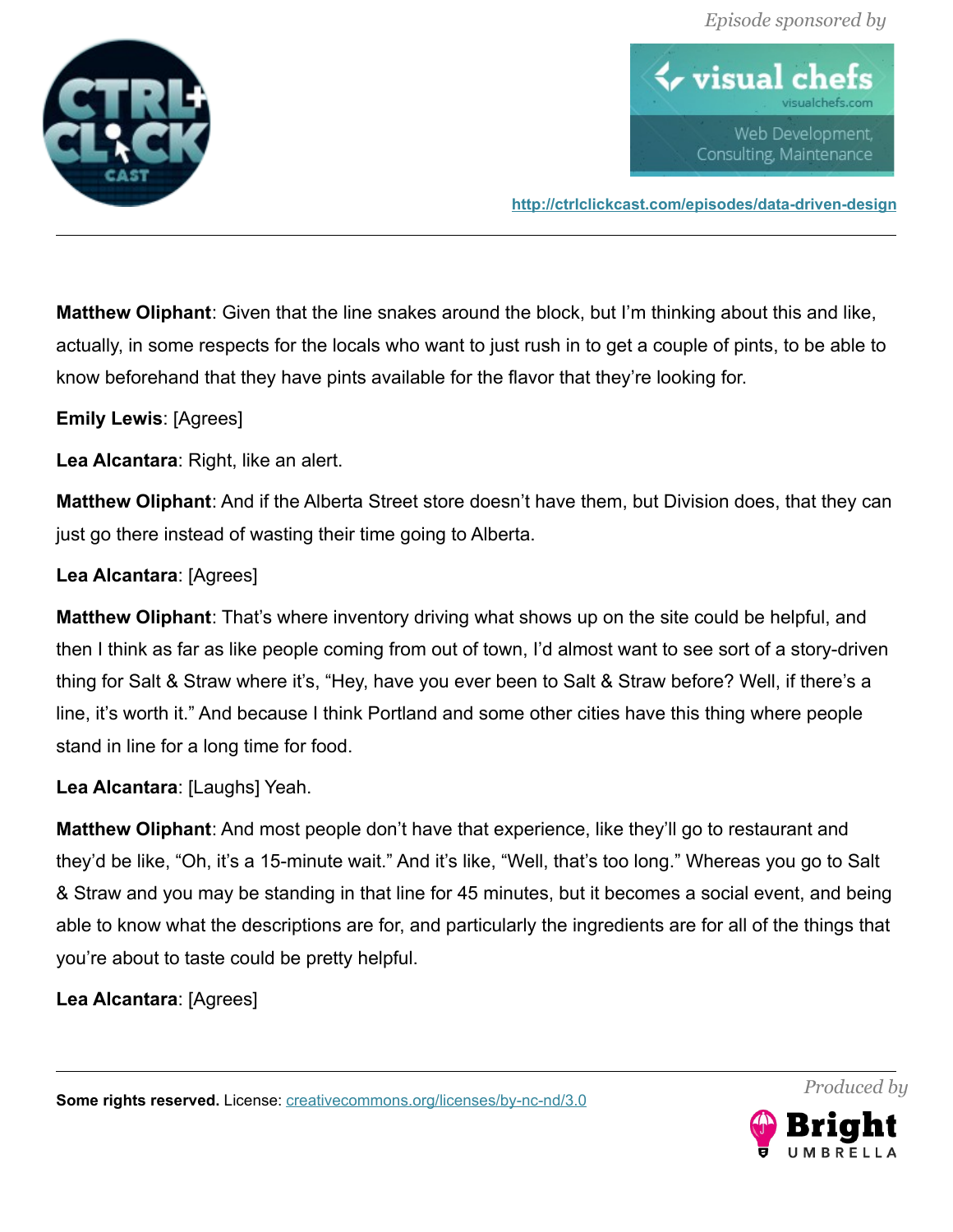

 $\blacklozenge$  visual ch Web Development, Consulting, Maintenance

**<http://ctrlclickcast.com/episodes/data-driven-design>**

**Emily Lewis**: Right.

**Matthew Oliphant**: Like saying, "This is the most popular flavor," I think that tends to be the type of thing where if you don't give it a time limit, the list is never really going to shift.

**Emily Lewis**: [Agrees]

**Lea Alcantara**: Right.

**Matthew Oliphant**: Because it's sort of like the most viewed videos on YouTube almost always are going to be the same videos on the Top 10 unless something really amazing happens.

**Lea Alcantara**: Like Adele.

**Matthew Oliphant**: Right, yeah.

**Emily Lewis**: Yeah, it sounds like that that's just a good example that his question was a good example, kind of what you shouldn't do, that you should be really evaluating what you want to measure first.

**Matthew Oliphant**: Yeah.

**Emily Lewis**: And then coming in with a question.

**Matthew Oliphant**: I think, in and of themselves, they're really good ideas, but I think taking, like if Salt & Straw came to me and said, "Hey, we want to redo our website or we want to build a mobile app," I'd start with going and sitting in all different Salt & Straws and seeing what they talk about while they're in line.

**Lea Alcantara**: [Agrees]

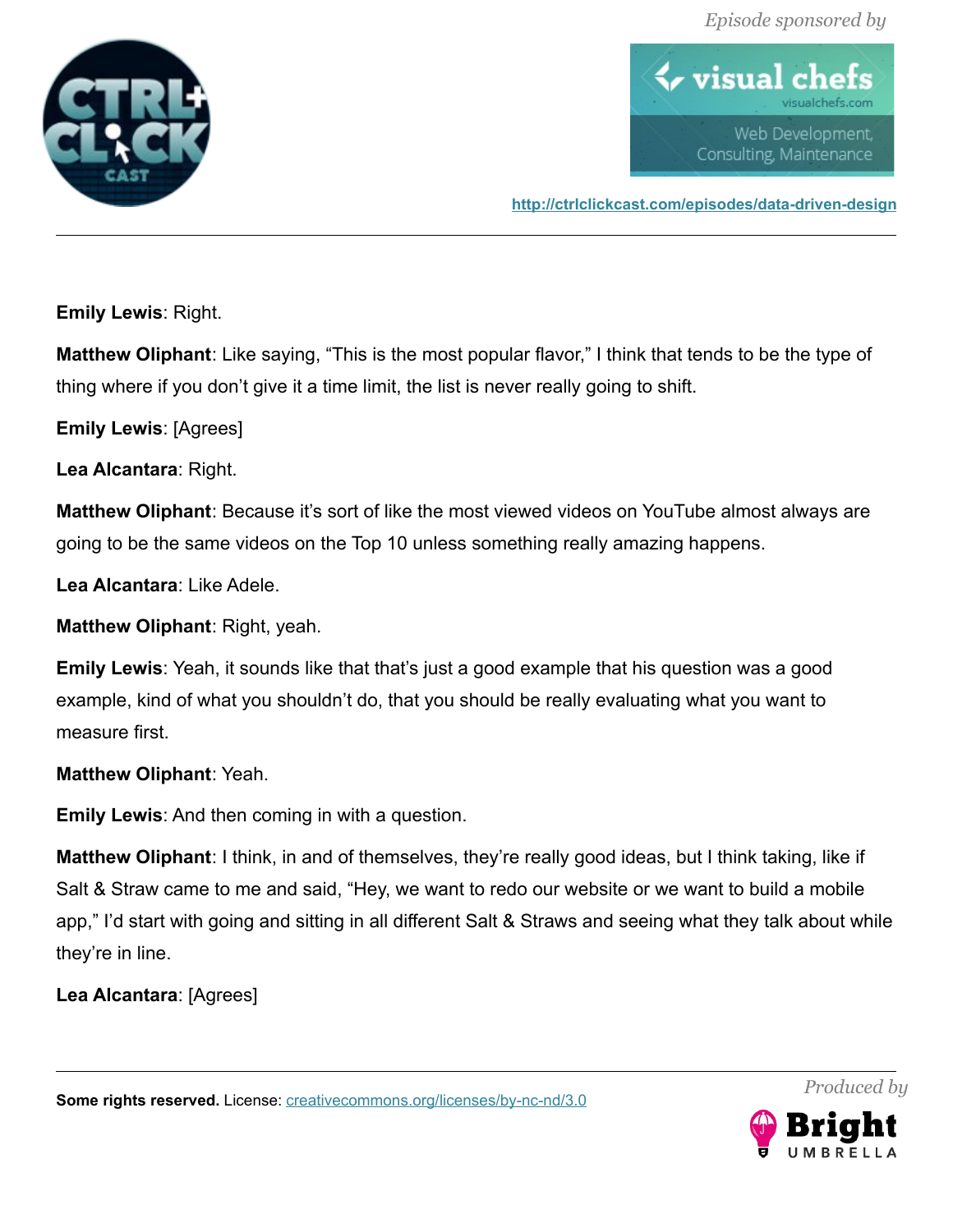

 $\blacklozenge$  visual ch Web Development, Consulting, Maintenance

**<http://ctrlclickcast.com/episodes/data-driven-design>**

**Matthew Oliphant**: What they expect to find when they get in and they've never been there before, and then that will inform the kinds of things that go into the app, you know?

## **Emily Lewis**: [Agrees]

**Lea Alcantara**: Very cool, very cool. Well, we're nearing the end of the show, but we'd like to know if you have some top resources for our listeners to learn about good user experience principles, what are good resources for those who are well versed in UX, but want to take their work to the next level?

**Matthew Oliphant**: I guess for people getting into it or people wanting a bit more support because they're earlier in their career, there essentially a fair bit of resources at [usability.gov.](http://usability.gov/)

**Emily Lewis**: [Agrees]

**Lea Alcantara**: Oh, okay.

**Matthew Oliphant**: It's all free. There are consent forms that you can use when you need to have people get consent for being recorded and things like that. It also has a lot of different methods that have been tested and are based on research.

## **Lea Alcantara**: [Agrees]

**Matthew Oliphant**: So you can see like eye tracking in on there, usability testing, different types of usability testing, and how much research there is out there that supports that this is a valid way of doing things, so that's really good and it's free. And then there are some old school books that I like, but they're more textbooks. One is called *Human Performance Engineering* by Bailey, and one is *User and Task Analysis for Interface Design* by Hakos and Redish, but the newer stuff is that

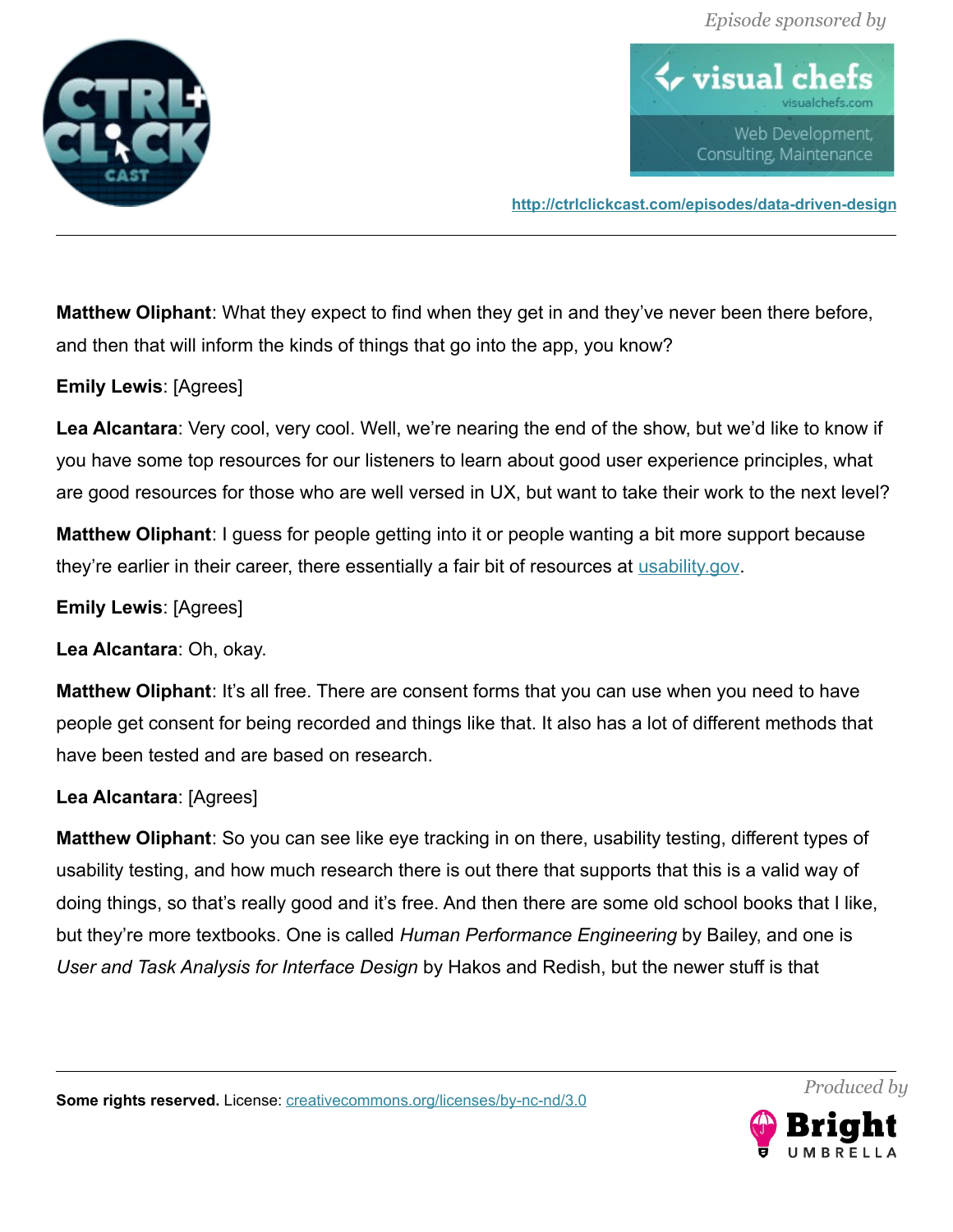

 $\blacklozenge$  visual ch Web Development, Consulting, Maintenance

**<http://ctrlclickcast.com/episodes/data-driven-design>**

Rosenfeld Media and A Book Apart tend to put out can be good introductory level kind of stuff as well, but nothing really beats working with a mentor or working somebody to guide you through this stuff.

## **Emily Lewis**: [Agrees]

**Matthew Oliphant**: As for the people who are already well versed in UX, that's a really good question, and I don't know. It's something that I've been thinking about a lot lately because I have gone to a couple of UX conferences in the past couple of years.

### **Lea Alcantara**: Sure.

**Matthew Oliphant**: And there's nothing for me there other than seeing friends.

**Lea Alcantara**: [Agrees]

**Matthew Oliphant**: Contact-wise, this all tends to be for people who are just getting into the field or who have may be one to two years' experience and I've been doing this for about 17 years now and I'm trying to figure out like, how do I get better at what I do?

## **Emily Lewis**: [Agrees]

**Matthew Oliphant**: And one of the ideas I'm toying with, there's this German cooking called [Staging.](https://en.wikipedia.org/wiki/Stage_(cooking)) It's a French term where one chef will go to work for another chef to learn another technique.

## **Emily Lewis**: [Agrees]

**Matthew Oliphant**: And I'm trying to think of a way to get to work from a UX perspective where I've got a friend who works at Salesforce and he's been doing this stuff longer than I have, and wouldn't it be cool to like go there for a couple of weeks and work on a project with him.

#### **Emily Lewis**: [Agrees]

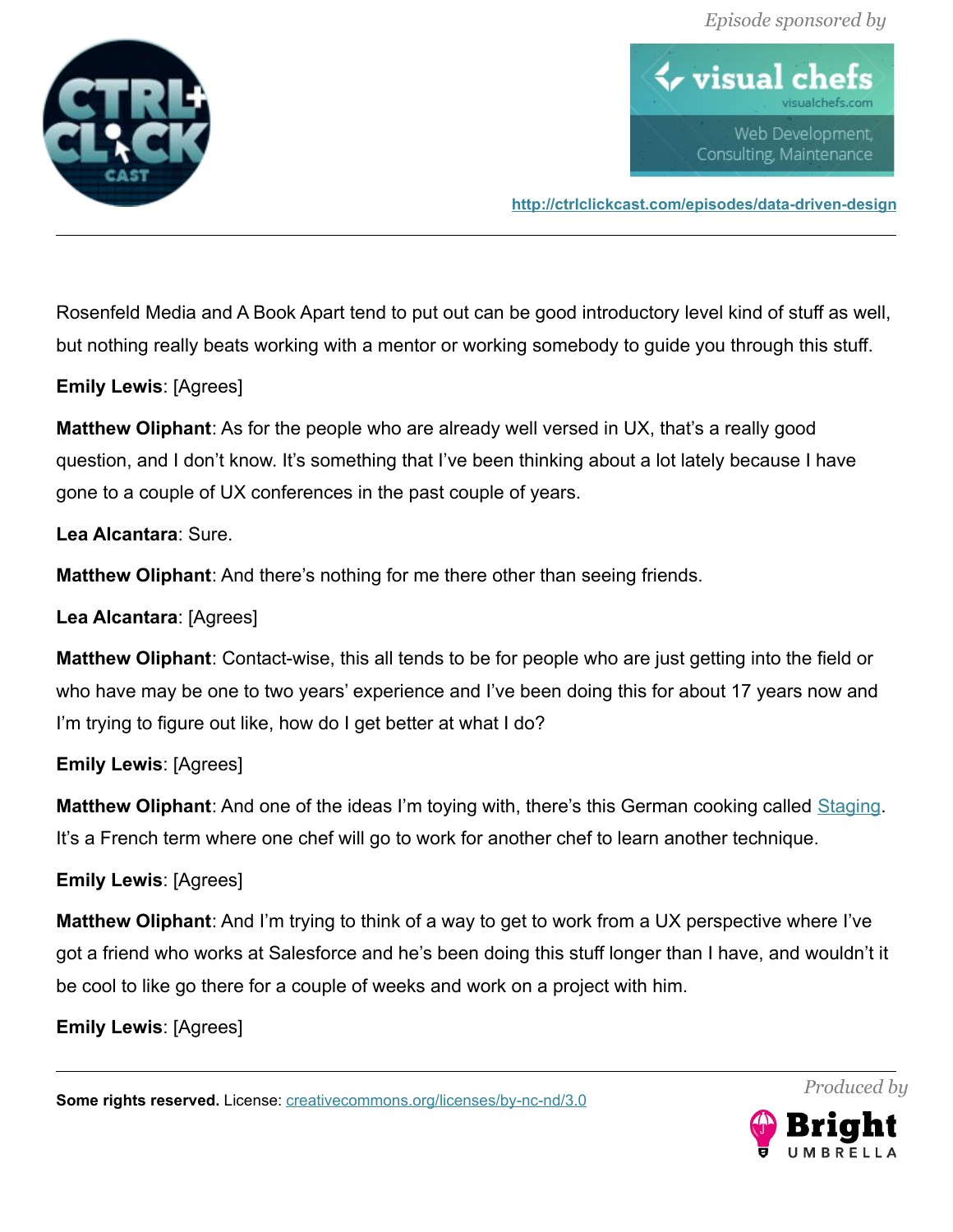

 $\blacklozenge$  visual ch Web Development, Consulting, Maintenance

**<http://ctrlclickcast.com/episodes/data-driven-design>**

**Lea Alcantara**: [Agrees]

**Matthew Oliphant**: And learn how he does stuff, and then that then informs, like maybe I need to be a better at some aspect or maybe I need to reconsider how I do something, and I can get that from working with him.

**Emily Lewis**: [Agrees]

**Lea Alcantara**: Mentorship essentially.

**Matthew Oliphant**: Yeah, it is a mentorship, but it's like specifically around a project, so it's mentorship between two experts, I guess.

**Emily Lewis**: [Agrees]

**Lea Alcantara**: Right.

**Emily Lewis**: I think that would be great for anyone working in our field. It's probably a little harder for what you do because so much of it you'd want to like be in person with.

**Matthew Oliphant**: Yeah.

**Emily Lewis**: But I know when Lea and I have been brought in to another agency or collaborated with another, let's say, front-end developer on something, getting to see how they work and even just getting a hold of their code is exciting for me because I'm always going to spot some new things that I'm not trying or not using, even though I've been doing this for 20 years.

**Matthew Oliphant**: Right, right.

**Emily Lewis**: Yeah.

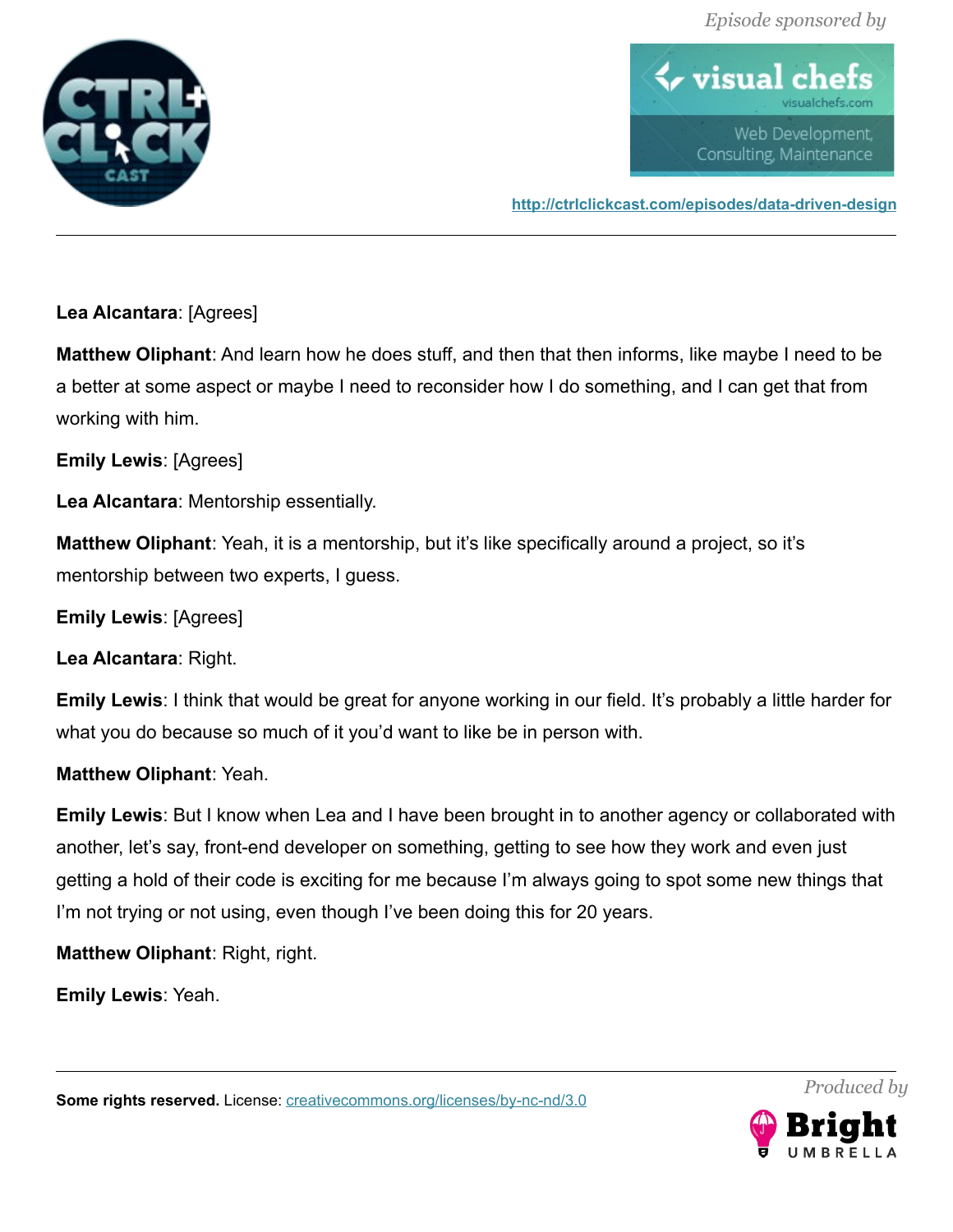

 $\blacklozenge$  visual ch Web Development, Consulting, Maintenance

**<http://ctrlclickcast.com/episodes/data-driven-design>**

**Lea Alcantara**: So you talked about like general UX resources. Is there anything that's specific to like using data, specifically data for UX…

**Emily Lewis**: Testing.

**Lea Alcantara**: And testing for design?

**Matthew Oliphant**: Well, yes and no. There really isn't anything out there like from a tool perspective that I found that works really well across the board. I mentioned user testing, that tends to be helpful if you need to get a fair amount of people to react to something in a short amount of time, but it doesn't really allow for in-depth conversations. It kind of depends on what you're trying to accomplish, but on most part, there really isn't anything that exist that makes that easy. You're tending to use multiple tools that all do different things.

## **Emily Lewis**: [Agrees]

**Matthew Oliphant**: I mean, honestly, I tend to end up in spreadsheets more often than not. Whether it's going through survey results or how I'm categorizing usability problems that are coming out of usability testing or whether it's keeping track of research participants and things like that. I would say some of the old school tools are still the best tools.

**Lea Alcantara**: Right. Well, thanks, Matthew.

**Matthew Oliphant**: [Agrees]

**Lea Alcantara**: But before we finish up, we have our Rapid Fire Ten Questions, so our listeners can get to know you a bit better.

**Matthew Oliphant**: [Laughs] Okay.

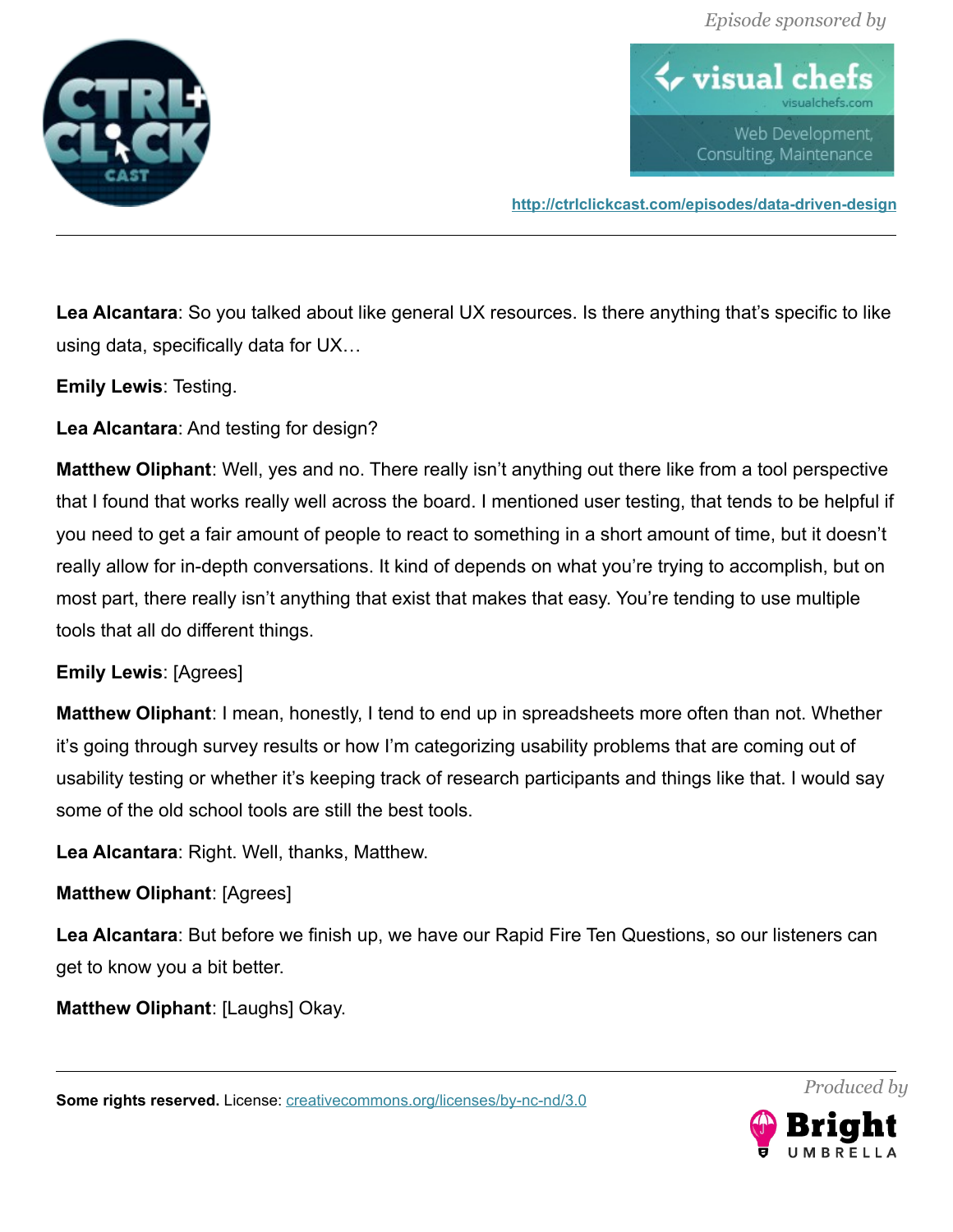

**Emily Lewis**: [Laughs]

 $\blacklozenge$  visual che Web Development, Consulting, Maintenance

**<http://ctrlclickcast.com/episodes/data-driven-design>**

**Lea Alcantara**: Are you ready? **Matthew Oliphant**: I'm always ready. **Lea Alcantara**: All right, first question… **Matthew Oliphant**: I'm not ready. **Emily Lewis**: [Laughs] **Matthew Oliphant**: Okay, now I'm ready. Now, I'm ready. **Lea Alcantara**: Morning person or a night owl? **Matthew Oliphant**: Neither. [Laughs] My optimal time is between 10 a.m. and 2 p.m. **Emily Lewis**: [Laughs] **Matthew Oliphant**: That is where I get most of my work done. **Emily Lewis**: All right, what's one of your guilty pleasures? **Matthew Oliphant**: Korean dramas. **Emily Lewis**: [Agrees] **Lea Alcantara**: Oh, I love Korean dramas. **Matthew Oliphant**: They're so wonderful. **Emily Lewis**: [Laughs]

**Lea Alcantara**: Boys Over Flowers.

**Some rights reserved.** License: *creativecommons.org/licenses/by-nc-nd/3.0* 



*Produced by*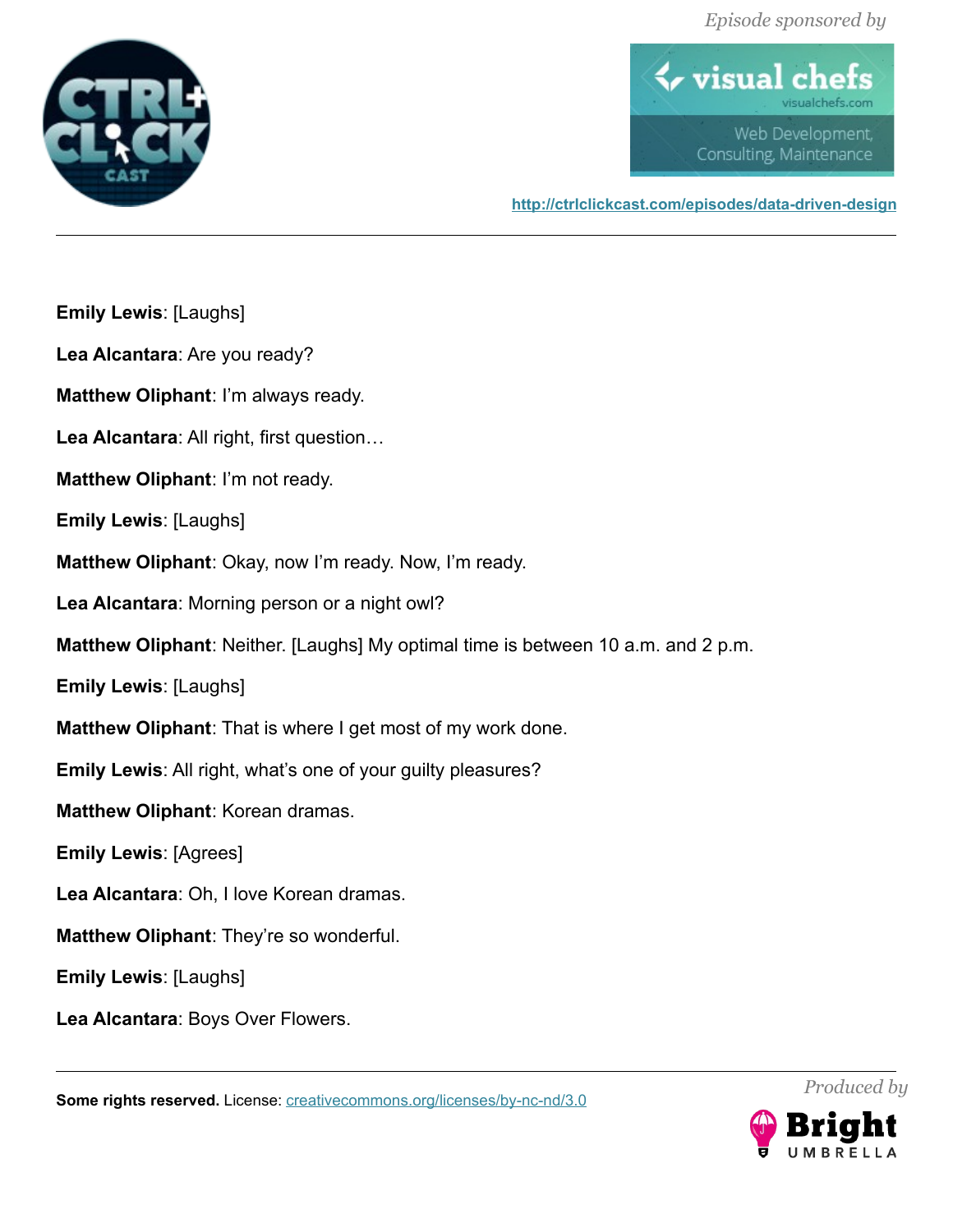

 $\blacklozenge$  visual ch Web Development, Consulting, Maintenance

**<http://ctrlclickcast.com/episodes/data-driven-design>**

**Matthew Oliphant**: [Laughs]

**Lea Alcantara**: What software could you not live without?

**Matthew Oliphant**: Any software, nothing specific, but any software that allows me to connect with my friends who live all over the place.

**Emily Lewis**: What profession other than your own would you like to try?

**Matthew Oliphant**: Cooking.

**Lea Alcantara**: What profession would you not like to try?

**Matthew Oliphant**: Anything that involves getting dirty.

# *Timestamp: 01:00:02*

**Emily Lewis**: [Laughs] If you could take us to one restaurant in your town, where would we go?

**Matthew Oliphant:** I think we would go to **Expatriate** because they make good cocktails and have good food.

**Emily Lewis**: Is that like a bistro, like American bistro? Is that it?

**Matthew Oliphant**: No, it really is more cocktail bar. They just happen to have really good food as well and they have more like an izakaya kind of thing where they have food that goes with the drinks.

**Lea Alcantara**: Oh nice.

**Emily Lewis**: [Agrees]

**Matthew Oliphant**: But it's not Japanese food at all, but like you can say, "I want something that doesn't have a lot of alcohol, that has sort of a citrusy flavor and is really refreshing."

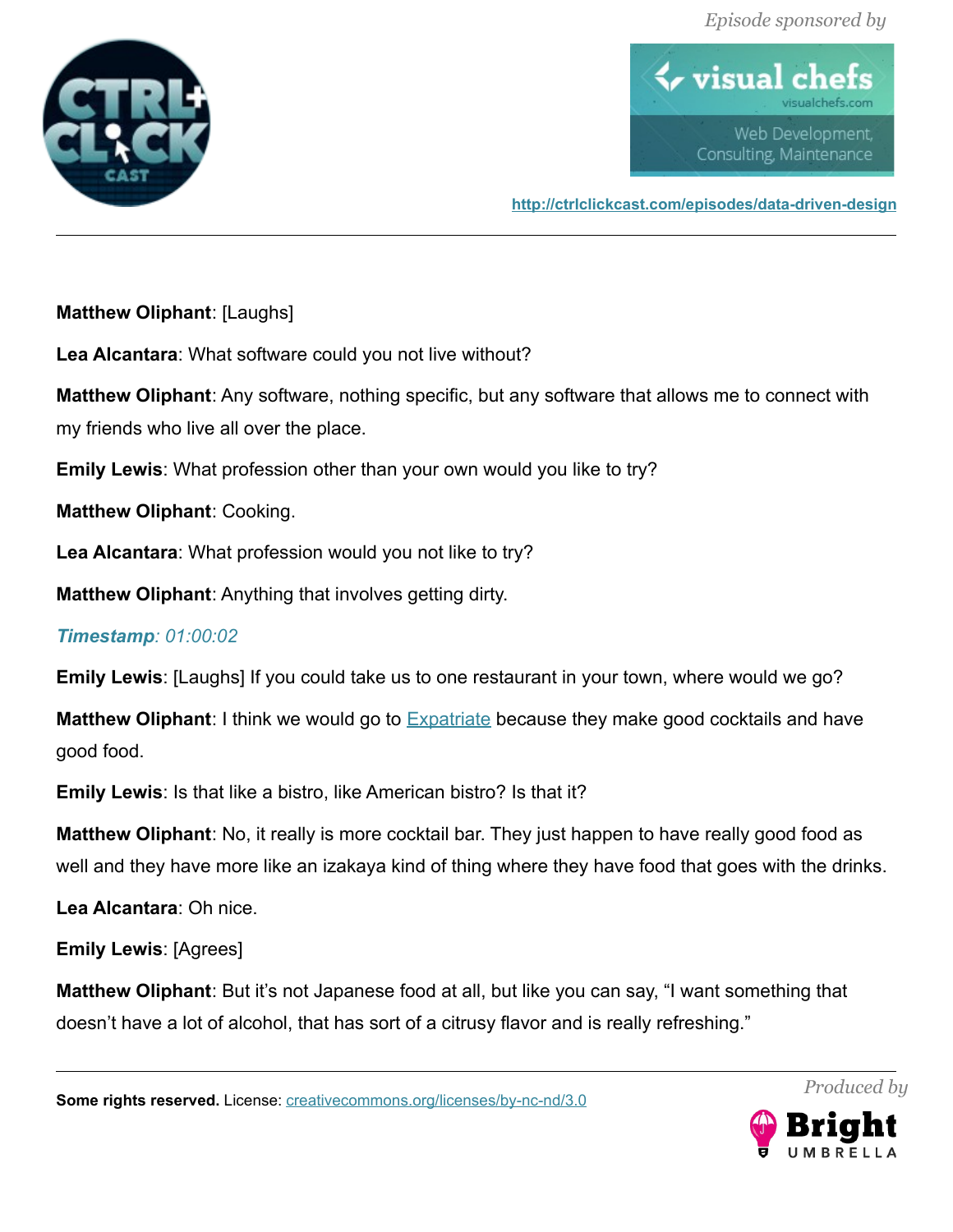



**<http://ctrlclickcast.com/episodes/data-driven-design>**

**Emily Lewis**: [Agrees]

**Matthew Oliphant**: And then they'll put a drink in front of you and it will be exactly what you wanted.

**Lea Alcantara**: Nice.

**Emily Lewis**: Cool.

**Matthew Oliphant**: So it's a nice little pub.

**Lea Alcantara**: If you can meet someone famous, living or dead, who would it be?

**Matthew Oliphant**: I don't know. I think I would probably want to meet, I don't know, I don't really care about famous people.

**Emily Lewis**: [Laughs]

**Lea Alcantara**: Fair enough.

**Emily Lewis**: If you could have a super power, what it would be?

**Matthew Oliphant**: I think probably flying.

**Lea Alcantara**: What is your favorite band or musician?

**Matthew Oliphant**: I don't know. I know it's a terrible thing, but it's like too many things is coming to mind at once. It really depends on the mood I'm in.

**Emily Lewis**: All right, last question, pancakes or waffles?

**Matthew Oliphant**: Well, waffles are just pancakes with little squares on them, so I'm going to go with pancakes.



*Produced by*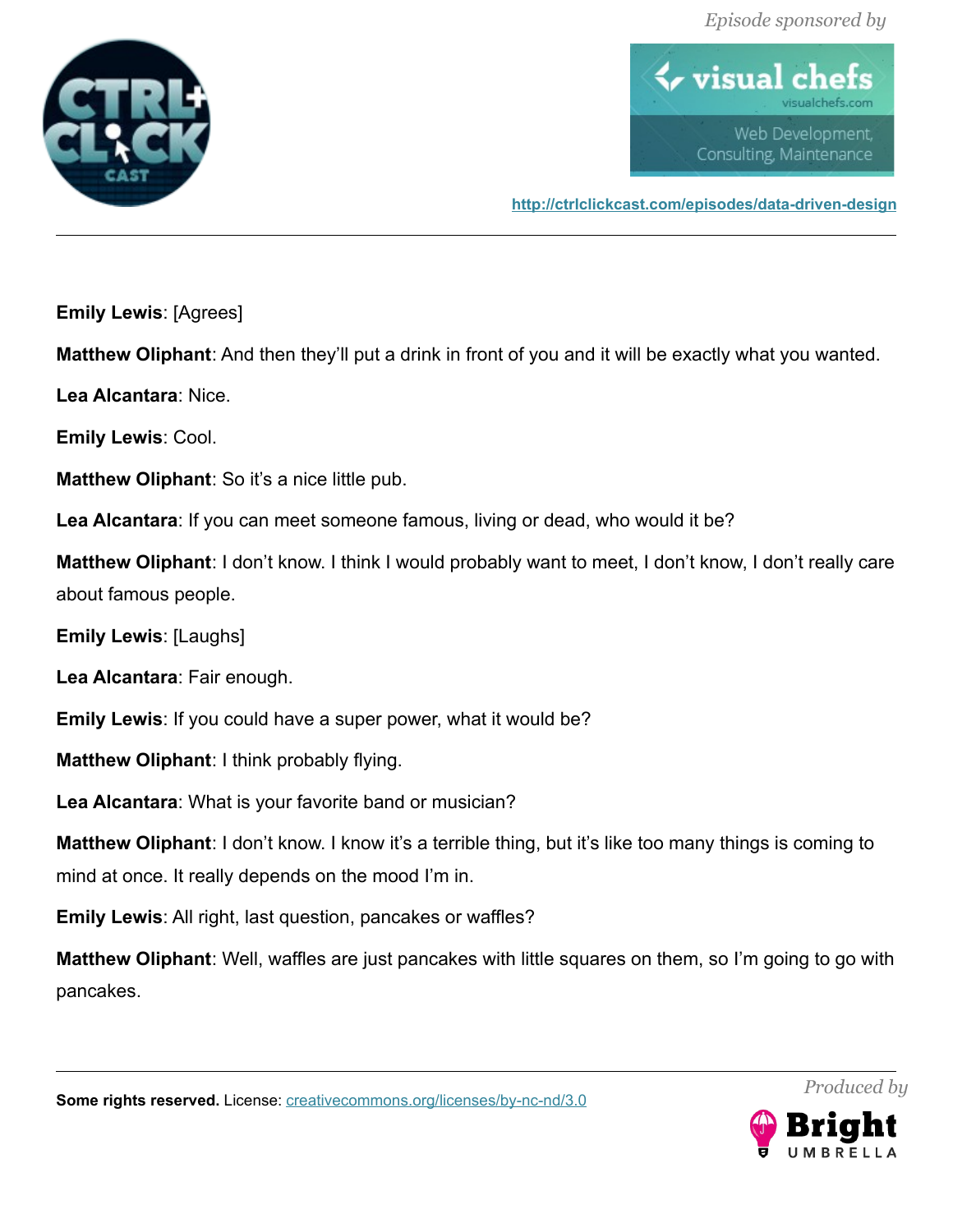

 $\blacklozenge$  visual che Web Development, Consulting, Maintenance

**<http://ctrlclickcast.com/episodes/data-driven-design>**

**Emily Lewis**: [Laughs]

**Lea Alcantara**: Nice, nice.

**Matthew Oliphant**: That was a quote from a movie. [Laughs]

[Music starts]

**Lea Alcantara**: Oh.

**Matthew Oliphant**: Sorry.

**Lea Alcantara**: Which movie was that from?

**Matthew Oliphant: [Tapeheads.](https://www.youtube.com/watch?v=dnBZMngx97o)** 

Lea Alcantara: Oh, fun. So that's all the time we have for today. Thanks for joining the show, Matthew.

**Matthew Oliphant**: Thank you.

**Emily Lewis**: In case listeners want to follow up with you, where can they find you online?

**Matthew Oliphant:** I am **@matto** on Twitter and that leads to all the other connections that I have.

**Emily Lewis**: Okay, excellent. Well, thanks for joining us today.

**Matthew Oliphant**: Thank you.

Lea Alcantara: CTRL+CLICK is produced by **Bright Umbrella**, a web services agency obsessed with happy clients. Today's podcast would not be possible without the support of this episode's sponsor! Thank you, [Visual Chefs!](http://visualchefs.com/)